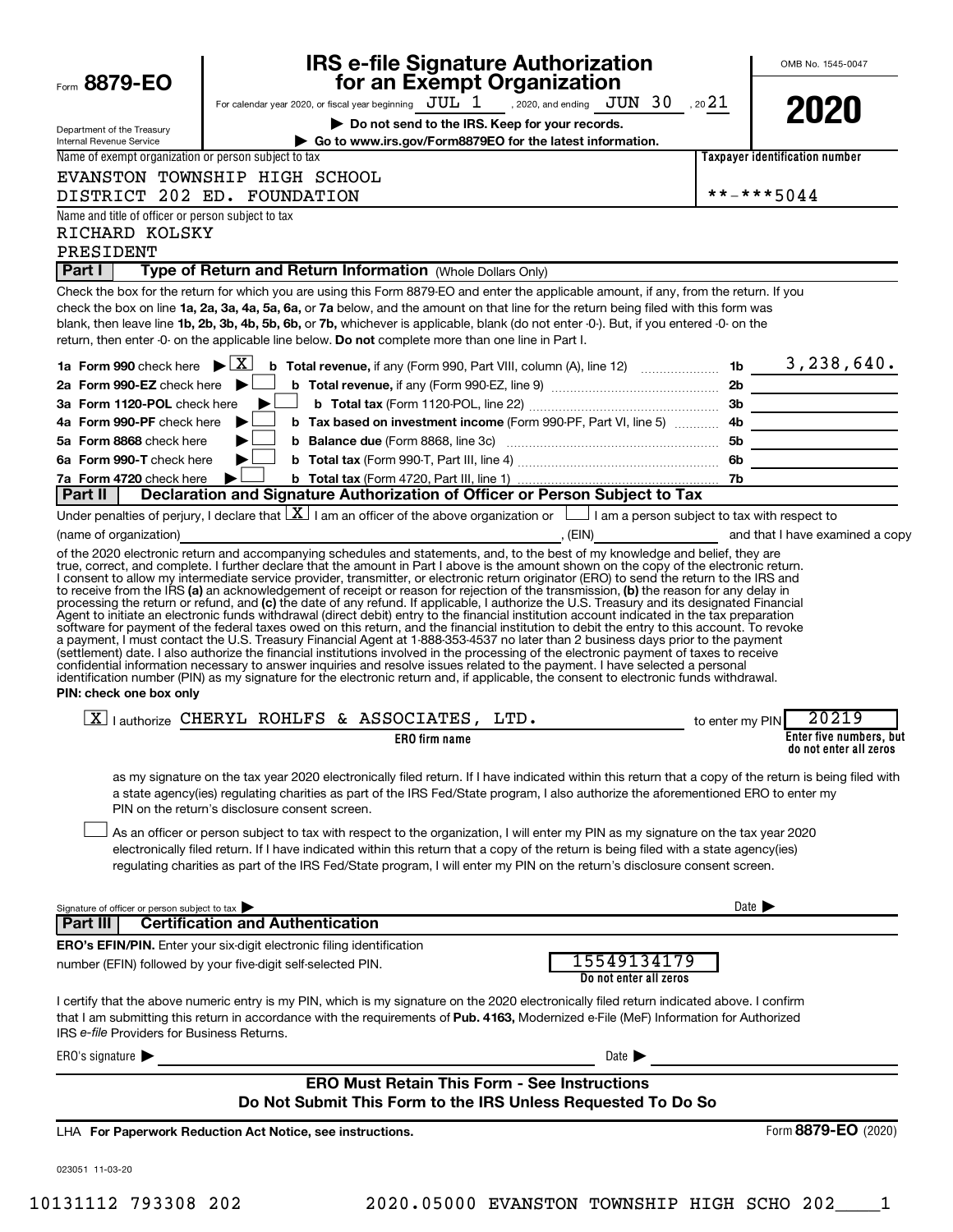| Form | 8868 |
|------|------|
|------|------|

# (Rev. January 2020) **Cxempt Organization Return** Manuary 2020) and the settern **Canadian Exempt Organization Return Form 8868 Application for Automatic Extension of Time To File an**<br>**Exempt Organization Beturn**

Department of the Treasury Internal Revenue Service

|  | $\blacktriangleright$ File a separate application for each return. |  |  |
|--|--------------------------------------------------------------------|--|--|

**| Go to www.irs.gov/Form8868 for the latest information.**

Contracts, for which an extension request must be sent to the IRS in paper format (see instructions). For more details on the electronic<br>filing of this form, visit www.irs.*gov/e-file-providers/e-file-for-charities-and-non* **Electronic filing (e-file).** You can electronically file Form 8868 to request a 6-month automatic extension of time to file any of the filing of this form, visit www.irs.gov/e-file-providers/e-file-for-charities-and-non-profits. forms listed below with the exception of Form 8870, Information Return for Transfers Associated With Certain Personal Benefit

### **Automatic 6-Month Extension of Time.** Only submit original (no copies needed).

All corporations required to file an income tax return other than Form 990-T (including 1120-C filers), partnerships, REMICs, and trusts<br>must use Form 7004 to request an extension of time to file income tax returns. must use Form 7004 to request an extension of time to file income tax returns.

| Type or<br>print                                          | Name of exempt organization or other filer, see instructions.<br>EVANSTON TOWNSHIP HIGH SCHOOL<br>DISTRICT 202 ED. FOUNDATION                                                                                                                        |          |                                                                                | Taxpayer identification number (TIN)<br>**-***5044 |                                              |                         |  |
|-----------------------------------------------------------|------------------------------------------------------------------------------------------------------------------------------------------------------------------------------------------------------------------------------------------------------|----------|--------------------------------------------------------------------------------|----------------------------------------------------|----------------------------------------------|-------------------------|--|
| File by the<br>due date for<br>filing your<br>return. See | Number, street, and room or suite no. If a P.O. box, see instructions.<br>1600 DODGE AVENUE, NO. W127                                                                                                                                                |          |                                                                                |                                                    |                                              |                         |  |
|                                                           | City, town or post office, state, and ZIP code. For a foreign address, see instructions.<br>instructions.<br>EVANSTON, IL<br>60201                                                                                                                   |          |                                                                                |                                                    |                                              |                         |  |
|                                                           | Enter the Return Code for the return that this application is for (file a separate application for each return)                                                                                                                                      |          |                                                                                |                                                    |                                              | 0<br>1                  |  |
| Application                                               |                                                                                                                                                                                                                                                      | Return I | Application                                                                    |                                                    |                                              | Return                  |  |
| Is For                                                    |                                                                                                                                                                                                                                                      | Code     | Is For                                                                         |                                                    |                                              | Code                    |  |
|                                                           | Form 990 or Form 990-EZ                                                                                                                                                                                                                              | 01       | Form 990-T (corporation)                                                       |                                                    |                                              | 07                      |  |
| Form 990-BL                                               |                                                                                                                                                                                                                                                      | 02       | Form 1041-A                                                                    |                                                    |                                              | 08                      |  |
|                                                           | Form 4720 (individual)                                                                                                                                                                                                                               | 03       | Form 4720 (other than individual)                                              |                                                    |                                              | 09                      |  |
| Form 990-PF                                               |                                                                                                                                                                                                                                                      | 04       | Form 5227                                                                      |                                                    |                                              | 10                      |  |
|                                                           | Form 990-T (sec. 401(a) or 408(a) trust)                                                                                                                                                                                                             | 05       | Form 6069                                                                      |                                                    |                                              | 11                      |  |
| 06<br>Form 990-T (trust other than above)<br>Form 8870    |                                                                                                                                                                                                                                                      |          | 12                                                                             |                                                    |                                              |                         |  |
|                                                           | <b>JOANNE BERTSCHE</b><br>• The books are in the care of > 1600 DODGE AVENUE - EVANSTON, IL 60201                                                                                                                                                    |          |                                                                                |                                                    |                                              |                         |  |
|                                                           | Telephone No. $\triangleright$ 847-424-7158                                                                                                                                                                                                          |          | Fax No. $\blacktriangleright$                                                  |                                                    |                                              |                         |  |
|                                                           | If this is for a Group Return, enter the organization's four digit Group Exemption Number (GEN) [If this is for the whole group, check this<br>. If it is for part of the group, check this box $\blacktriangleright$                                |          | and attach a list with the names and TINs of all members the extension is for. |                                                    |                                              |                         |  |
| $box \blacktriangleright$                                 |                                                                                                                                                                                                                                                      |          |                                                                                |                                                    |                                              |                         |  |
| 1                                                         | I request an automatic 6-month extension of time until<br>the organization named above. The extension is for the organization's return for:<br>$\Box$ calendar year<br>or<br>$\blacktriangleright$ $\boxed{\text{X}}$ tax year beginning JUL 1, 2020 |          | MAY 16, 2022<br>, and ending $JUN$ 30, 2021                                    |                                                    | , to file the exempt organization return for |                         |  |
| $\mathbf{2}$                                              | If the tax year entered in line 1 is for less than 12 months, check reason:<br>Change in accounting period                                                                                                                                           |          | Initial return                                                                 | Final return                                       |                                              |                         |  |
| За                                                        | If this application is for Forms 990-BL, 990-PF, 990-T, 4720, or 6069, enter the tentative tax, less                                                                                                                                                 |          |                                                                                |                                                    |                                              |                         |  |
|                                                           | any nonrefundable credits. See instructions.                                                                                                                                                                                                         |          |                                                                                | За                                                 | \$                                           | $0$ .                   |  |
|                                                           | <b>b</b> If this application is for Forms 990-PF, 990-T, 4720, or 6069, enter any refundable credits and<br>estimated tax payments made. Include any prior year overpayment allowed as a credit.                                                     |          |                                                                                | 3b                                                 | \$                                           | 0.                      |  |
|                                                           | <b>Balance due.</b> Subtract line 3b from line 3a. Include your payment with this form, if required, by                                                                                                                                              |          |                                                                                |                                                    |                                              |                         |  |
|                                                           | using EFTPS (Electronic Federal Tax Payment System). See instructions.                                                                                                                                                                               |          |                                                                                | 3c                                                 |                                              | 0.                      |  |
| instructions.                                             | Caution: If you are going to make an electronic funds withdrawal (direct debit) with this Form 8868, see Form 8453-EO and Form 8879-EO for payment                                                                                                   |          |                                                                                |                                                    |                                              |                         |  |
| LHA                                                       | For Privacy Act and Paperwork Reduction Act Notice, see instructions.                                                                                                                                                                                |          |                                                                                |                                                    |                                              | Form 8868 (Rev. 1-2020) |  |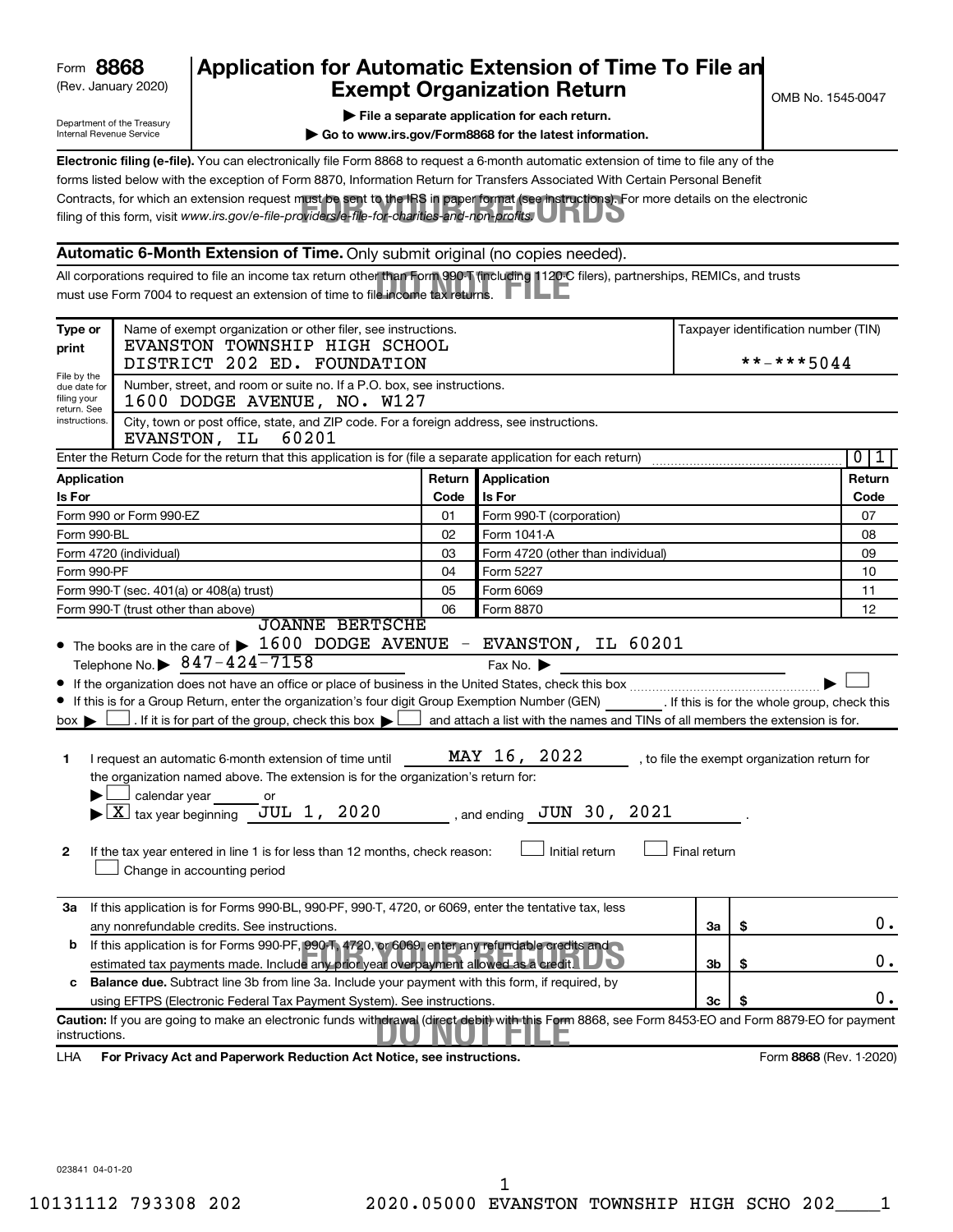|                                |                                                                                                                      |                                | EXTENDED TO MAY 16, 2022                                                                                                                                                   |                    |                                                     |                                                                    |
|--------------------------------|----------------------------------------------------------------------------------------------------------------------|--------------------------------|----------------------------------------------------------------------------------------------------------------------------------------------------------------------------|--------------------|-----------------------------------------------------|--------------------------------------------------------------------|
|                                |                                                                                                                      |                                | <b>Return of Organization Exempt From Income Tax</b>                                                                                                                       |                    |                                                     | OMB No. 1545-0047                                                  |
|                                |                                                                                                                      | Form 990                       | Under section 501(c), 527, or 4947(a)(1) of the Internal Revenue Code (except private foundations)                                                                         |                    |                                                     |                                                                    |
|                                |                                                                                                                      | Department of the Treasury     | Do not enter social security numbers on this form as it may be made public.                                                                                                |                    |                                                     | <b>Open to Public</b>                                              |
|                                |                                                                                                                      | Internal Revenue Service       | Go to www.irs.gov/Form990 for instructions and the latest information.                                                                                                     |                    |                                                     | Inspection                                                         |
|                                |                                                                                                                      |                                | A For the 2020 calendar year, or tax year beginning $JUL$ $1, 2020$                                                                                                        |                    | and ending $JUN 30, 2021$                           |                                                                    |
|                                | <b>B</b> Check if<br>applicable:                                                                                     |                                | C Name of organization                                                                                                                                                     |                    | D Employer identification number                    |                                                                    |
|                                |                                                                                                                      |                                | EVANSTON TOWNSHIP HIGH SCHOOL                                                                                                                                              |                    |                                                     |                                                                    |
|                                | ]Address<br>]change<br>Name                                                                                          |                                | DISTRICT 202 ED. FOUNDATION                                                                                                                                                |                    | **-***5044                                          |                                                                    |
|                                | change<br>Initial                                                                                                    |                                | Doing business as                                                                                                                                                          |                    |                                                     |                                                                    |
|                                | return<br>Final                                                                                                      |                                | Number and street (or P.O. box if mail is not delivered to street address)<br>1600 DODGE AVENUE                                                                            | Room/suite<br>W127 | E Telephone number<br>$847 - 424 - 7158$            |                                                                    |
|                                | return/<br>termin-                                                                                                   |                                |                                                                                                                                                                            |                    | G Gross receipts \$                                 | 4,608,112.                                                         |
|                                | City or town, state or province, country, and ZIP or foreign postal code<br>ated<br>Amended<br>60201<br>EVANSTON, IL |                                |                                                                                                                                                                            |                    |                                                     |                                                                    |
|                                | return<br>Applica-                                                                                                   |                                | F Name and address of principal officer: RICHARD KOLSKY                                                                                                                    |                    | H(a) Is this a group return<br>for subordinates?    | $ {\mathsf Y}{\mathsf e}{\mathsf s} \mid \overline{{\rm X}} $ No   |
|                                | tion<br>pending<br>60201<br>1600 DODGE AVENUE, EVANSTON, IL                                                          |                                |                                                                                                                                                                            |                    | $H(b)$ Are all subordinates included? $\Box$ Yes    | No                                                                 |
|                                |                                                                                                                      |                                | <b>T</b> Tax-exempt status: $X \ 501(c)(3)$ 501(c)(<br>$\sqrt{\frac{1}{1}}$ (insert no.)<br>$4947(a)(1)$ or                                                                | 527                |                                                     | If "No," attach a list. See instructions                           |
|                                |                                                                                                                      |                                | J Website: WWW.ETHS.K12.IL.US/FOUNDATION                                                                                                                                   |                    | $H(c)$ Group exemption number $\blacktriangleright$ |                                                                    |
|                                |                                                                                                                      |                                | <b>K</b> Form of organization: $\boxed{\mathbf{X}}$ Corporation<br>Trust<br>Other $\blacktriangleright$<br>Association                                                     |                    |                                                     | L Year of formation: $2006$ M State of legal domicile: $\text{TL}$ |
|                                | Part I                                                                                                               | Summary                        |                                                                                                                                                                            |                    |                                                     |                                                                    |
|                                | 1.                                                                                                                   |                                | Briefly describe the organization's mission or most significant activities: TO SUPPORT THE EDUCATIONAL                                                                     |                    |                                                     |                                                                    |
| Governance                     |                                                                                                                      |                                | EXCELLENCE OF EVANSTON TOWNSHIP HIGH SCHOOL DISTRICT 202.                                                                                                                  |                    |                                                     |                                                                    |
|                                | 2                                                                                                                    |                                | Check this box $\blacktriangleright$ $\Box$ if the organization discontinued its operations or disposed of more than 25% of its net assets.                                |                    |                                                     |                                                                    |
|                                | З                                                                                                                    |                                | Number of voting members of the governing body (Part VI, line 1a)                                                                                                          |                    | 3                                                   | 18                                                                 |
|                                |                                                                                                                      |                                |                                                                                                                                                                            |                    | $\overline{\mathbf{4}}$                             | $\overline{18}$                                                    |
|                                | 5                                                                                                                    |                                | Total number of individuals employed in calendar year 2020 (Part V, line 2a) manufacture of individuals employed in calendar year 2020 (Part V, line 2a)                   |                    | $\overline{5}$                                      | $\overline{0}$                                                     |
|                                |                                                                                                                      |                                |                                                                                                                                                                            |                    | 6                                                   | 39                                                                 |
| <b>Activities &amp;</b>        |                                                                                                                      |                                |                                                                                                                                                                            |                    | l 7a                                                | $\overline{0}$ .                                                   |
|                                |                                                                                                                      |                                |                                                                                                                                                                            |                    | 7b                                                  | σ.                                                                 |
|                                |                                                                                                                      |                                |                                                                                                                                                                            |                    | <b>Prior Year</b>                                   | <b>Current Year</b>                                                |
|                                | 8                                                                                                                    |                                | Contributions and grants (Part VIII, line 1h)                                                                                                                              |                    | 1,311,360.                                          | 3,123,380.                                                         |
| Revenue                        | 9                                                                                                                    |                                | Program service revenue (Part VIII, line 2g)                                                                                                                               |                    | $0$ .                                               | 0.                                                                 |
|                                | 10                                                                                                                   |                                |                                                                                                                                                                            |                    | 45,209.<br>125,445.                                 | 115, 224.                                                          |
|                                | 11                                                                                                                   |                                | Other revenue (Part VIII, column (A), lines 5, 6d, 8c, 9c, 10c, and 11e)                                                                                                   |                    |                                                     | 36.<br>3, 238, 640.                                                |
|                                | 12                                                                                                                   |                                | Total revenue - add lines 8 through 11 (must equal Part VIII, column (A), line 12)                                                                                         |                    | 1,482,014.<br>1, 244, 564.                          | 1,700,209.                                                         |
|                                | 13                                                                                                                   |                                | Grants and similar amounts paid (Part IX, column (A), lines 1-3)                                                                                                           |                    | 0.                                                  | Ο.                                                                 |
|                                | 14                                                                                                                   |                                | Benefits paid to or for members (Part IX, column (A), line 4)                                                                                                              |                    | $\overline{0}$ .                                    | $\overline{0}$ .                                                   |
| Expenses                       |                                                                                                                      |                                | 15 Salaries, other compensation, employee benefits (Part IX, column (A), lines 5-10)                                                                                       |                    | $\overline{0}$ .                                    | σ.                                                                 |
|                                |                                                                                                                      |                                |                                                                                                                                                                            |                    |                                                     |                                                                    |
|                                |                                                                                                                      |                                |                                                                                                                                                                            |                    | 79,797.                                             | 80,074.                                                            |
|                                | 18                                                                                                                   |                                | Total expenses. Add lines 13-17 (must equal Part IX, column (A), line 25)                                                                                                  |                    | 1,324,361.                                          | 1,780,283.                                                         |
|                                | 19                                                                                                                   |                                |                                                                                                                                                                            |                    | 157,653.                                            | 1,458,357.                                                         |
|                                |                                                                                                                      |                                |                                                                                                                                                                            |                    | <b>Beginning of Current Year</b>                    | <b>End of Year</b>                                                 |
|                                | 20                                                                                                                   | Total assets (Part X, line 16) |                                                                                                                                                                            |                    | 4,848,643.                                          | 7,264,358.                                                         |
| Net Assets or<br>Fund Balances | 21                                                                                                                   |                                | Total liabilities (Part X, line 26)                                                                                                                                        |                    | 0.                                                  | 0.                                                                 |
|                                | 22                                                                                                                   |                                |                                                                                                                                                                            |                    | 4,848,643.                                          | 7, 264, 358.                                                       |
|                                | Part II                                                                                                              | <b>Signature Block</b>         |                                                                                                                                                                            |                    |                                                     |                                                                    |
|                                |                                                                                                                      |                                | Under penalties of perjury, I declare that I have examined this return, including accompanying schedules and statements, and to the best of my knowledge and belief, it is |                    |                                                     |                                                                    |
|                                |                                                                                                                      |                                | true, correct, and complete. Declaration of preparer (other than officer) is based on all information of which preparer has any knowledge.                                 |                    |                                                     |                                                                    |
|                                |                                                                                                                      |                                |                                                                                                                                                                            |                    |                                                     |                                                                    |
| Sign                           |                                                                                                                      |                                | Signature of officer                                                                                                                                                       |                    | Date                                                |                                                                    |
| Here                           |                                                                                                                      |                                | RICHARD KOLSKY, PRESIDENT                                                                                                                                                  |                    |                                                     |                                                                    |
|                                |                                                                                                                      |                                | Type or print name and title                                                                                                                                               |                    |                                                     |                                                                    |

|          | Print/Type preparer's name                                                                          | Preparer's signature | Date | PTIN<br>Check                 |  |  |  |  |
|----------|-----------------------------------------------------------------------------------------------------|----------------------|------|-------------------------------|--|--|--|--|
| Paid     | CHERYL K. ROHLFS, CPA                                                                               |                      |      | P01387972<br>self-emploved    |  |  |  |  |
| Preparer | CHERYL ROHLFS & ASSOCIATES, LTD.<br>Firm's name                                                     |                      |      | $***$ ** * 8687<br>Firm's EIN |  |  |  |  |
| Use Only | Firm's address 101 HUEHL ROAD, SUITE 1E                                                             |                      |      |                               |  |  |  |  |
|          | NORTHBROOK, IL 60062                                                                                |                      |      | Phone no. $847 - 753 - 9200$  |  |  |  |  |
|          | No<br>May the IRS discuss this return with the preparer shown above? See instructions<br><b>Yes</b> |                      |      |                               |  |  |  |  |

032001 12-23-20 LHA **For Paperwork Reduction Act Notice, see the separate instructions.** Form 990 (2020)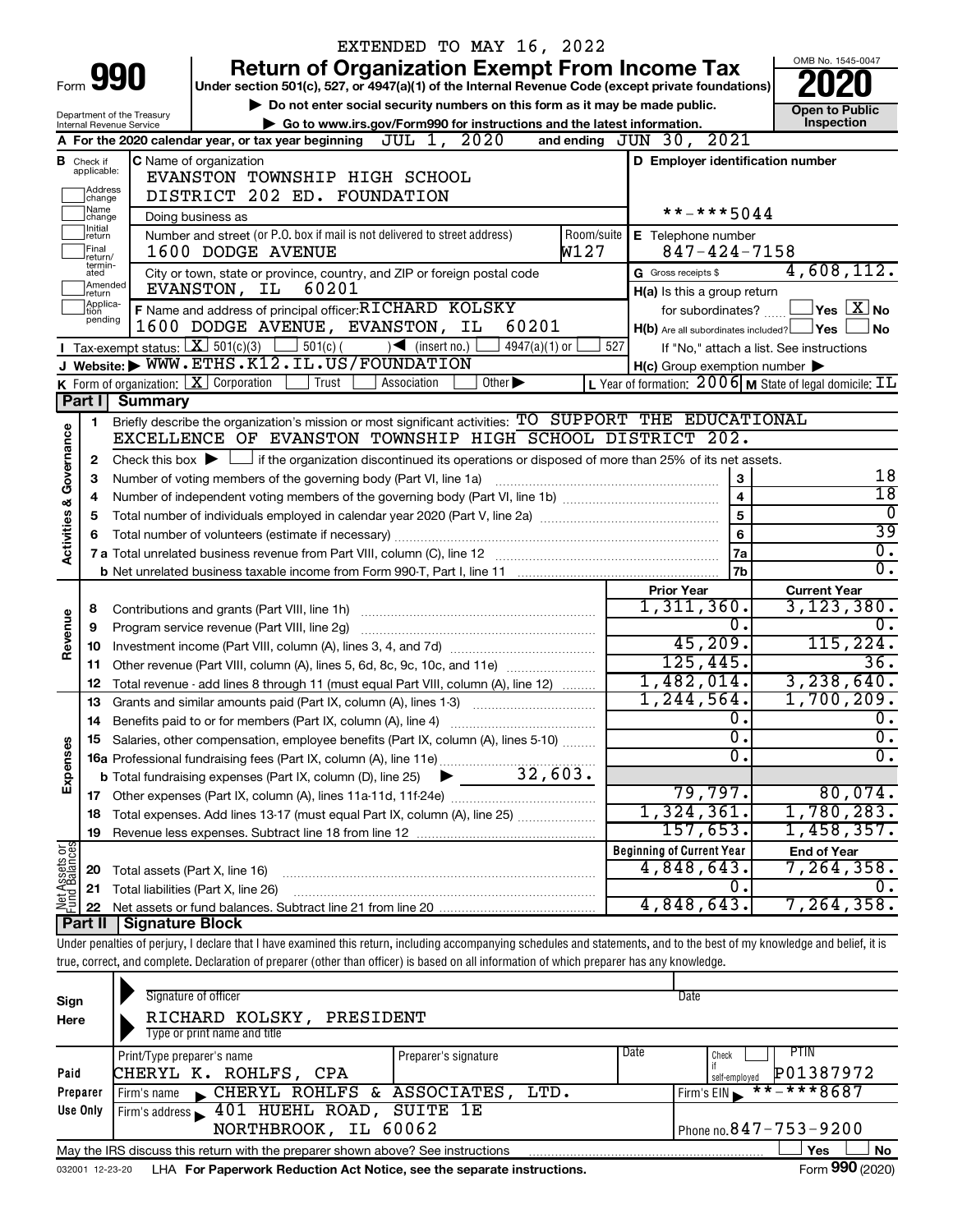|              | EVANSTON TOWNSHIP HIGH SCHOOL                                                                                                                                                                       |                                                 |                                         |
|--------------|-----------------------------------------------------------------------------------------------------------------------------------------------------------------------------------------------------|-------------------------------------------------|-----------------------------------------|
|              | DISTRICT 202 ED. FOUNDATION<br>Form 990 (2020)                                                                                                                                                      | **-***5044                                      | Page 2                                  |
|              | <b>Part III Statement of Program Service Accomplishments</b>                                                                                                                                        |                                                 |                                         |
|              |                                                                                                                                                                                                     |                                                 |                                         |
| 1            | Briefly describe the organization's mission:<br>TO RAISE AND DISTRIBUTE FUNDS TO EVANSTON TOWNSHIP HIGH SCHOOL IN                                                                                   |                                                 |                                         |
|              | ORDER TO COMPLEMENT, ENHANCE AND ENRICH, BEYOND THE MEANS OF                                                                                                                                        |                                                 |                                         |
|              | CONVENTIONAL PUBLIC FUNDING, OPPORTUNITIES THAT FURTHER THE                                                                                                                                         |                                                 |                                         |
|              | EDUCATIONAL MISSION OF ETHS.                                                                                                                                                                        |                                                 |                                         |
| $\mathbf{2}$ | Did the organization undertake any significant program services during the year which were not listed on the                                                                                        |                                                 |                                         |
|              |                                                                                                                                                                                                     |                                                 | $\Box$ Yes $[\overline{\mathrm{X}}]$ No |
|              | If "Yes," describe these new services on Schedule O.                                                                                                                                                |                                                 |                                         |
| 3            | Did the organization cease conducting, or make significant changes in how it conducts, any program services?                                                                                        | $\boxed{\phantom{1}}$ Yes $\boxed{\text{X}}$ No |                                         |
|              | If "Yes," describe these changes on Schedule O.                                                                                                                                                     |                                                 |                                         |
| 4            | Describe the organization's program service accomplishments for each of its three largest program services, as measured by expenses.                                                                |                                                 |                                         |
|              | Section 501(c)(3) and 501(c)(4) organizations are required to report the amount of grants and allocations to others, the total expenses, and<br>revenue, if any, for each program service reported. |                                                 |                                         |
|              | 1,700,209. including grants of \$1,700,209. ) (Revenue \$<br>) (Expenses \$<br>4a (Code:                                                                                                            |                                                 | 120, 121.                               |
|              | TO PROVIDE FINANCIAL SUPPORT FOR CAPITAL PROJECTS, STUDENT ASSISTANCE,                                                                                                                              |                                                 |                                         |
|              | CURRICULUM GRANTS AND SCHOLARSHIPS AT EVANSTON TOWNSHIP HIGH SCHOOL                                                                                                                                 |                                                 |                                         |
|              | DISTRICT 202.                                                                                                                                                                                       |                                                 |                                         |
|              |                                                                                                                                                                                                     |                                                 |                                         |
|              |                                                                                                                                                                                                     |                                                 |                                         |
|              |                                                                                                                                                                                                     |                                                 |                                         |
|              |                                                                                                                                                                                                     |                                                 |                                         |
|              |                                                                                                                                                                                                     |                                                 |                                         |
|              |                                                                                                                                                                                                     |                                                 |                                         |
|              |                                                                                                                                                                                                     |                                                 |                                         |
|              |                                                                                                                                                                                                     |                                                 |                                         |
|              |                                                                                                                                                                                                     |                                                 |                                         |
|              |                                                                                                                                                                                                     |                                                 |                                         |
|              |                                                                                                                                                                                                     |                                                 |                                         |
|              |                                                                                                                                                                                                     |                                                 |                                         |
|              |                                                                                                                                                                                                     |                                                 |                                         |
|              |                                                                                                                                                                                                     |                                                 |                                         |
|              |                                                                                                                                                                                                     |                                                 |                                         |
|              |                                                                                                                                                                                                     |                                                 |                                         |
|              |                                                                                                                                                                                                     |                                                 |                                         |
|              |                                                                                                                                                                                                     |                                                 |                                         |
|              |                                                                                                                                                                                                     |                                                 |                                         |
|              |                                                                                                                                                                                                     |                                                 |                                         |
| 4с           | (Code: ) (Expenses \$<br>including grants of \$                                                                                                                                                     | $\sqrt{2}$ (Revenue \$                          |                                         |
|              |                                                                                                                                                                                                     |                                                 |                                         |
|              |                                                                                                                                                                                                     |                                                 |                                         |
|              |                                                                                                                                                                                                     |                                                 |                                         |
|              |                                                                                                                                                                                                     |                                                 |                                         |
|              |                                                                                                                                                                                                     |                                                 |                                         |
|              |                                                                                                                                                                                                     |                                                 |                                         |
|              |                                                                                                                                                                                                     |                                                 |                                         |
|              |                                                                                                                                                                                                     |                                                 |                                         |
|              |                                                                                                                                                                                                     |                                                 |                                         |
|              |                                                                                                                                                                                                     |                                                 |                                         |
|              |                                                                                                                                                                                                     |                                                 |                                         |
|              | 4d Other program services (Describe on Schedule O.)                                                                                                                                                 |                                                 |                                         |
|              | (Expenses \$<br>(Revenue \$<br>including grants of \$                                                                                                                                               |                                                 |                                         |
| 4е           | 1,700,209.<br>Total program service expenses                                                                                                                                                        |                                                 |                                         |
|              |                                                                                                                                                                                                     |                                                 | Form 990 (2020)                         |
|              | 032002 12-23-20<br>3                                                                                                                                                                                |                                                 |                                         |
|              | 2020 AEAAA BIINNIAMAN MOLMIAUTR UTAU AAUA 202                                                                                                                                                       |                                                 |                                         |

10131112 793308 202 2020.05000 EVANSTON TOWNSHIP HIGH SCHO 202\_\_\_\_1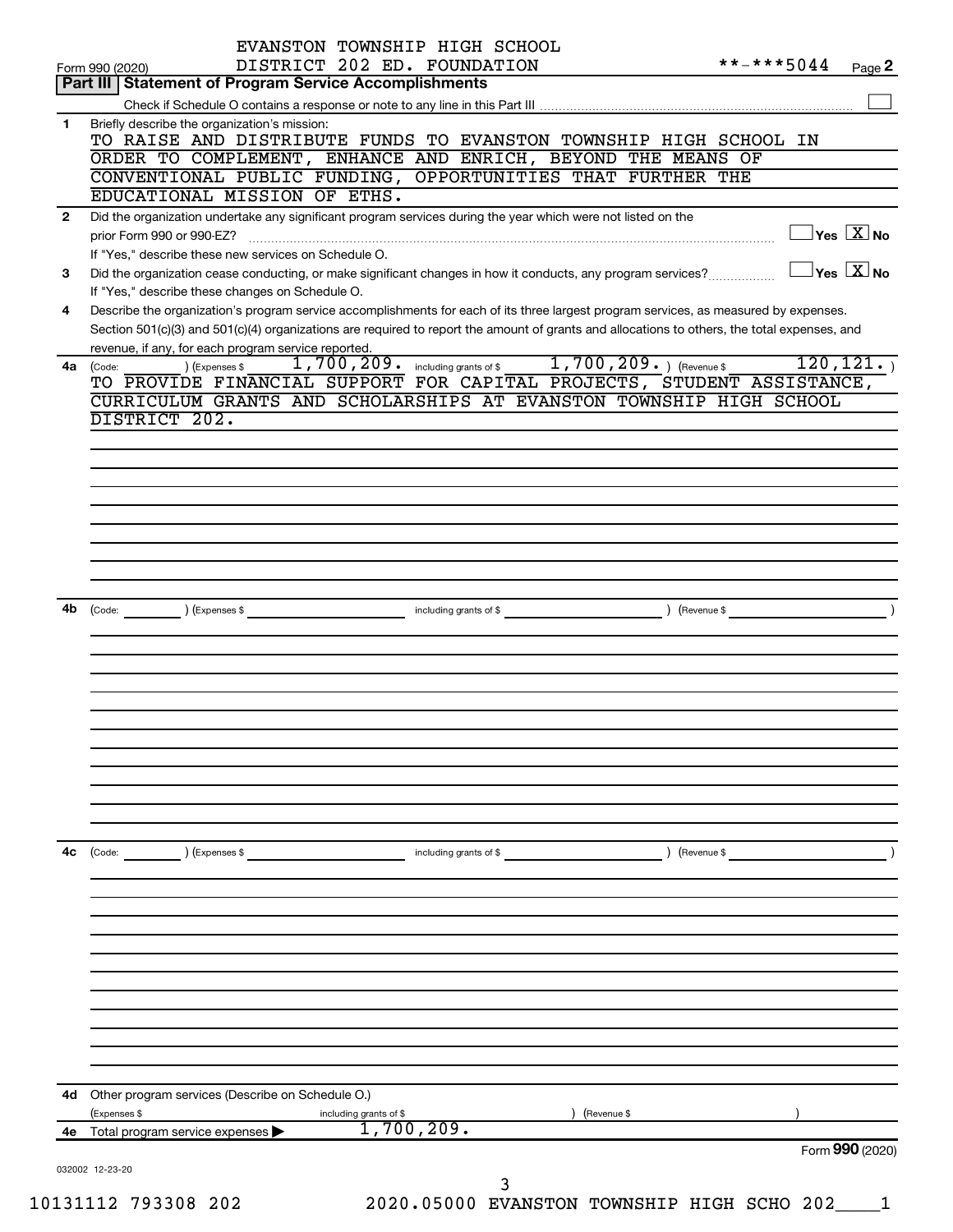| EVANSTON TOWNSHIP HIGH SCHOOL |  |
|-------------------------------|--|
|                               |  |

**Part IV Checklist of Required Schedules**

|     |                                                                                                                                                                                                                                      |                 | Yes                     | No.                          |
|-----|--------------------------------------------------------------------------------------------------------------------------------------------------------------------------------------------------------------------------------------|-----------------|-------------------------|------------------------------|
| 1.  | Is the organization described in section $501(c)(3)$ or $4947(a)(1)$ (other than a private foundation)?                                                                                                                              |                 |                         |                              |
|     | If "Yes," complete Schedule A                                                                                                                                                                                                        | 1               | х                       |                              |
| 2   |                                                                                                                                                                                                                                      | $\mathbf{2}$    | $\overline{\textbf{x}}$ |                              |
| 3   | Did the organization engage in direct or indirect political campaign activities on behalf of or in opposition to candidates for                                                                                                      |                 |                         |                              |
|     | public office? If "Yes," complete Schedule C, Part I                                                                                                                                                                                 | 3               |                         | X.                           |
| 4   | Section 501(c)(3) organizations. Did the organization engage in lobbying activities, or have a section 501(h) election in effect                                                                                                     |                 |                         |                              |
|     |                                                                                                                                                                                                                                      | 4               |                         | x                            |
| 5   | Is the organization a section 501(c)(4), 501(c)(5), or 501(c)(6) organization that receives membership dues, assessments, or                                                                                                         |                 |                         |                              |
|     |                                                                                                                                                                                                                                      | 5               |                         | х                            |
| 6   | Did the organization maintain any donor advised funds or any similar funds or accounts for which donors have the right to                                                                                                            |                 |                         | х                            |
|     | provide advice on the distribution or investment of amounts in such funds or accounts? If "Yes," complete Schedule D, Part I                                                                                                         | 6               |                         |                              |
| 7   | Did the organization receive or hold a conservation easement, including easements to preserve open space,                                                                                                                            | $\overline{7}$  |                         | х                            |
|     | the environment, historic land areas, or historic structures? If "Yes," complete Schedule D, Part II<br>Did the organization maintain collections of works of art, historical treasures, or other similar assets? If "Yes," complete |                 |                         |                              |
| 8   | Schedule D, Part III                                                                                                                                                                                                                 |                 |                         | X.                           |
| 9   | Did the organization report an amount in Part X, line 21, for escrow or custodial account liability, serve as a custodian for                                                                                                        | 8               |                         |                              |
|     | amounts not listed in Part X; or provide credit counseling, debt management, credit repair, or debt negotiation services?                                                                                                            |                 |                         |                              |
|     |                                                                                                                                                                                                                                      | 9               |                         | x                            |
| 10  | Did the organization, directly or through a related organization, hold assets in donor-restricted endowments                                                                                                                         |                 |                         |                              |
|     |                                                                                                                                                                                                                                      | 10              | х                       |                              |
| 11  | If the organization's answer to any of the following questions is "Yes," then complete Schedule D, Parts VI, VII, VIII, IX, or X                                                                                                     |                 |                         |                              |
|     | as applicable.                                                                                                                                                                                                                       |                 |                         |                              |
|     | a Did the organization report an amount for land, buildings, and equipment in Part X, line 10? If "Yes," complete Schedule D,                                                                                                        |                 |                         |                              |
|     | Part VI                                                                                                                                                                                                                              | 11a             |                         | x                            |
|     | <b>b</b> Did the organization report an amount for investments - other securities in Part X, line 12, that is 5% or more of its total                                                                                                |                 |                         |                              |
|     |                                                                                                                                                                                                                                      | 11b             | x                       |                              |
|     | c Did the organization report an amount for investments - program related in Part X, line 13, that is 5% or more of its total                                                                                                        |                 |                         |                              |
|     |                                                                                                                                                                                                                                      | 11c             |                         | x                            |
|     | d Did the organization report an amount for other assets in Part X, line 15, that is 5% or more of its total assets reported in                                                                                                      |                 |                         |                              |
|     |                                                                                                                                                                                                                                      | 11d             |                         | х                            |
|     | e Did the organization report an amount for other liabilities in Part X, line 25? If "Yes," complete Schedule D, Part X                                                                                                              | <b>11e</b>      |                         | $\overline{\mathtt{x}}$      |
| f.  | Did the organization's separate or consolidated financial statements for the tax year include a footnote that addresses                                                                                                              |                 |                         |                              |
|     | the organization's liability for uncertain tax positions under FIN 48 (ASC 740)? If "Yes," complete Schedule D, Part X                                                                                                               | 11f             |                         | x                            |
|     | 12a Did the organization obtain separate, independent audited financial statements for the tax year? If "Yes," complete                                                                                                              |                 |                         |                              |
|     | Schedule D, Parts XI and XII                                                                                                                                                                                                         | 12a             | x                       |                              |
|     | <b>b</b> Was the organization included in consolidated, independent audited financial statements for the tax year?                                                                                                                   |                 |                         |                              |
|     | If "Yes," and if the organization answered "No" to line 12a, then completing Schedule D, Parts XI and XII is optional                                                                                                                | 12 <sub>b</sub> |                         | х<br>$\overline{\textbf{x}}$ |
| 13  |                                                                                                                                                                                                                                      | 13              |                         | x                            |
| 14a | Did the organization maintain an office, employees, or agents outside of the United States?<br><b>b</b> Did the organization have aggregate revenues or expenses of more than \$10,000 from grantmaking, fundraising, business,      | 14a             |                         |                              |
|     | investment, and program service activities outside the United States, or aggregate foreign investments valued at \$100,000                                                                                                           |                 |                         |                              |
|     |                                                                                                                                                                                                                                      | 14b             |                         | x                            |
| 15  | Did the organization report on Part IX, column (A), line 3, more than \$5,000 of grants or other assistance to or for any                                                                                                            |                 |                         |                              |
|     |                                                                                                                                                                                                                                      | 15              |                         | X.                           |
| 16  | Did the organization report on Part IX, column (A), line 3, more than \$5,000 of aggregate grants or other assistance to                                                                                                             |                 |                         |                              |
|     |                                                                                                                                                                                                                                      | 16              |                         | х                            |
| 17  | Did the organization report a total of more than \$15,000 of expenses for professional fundraising services on Part IX,                                                                                                              |                 |                         |                              |
|     |                                                                                                                                                                                                                                      | 17              |                         | x                            |
| 18  | Did the organization report more than \$15,000 total of fundraising event gross income and contributions on Part VIII, lines                                                                                                         |                 |                         |                              |
|     |                                                                                                                                                                                                                                      | 18              | х                       |                              |
| 19  | Did the organization report more than \$15,000 of gross income from gaming activities on Part VIII, line 9a? If "Yes,"                                                                                                               |                 |                         |                              |
|     |                                                                                                                                                                                                                                      | 19              |                         | X                            |
|     |                                                                                                                                                                                                                                      | 20a             |                         | $\overline{\text{X}}$        |
|     |                                                                                                                                                                                                                                      | 20 <sub>b</sub> |                         |                              |
| 21  | Did the organization report more than \$5,000 of grants or other assistance to any domestic organization or                                                                                                                          |                 |                         |                              |
|     |                                                                                                                                                                                                                                      | 21              | x                       |                              |

032003 12-23-20

10131112 793308 202 2020.05000 EVANSTON TOWNSHIP HIGH SCHO 202\_\_\_\_1 4

Form (2020) **990**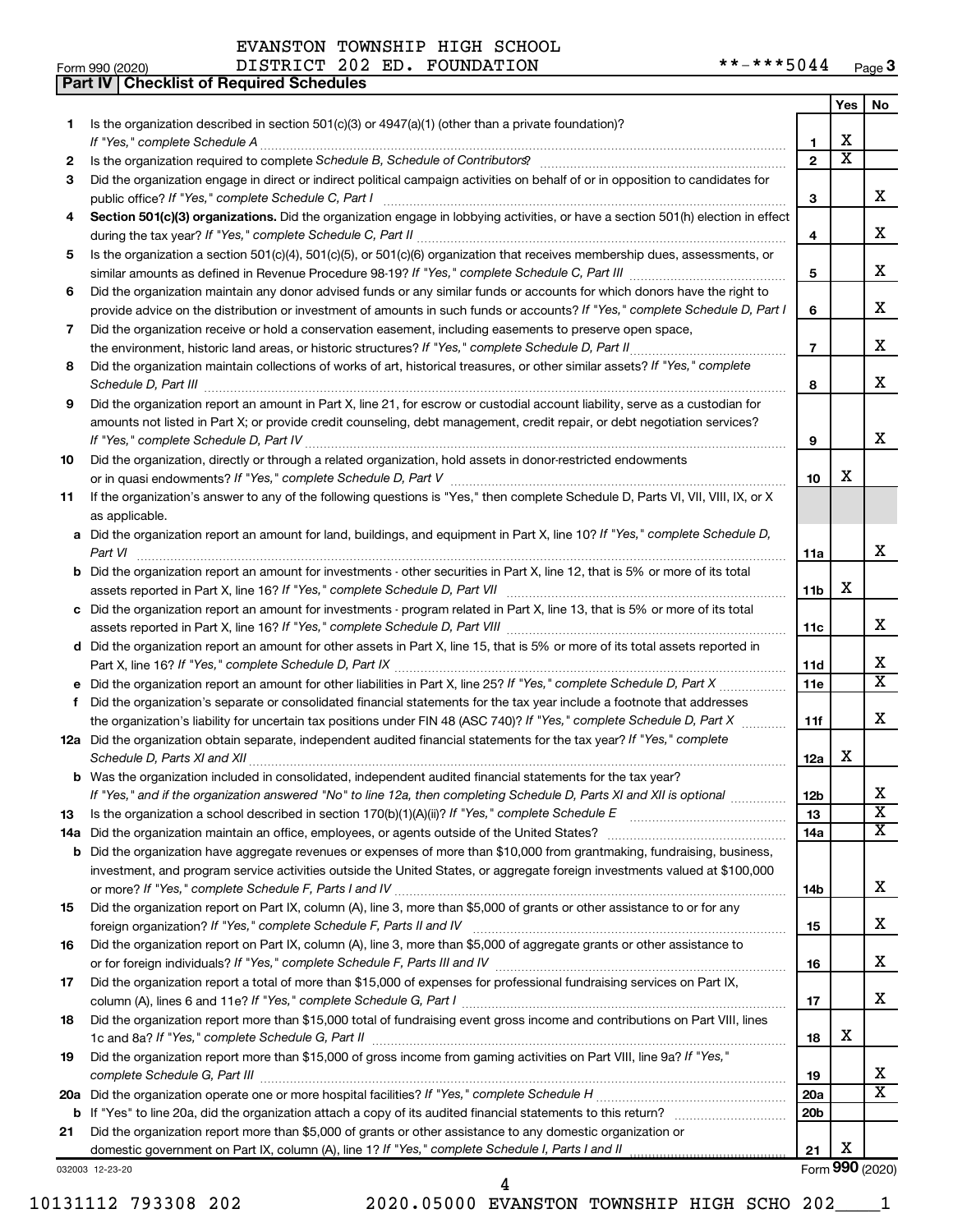|               | <b>Part IV   Checklist of Required Schedules (continued)</b>                                                                                                    |                 |     |                         |
|---------------|-----------------------------------------------------------------------------------------------------------------------------------------------------------------|-----------------|-----|-------------------------|
|               |                                                                                                                                                                 |                 | Yes | No                      |
| 22            | Did the organization report more than \$5,000 of grants or other assistance to or for domestic individuals on                                                   |                 |     |                         |
|               |                                                                                                                                                                 | 22              |     | X                       |
|               | Did the organization answer "Yes" to Part VII, Section A, line 3, 4, or 5 about compensation of the organization's current                                      |                 |     |                         |
| 23            |                                                                                                                                                                 |                 |     |                         |
|               | and former officers, directors, trustees, key employees, and highest compensated employees? If "Yes," complete                                                  |                 |     |                         |
|               | Schedule J <b>Production Construction Construction Construction Construction Construction</b>                                                                   | 23              |     | х                       |
|               | 24a Did the organization have a tax-exempt bond issue with an outstanding principal amount of more than \$100,000 as of the                                     |                 |     |                         |
|               | last day of the year, that was issued after December 31, 2002? If "Yes," answer lines 24b through 24d and complete                                              |                 |     |                         |
|               |                                                                                                                                                                 | 24a             |     | x                       |
|               |                                                                                                                                                                 | 24b             |     |                         |
|               | c Did the organization maintain an escrow account other than a refunding escrow at any time during the year to defease                                          |                 |     |                         |
|               |                                                                                                                                                                 | 24c             |     |                         |
|               |                                                                                                                                                                 | 24d             |     |                         |
|               | 25a Section 501(c)(3), 501(c)(4), and 501(c)(29) organizations. Did the organization engage in an excess benefit                                                |                 |     |                         |
|               |                                                                                                                                                                 |                 |     | x                       |
|               |                                                                                                                                                                 | 25a             |     |                         |
|               | <b>b</b> Is the organization aware that it engaged in an excess benefit transaction with a disqualified person in a prior year, and                             |                 |     |                         |
|               | that the transaction has not been reported on any of the organization's prior Forms 990 or 990-EZ? If "Yes," complete                                           |                 |     |                         |
|               | Schedule L, Part I                                                                                                                                              | 25b             |     | х                       |
| 26            | Did the organization report any amount on Part X, line 5 or 22, for receivables from or payables to any current                                                 |                 |     |                         |
|               | or former officer, director, trustee, key employee, creator or founder, substantial contributor, or 35%                                                         |                 |     |                         |
|               | controlled entity or family member of any of these persons? If "Yes," complete Schedule L, Part II                                                              | 26              |     | х                       |
| 27            | Did the organization provide a grant or other assistance to any current or former officer, director, trustee, key employee,                                     |                 |     |                         |
|               | creator or founder, substantial contributor or employee thereof, a grant selection committee member, or to a 35% controlled                                     |                 |     |                         |
|               | entity (including an employee thereof) or family member of any of these persons? If "Yes," complete Schedule L, Part III                                        | 27              |     | х                       |
| 28            | Was the organization a party to a business transaction with one of the following parties (see Schedule L, Part IV                                               |                 |     |                         |
|               |                                                                                                                                                                 |                 |     |                         |
|               | instructions, for applicable filing thresholds, conditions, and exceptions):                                                                                    |                 |     |                         |
|               | a A current or former officer, director, trustee, key employee, creator or founder, or substantial contributor? If                                              |                 |     |                         |
|               |                                                                                                                                                                 | 28a             |     | х                       |
|               |                                                                                                                                                                 | 28 <sub>b</sub> |     | $\overline{\text{X}}$   |
|               | c A 35% controlled entity of one or more individuals and/or organizations described in lines 28a or 28b?/f                                                      |                 |     |                         |
|               |                                                                                                                                                                 | 28c             |     | х                       |
| 29            |                                                                                                                                                                 | 29              |     | X                       |
| 30            | Did the organization receive contributions of art, historical treasures, or other similar assets, or qualified conservation                                     |                 |     |                         |
|               |                                                                                                                                                                 | 30              |     | х                       |
| 31            | Did the organization liquidate, terminate, or dissolve and cease operations? If "Yes," complete Schedule N, Part I                                              | 31              |     | X                       |
|               |                                                                                                                                                                 |                 |     |                         |
| 32            | Did the organization sell, exchange, dispose of, or transfer more than 25% of its net assets? If "Yes," complete                                                |                 |     | Χ                       |
|               |                                                                                                                                                                 | 32              |     |                         |
| 33            | Did the organization own 100% of an entity disregarded as separate from the organization under Regulations                                                      |                 |     |                         |
|               |                                                                                                                                                                 | 33              |     | x.                      |
| 34            | Was the organization related to any tax-exempt or taxable entity? If "Yes," complete Schedule R, Part II, III, or IV, and                                       |                 |     |                         |
|               | Part V, line 1                                                                                                                                                  | 34              |     | х                       |
|               |                                                                                                                                                                 | <b>35a</b>      |     | $\overline{\textbf{X}}$ |
|               | b If "Yes" to line 35a, did the organization receive any payment from or engage in any transaction with a controlled entity                                     |                 |     |                         |
|               |                                                                                                                                                                 | 35b             |     |                         |
| 36            | Section 501(c)(3) organizations. Did the organization make any transfers to an exempt non-charitable related organization?                                      |                 |     |                         |
|               |                                                                                                                                                                 | 36              |     | x.                      |
| 37            | Did the organization conduct more than 5% of its activities through an entity that is not a related organization                                                |                 |     |                         |
|               |                                                                                                                                                                 | 37              |     | x                       |
|               |                                                                                                                                                                 |                 |     |                         |
| 38            | Did the organization complete Schedule O and provide explanations in Schedule O for Part VI, lines 11b and 19?                                                  |                 | X   |                         |
| <b>Part V</b> |                                                                                                                                                                 | 38              |     |                         |
|               |                                                                                                                                                                 |                 |     |                         |
|               | Check if Schedule O contains a response or note to any line in this Part V [11] [12] Check if Schedule O contains a response or note to any line in this Part V |                 |     |                         |
|               |                                                                                                                                                                 |                 | Yes | No                      |
|               | 1а                                                                                                                                                              |                 |     |                         |
|               | 1b                                                                                                                                                              |                 |     |                         |
|               | c Did the organization comply with backup withholding rules for reportable payments to vendors and reportable gaming                                            |                 |     |                         |
|               |                                                                                                                                                                 | 1c              |     |                         |
|               | 032004 12-23-20                                                                                                                                                 |                 |     | Form 990 (2020)         |
|               | 5                                                                                                                                                               |                 |     |                         |

10131112 793308 202 2020.05000 EVANSTON TOWNSHIP HIGH SCHO 202\_\_\_\_1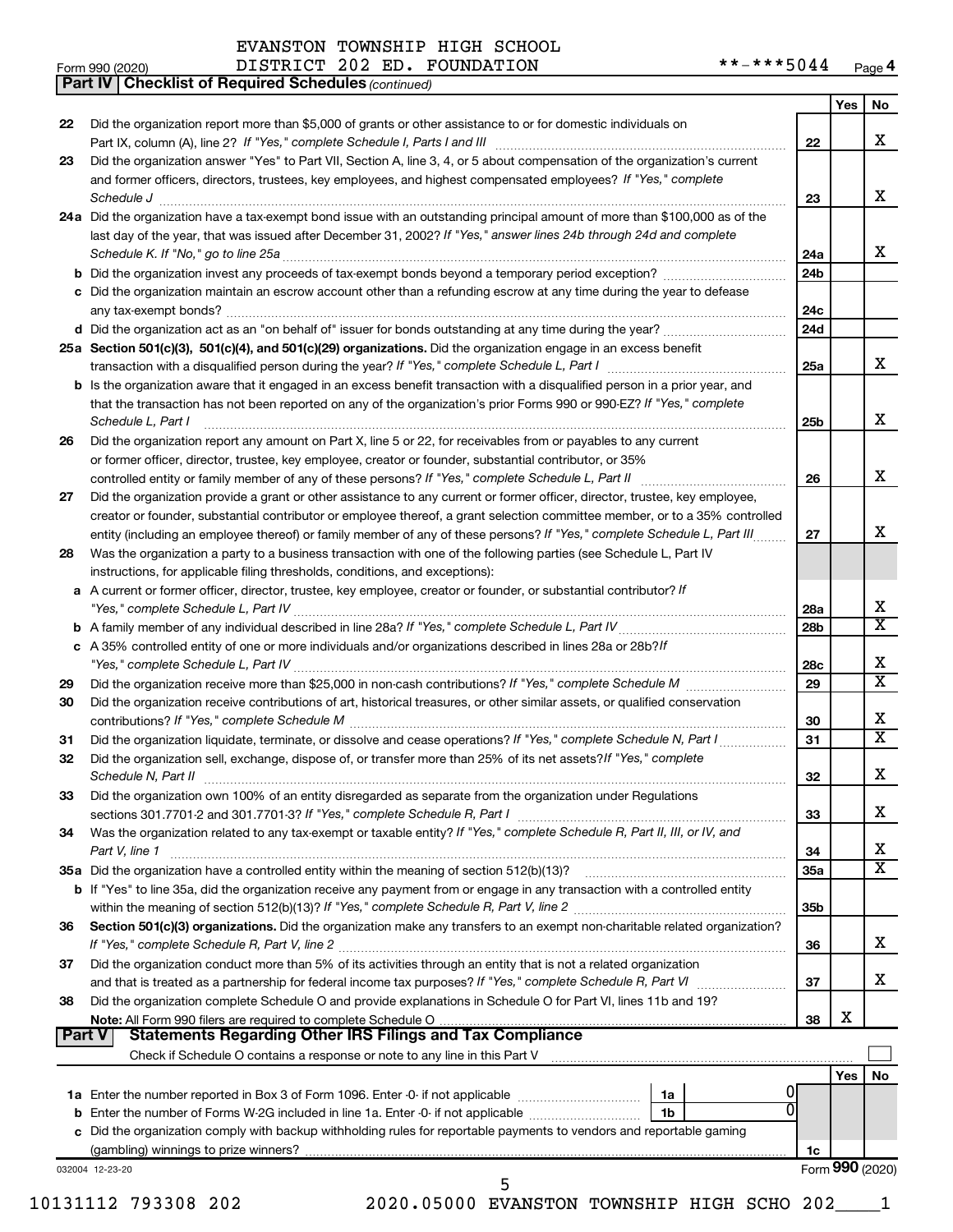| EVANSTON TOWNSHIP HIGH SCHOOL |  |
|-------------------------------|--|
|                               |  |

|    | Statements Regarding Other IRS Filings and Tax Compliance (continued)<br><b>Part V</b>                                                          |                |     |                         |  |
|----|-------------------------------------------------------------------------------------------------------------------------------------------------|----------------|-----|-------------------------|--|
|    |                                                                                                                                                 |                | Yes | No                      |  |
|    | 2a Enter the number of employees reported on Form W-3, Transmittal of Wage and Tax Statements,                                                  |                |     |                         |  |
|    | <sup>0</sup><br>filed for the calendar year ending with or within the year covered by this return<br>2a                                         |                |     |                         |  |
|    | b If at least one is reported on line 2a, did the organization file all required federal employment tax returns?                                | 2 <sub>b</sub> |     |                         |  |
|    |                                                                                                                                                 |                |     |                         |  |
|    | 3a Did the organization have unrelated business gross income of \$1,000 or more during the year?                                                | За             |     | х                       |  |
|    |                                                                                                                                                 | 3b             |     |                         |  |
|    | 4a At any time during the calendar year, did the organization have an interest in, or a signature or other authority over, a                    |                |     |                         |  |
|    | financial account in a foreign country (such as a bank account, securities account, or other financial account)?                                | 4a             |     | x                       |  |
|    | <b>b</b> If "Yes," enter the name of the foreign country $\blacktriangleright$                                                                  |                |     |                         |  |
|    | See instructions for filing requirements for FinCEN Form 114, Report of Foreign Bank and Financial Accounts (FBAR).                             |                |     |                         |  |
|    |                                                                                                                                                 | 5a             |     | х                       |  |
| b  |                                                                                                                                                 | 5 <sub>b</sub> |     | $\overline{\textbf{X}}$ |  |
|    |                                                                                                                                                 | <b>5c</b>      |     |                         |  |
|    | 6a Does the organization have annual gross receipts that are normally greater than \$100,000, and did the organization solicit                  |                |     |                         |  |
|    |                                                                                                                                                 | 6a             |     | x                       |  |
|    | <b>b</b> If "Yes," did the organization include with every solicitation an express statement that such contributions or gifts                   |                |     |                         |  |
|    |                                                                                                                                                 | 6b             |     |                         |  |
| 7  | Organizations that may receive deductible contributions under section 170(c).                                                                   |                |     |                         |  |
| a  | Did the organization receive a payment in excess of \$75 made partly as a contribution and partly for goods and services provided to the payor? | 7a             |     | х                       |  |
|    |                                                                                                                                                 | 7b             |     |                         |  |
|    | c Did the organization sell, exchange, or otherwise dispose of tangible personal property for which it was required                             |                |     |                         |  |
|    |                                                                                                                                                 | 7c             |     | x                       |  |
|    | 7d                                                                                                                                              |                |     |                         |  |
| е  |                                                                                                                                                 | 7е             |     |                         |  |
| f. |                                                                                                                                                 | 7f             |     |                         |  |
|    | If the organization received a contribution of qualified intellectual property, did the organization file Form 8899 as required?                |                |     |                         |  |
|    | h If the organization received a contribution of cars, boats, airplanes, or other vehicles, did the organization file a Form 1098-C?            |                |     |                         |  |
| 8  | Sponsoring organizations maintaining donor advised funds. Did a donor advised fund maintained by the                                            |                |     |                         |  |
|    |                                                                                                                                                 | 8              |     | х                       |  |
| 9  | Sponsoring organizations maintaining donor advised funds.                                                                                       |                |     |                         |  |
| а  | Did the sponsoring organization make any taxable distributions under section 4966?                                                              | 9а             |     | x                       |  |
|    | Did the sponsoring organization make a distribution to a donor, donor advisor, or related person?                                               | 9b             |     | X                       |  |
| 10 | Section 501(c)(7) organizations. Enter:                                                                                                         |                |     |                         |  |
|    | 10a                                                                                                                                             |                |     |                         |  |
|    | b Gross receipts, included on Form 990, Part VIII, line 12, for public use of club facilities<br>10 <sub>b</sub>                                |                |     |                         |  |
| 11 | Section 501(c)(12) organizations. Enter:                                                                                                        |                |     |                         |  |
| а  | 11a                                                                                                                                             |                |     |                         |  |
|    | b Gross income from other sources (Do not net amounts due or paid to other sources against                                                      |                |     |                         |  |
|    | 11b                                                                                                                                             |                |     |                         |  |
|    | 12a Section 4947(a)(1) non-exempt charitable trusts. Is the organization filing Form 990 in lieu of Form 1041?                                  | 12a            |     |                         |  |
|    | 12 <sub>b</sub><br><b>b</b> If "Yes," enter the amount of tax-exempt interest received or accrued during the year                               |                |     |                         |  |
| 13 | Section 501(c)(29) qualified nonprofit health insurance issuers.                                                                                |                |     |                         |  |
|    | a Is the organization licensed to issue qualified health plans in more than one state?                                                          | 1За            |     |                         |  |
|    | Note: See the instructions for additional information the organization must report on Schedule O.                                               |                |     |                         |  |
|    | <b>b</b> Enter the amount of reserves the organization is required to maintain by the states in which the                                       |                |     |                         |  |
|    | 13b                                                                                                                                             |                |     |                         |  |
|    | 13c                                                                                                                                             |                |     |                         |  |
|    | 14a Did the organization receive any payments for indoor tanning services during the tax year?                                                  | 14a            |     | x                       |  |
|    | <b>b</b> If "Yes," has it filed a Form 720 to report these payments? If "No," provide an explanation on Schedule O                              | 14b            |     |                         |  |
| 15 | Is the organization subject to the section 4960 tax on payment(s) of more than \$1,000,000 in remuneration or                                   |                |     |                         |  |
|    |                                                                                                                                                 | 15             |     | х                       |  |
|    | If "Yes," see instructions and file Form 4720, Schedule N.                                                                                      |                |     |                         |  |
| 16 | Is the organization an educational institution subject to the section 4968 excise tax on net investment income?                                 | 16             |     | х                       |  |
|    | If "Yes," complete Form 4720, Schedule O.                                                                                                       |                |     |                         |  |

Form (2020) **990**

032005 12-23-20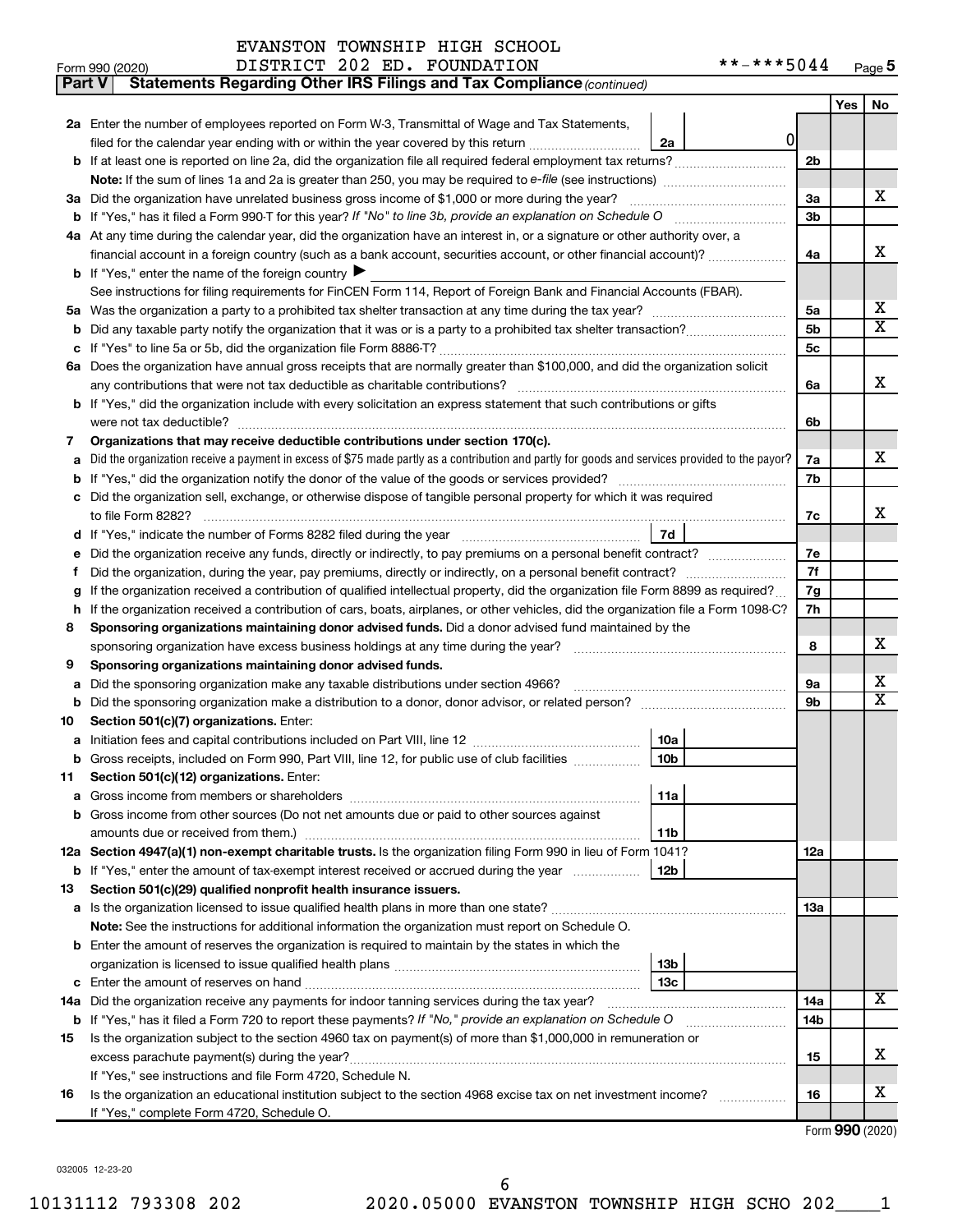# **Porm 990 (2020)**<br>**Part VI Govern**

# EVANSTON TOWNSHIP HIGH SCHOOL

Form 990 (2020) DISTRICT 202 ED. FOUNDATION \*\*-\*\*\*5044 <sub>Page</sub> **6**

| <b>Part VI   Governance, Management, and Disclosure</b> For each "Yes" response to lines 2 through 7b below, and for a "No" response |                         |
|--------------------------------------------------------------------------------------------------------------------------------------|-------------------------|
| to line 8a, 8b, or 10b below, describe the circumstances, processes, or changes on Schedule O. See instructions.                     |                         |
| Check if Schedule O contains a response or note to any line in this Part VI                                                          | $\overline{\mathbf{X}}$ |

|     |                                                                                                                                                                                                                         |                         | <b>Yes</b>              | No |
|-----|-------------------------------------------------------------------------------------------------------------------------------------------------------------------------------------------------------------------------|-------------------------|-------------------------|----|
|     | 18<br>1a<br>1a Enter the number of voting members of the governing body at the end of the tax year                                                                                                                      |                         |                         |    |
|     | If there are material differences in voting rights among members of the governing body, or if the governing                                                                                                             |                         |                         |    |
|     | body delegated broad authority to an executive committee or similar committee, explain on Schedule O.                                                                                                                   |                         |                         |    |
| b   | 18<br>Enter the number of voting members included on line 1a, above, who are independent<br>1b                                                                                                                          |                         |                         |    |
| 2   | Did any officer, director, trustee, or key employee have a family relationship or a business relationship with any other                                                                                                |                         |                         |    |
|     | officer, director, trustee, or key employee?                                                                                                                                                                            | 2                       |                         |    |
| 3   | Did the organization delegate control over management duties customarily performed by or under the direct supervision                                                                                                   |                         |                         |    |
|     |                                                                                                                                                                                                                         | 3                       |                         |    |
| 4   | Did the organization make any significant changes to its governing documents since the prior Form 990 was filed?                                                                                                        | 4                       |                         |    |
| 5   |                                                                                                                                                                                                                         | $\overline{\mathbf{5}}$ |                         |    |
| 6   |                                                                                                                                                                                                                         | 6                       |                         |    |
| 7a  | Did the organization have members, stockholders, or other persons who had the power to elect or appoint one or                                                                                                          | 7a                      |                         |    |
|     | <b>b</b> Are any governance decisions of the organization reserved to (or subject to approval by) members, stockholders, or                                                                                             |                         |                         |    |
|     | persons other than the governing body?                                                                                                                                                                                  | 7b                      |                         |    |
| 8   | Did the organization contemporaneously document the meetings held or written actions undertaken during the year by the following:                                                                                       |                         |                         |    |
| а   |                                                                                                                                                                                                                         | 8а                      | х                       |    |
|     |                                                                                                                                                                                                                         | 8b                      | $\overline{\textbf{x}}$ |    |
| 9   | Is there any officer, director, trustee, or key employee listed in Part VII, Section A, who cannot be reached at the                                                                                                    |                         |                         |    |
|     | organization's mailing address? If "Yes," provide the names and addresses on Schedule O                                                                                                                                 | 9                       |                         |    |
|     | Section B. Policies (This Section B requests information about policies not required by the Internal Revenue Code.)                                                                                                     |                         |                         |    |
|     |                                                                                                                                                                                                                         |                         | Yes                     |    |
|     |                                                                                                                                                                                                                         | 10a                     |                         |    |
|     | b If "Yes," did the organization have written policies and procedures governing the activities of such chapters, affiliates,                                                                                            |                         |                         |    |
|     |                                                                                                                                                                                                                         | 10 <sub>b</sub>         |                         |    |
|     |                                                                                                                                                                                                                         | 11a                     | $\overline{\textbf{x}}$ |    |
|     | 11a Has the organization provided a complete copy of this Form 990 to all members of its governing body before filing the form?                                                                                         |                         |                         |    |
|     | <b>b</b> Describe in Schedule O the process, if any, used by the organization to review this Form 990.                                                                                                                  | 12a                     | х                       |    |
| 12a | Were officers, directors, or trustees, and key employees required to disclose annually interests that could give rise to conflicts?                                                                                     | 12 <sub>b</sub>         | $\overline{\text{x}}$   |    |
|     | c Did the organization regularly and consistently monitor and enforce compliance with the policy? If "Yes," describe                                                                                                    |                         |                         |    |
|     |                                                                                                                                                                                                                         |                         | х                       |    |
|     | in Schedule O how this was done manufactured and continuum control of the state of the state of the state of t                                                                                                          | 12c<br>13               | $\overline{\text{x}}$   |    |
| 13  |                                                                                                                                                                                                                         | 14                      | $\overline{\text{x}}$   |    |
| 14  | Did the organization have a written document retention and destruction policy? [11] manufaction manufaction in                                                                                                          |                         |                         |    |
| 15  | Did the process for determining compensation of the following persons include a review and approval by independent<br>persons, comparability data, and contemporaneous substantiation of the deliberation and decision? |                         |                         |    |
|     |                                                                                                                                                                                                                         | 15a                     |                         |    |
|     |                                                                                                                                                                                                                         | 15b                     |                         |    |
|     | If "Yes" to line 15a or 15b, describe the process in Schedule O (see instructions).                                                                                                                                     |                         |                         |    |
|     | 16a Did the organization invest in, contribute assets to, or participate in a joint venture or similar arrangement with a                                                                                               |                         |                         |    |
|     | taxable entity during the year?                                                                                                                                                                                         | <b>16a</b>              |                         |    |
|     | b If "Yes," did the organization follow a written policy or procedure requiring the organization to evaluate its participation                                                                                          |                         |                         |    |
|     | in joint venture arrangements under applicable federal tax law, and take steps to safeguard the organization's                                                                                                          |                         |                         |    |
|     |                                                                                                                                                                                                                         | 16b                     |                         |    |
|     | <b>Section C. Disclosure</b>                                                                                                                                                                                            |                         |                         |    |
| 17  | List the states with which a copy of this Form 990 is required to be filed $\blacktriangleright$ IL                                                                                                                     |                         |                         |    |
| 18  | Section 6104 requires an organization to make its Forms 1023 (1024 or 1024-A, if applicable), 990, and 990-T (Section 501(c)(3)s only) available                                                                        |                         |                         |    |
|     | for public inspection. Indicate how you made these available. Check all that apply.<br>$\lfloor x \rfloor$ Upon request<br>Other (explain on Schedule O)<br>Own website<br>Another's website                            |                         |                         |    |
| 19  | Describe on Schedule O whether (and if so, how) the organization made its governing documents, conflict of interest policy, and financial                                                                               |                         |                         |    |
|     | statements available to the public during the tax year.                                                                                                                                                                 |                         |                         |    |
| 20  | State the name, address, and telephone number of the person who possesses the organization's books and records $\blacktriangleright$                                                                                    |                         |                         |    |
|     | JOANNE BERTSCHE - 847-424-7158                                                                                                                                                                                          |                         |                         |    |
|     |                                                                                                                                                                                                                         |                         |                         |    |
|     | 1600 DODGE AVENUE, EVANSTON, IL<br>60201                                                                                                                                                                                |                         |                         |    |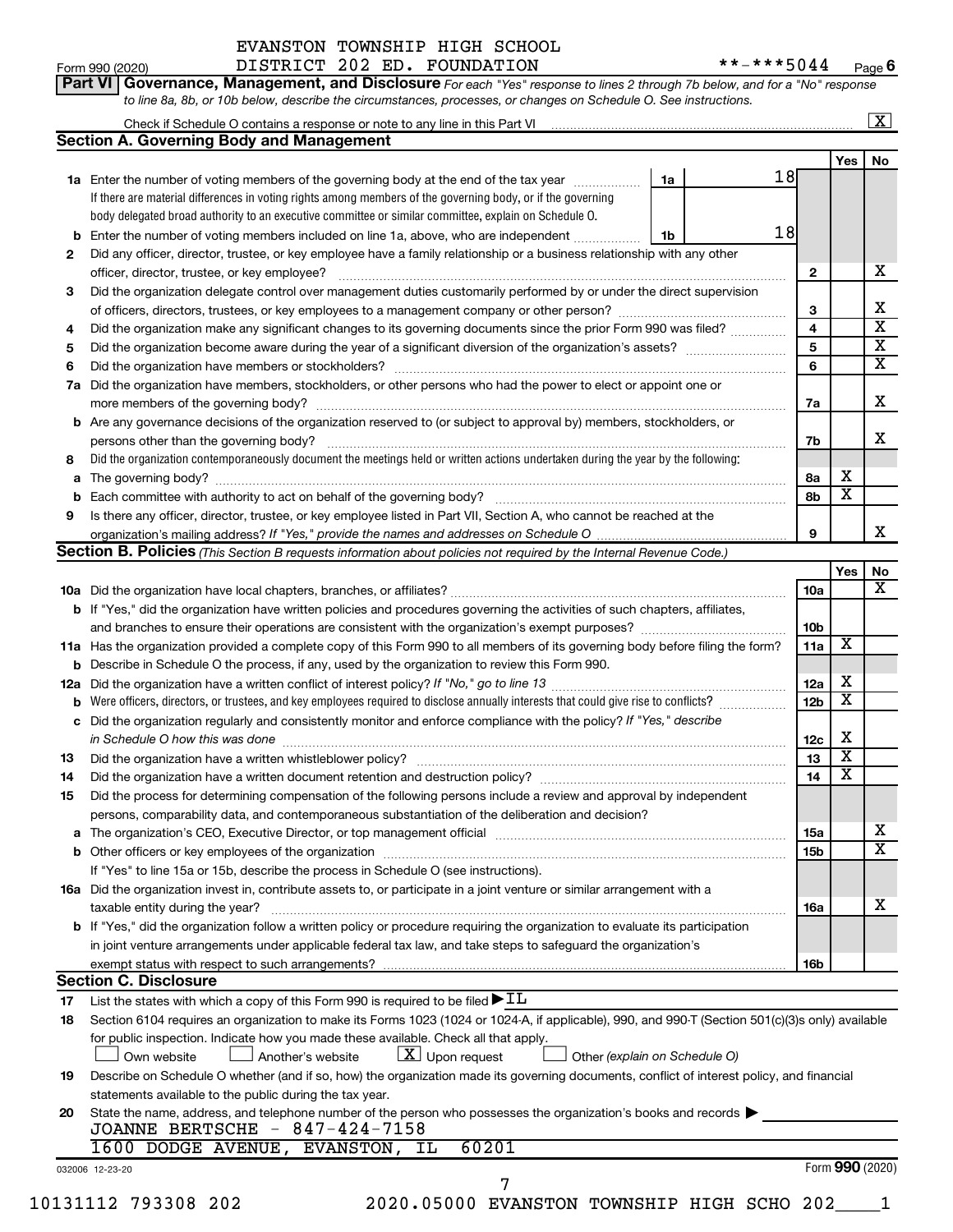| EVANSTON TOWNSHIP HIGH SCHOOL |  |
|-------------------------------|--|
|                               |  |

 $\Box$ 

| Part VII Compensation of Officers, Directors, Trustees, Key Employees, Highest Compensated |  |  |  |
|--------------------------------------------------------------------------------------------|--|--|--|
| <b>Employees, and Independent Contractors</b>                                              |  |  |  |

#### Check if Schedule O contains a response or note to any line in this Part VII

**Section A. Officers, Directors, Trustees, Key Employees, and Highest Compensated Employees**

**1a**  Complete this table for all persons required to be listed. Report compensation for the calendar year ending with or within the organization's tax year.  $\bullet$  List all of the organization's current officers, directors, trustees (whether individuals or organizations), regardless of amount of compensation.

Enter -0- in columns (D), (E), and (F) if no compensation was paid.

**•** List all of the organization's current key employees, if any. See instructions for definition of "key employee."

• List the organization's five *current* highest compensated employees (other than an officer, director, trustee, or key employee) who received reportable compensation (Box 5 of Form W-2 and/or Box 7 of Form 1099-MISC) of more than \$100,000 from the organization and any related organizations.

 $\bullet$  List all of the organization's former officers, key employees, and highest compensated employees who received more than \$100,000 of reportable compensation from the organization and any related organizations.

**•** List all of the organization's former directors or trustees that received, in the capacity as a former director or trustee of the organization, more than \$10,000 of reportable compensation from the organization and any related organizations.

See instructions for the order in which to list the persons above.

 $\boxed{\textbf{X}}$  Check this box if neither the organization nor any related organization compensated any current officer, director, or trustee.

| (A)                         | (B)                      |                               |                                 | (C)         |              |                                 |        | (D)             | (E)              | (F)                         |
|-----------------------------|--------------------------|-------------------------------|---------------------------------|-------------|--------------|---------------------------------|--------|-----------------|------------------|-----------------------------|
| Name and title              | Average                  |                               | (do not check more than one     | Position    |              |                                 |        | Reportable      | Reportable       | Estimated                   |
|                             | hours per                |                               | box, unless person is both an   |             |              |                                 |        | compensation    | compensation     | amount of                   |
|                             | week                     |                               | officer and a director/trustee) |             |              |                                 |        | from            | from related     | other                       |
|                             | (list any                |                               |                                 |             |              |                                 |        | the             | organizations    | compensation                |
|                             | hours for                |                               |                                 |             |              |                                 |        | organization    | (W-2/1099-MISC)  | from the                    |
|                             | related<br>organizations |                               |                                 |             |              |                                 |        | (W-2/1099-MISC) |                  | organization<br>and related |
|                             | below                    |                               |                                 |             |              |                                 |        |                 |                  | organizations               |
|                             | line)                    | ndividual trustee or director | nstitutional trustee            | Officer     | Key employee | Highest compensated<br>employee | Former |                 |                  |                             |
| ROBERT ANDALMAN<br>(1)      | 2.00                     |                               |                                 |             |              |                                 |        |                 |                  |                             |
| <b>DIRECTOR</b>             |                          | X                             |                                 |             |              |                                 |        | 0.              | $\mathbf 0$      | 0.                          |
| <b>SARA BRENNER</b><br>(2)  | 2.00                     |                               |                                 |             |              |                                 |        |                 |                  |                             |
| <b>DIRECTOR</b>             |                          | $\mathbf X$                   |                                 |             |              |                                 |        | $\mathbf 0$ .   | $\mathbf 0$      | $\mathbf 0$ .               |
| (3)<br>CAITLIN BROWN        | 2.00                     |                               |                                 |             |              |                                 |        |                 |                  |                             |
| <b>DIRECTOR</b>             |                          | Χ                             |                                 |             |              |                                 |        | 0.              | $\pmb{0}$        | $\mathbf 0$ .               |
| DARRYL CHEEKS<br>(4)        | 2.00                     |                               |                                 |             |              |                                 |        |                 |                  |                             |
| <b>DIRECTOR</b>             |                          | X                             |                                 |             |              |                                 |        | 0.              | 0                | $\mathbf 0$ .               |
| (5)<br>CHASITY COOPER       | 2.00                     |                               |                                 |             |              |                                 |        |                 |                  |                             |
| <b>DIRECTOR</b>             |                          | $\mathbf X$                   |                                 |             |              |                                 |        | $\mathbf 0$ .   | $\mathbf 0$      | $0$ .                       |
| SARAH GHANTOUS<br>(6)       | 2.00                     |                               |                                 |             |              |                                 |        |                 |                  |                             |
| <b>DIRECTOR</b>             |                          | $\mathbf X$                   |                                 |             |              |                                 |        | 0.              | $\mathbf 0$      | $\mathbf 0$ .               |
| <b>ALISON HAWLEY</b><br>(7) | 2.00                     |                               |                                 |             |              |                                 |        |                 |                  |                             |
| <b>DIRECTOR</b>             |                          | $\mathbf x$                   |                                 |             |              |                                 |        | 0.              | $\mathbf 0$      | $\mathbf 0$ .               |
| KIRK HOOPINGARNER<br>(8)    | 2.00                     |                               |                                 |             |              |                                 |        |                 |                  |                             |
| PAST PRESIDENT              |                          | X                             |                                 |             |              |                                 |        | $\mathbf 0$ .   | 0                | $\mathbf 0$ .               |
| (9)<br>PATRICK HUGHES, JR.  | 2.00                     |                               |                                 |             |              |                                 |        |                 |                  |                             |
| <b>DIRECTOR</b>             |                          | X                             |                                 |             |              |                                 |        | $\mathbf 0$ .   | 0                | 0.                          |
| (10) JEANNE HUSAIN          | 2.00                     |                               |                                 |             |              |                                 |        |                 |                  |                             |
| <b>DIRECTOR</b>             |                          | X                             |                                 |             |              |                                 |        | 0.              | $\boldsymbol{0}$ | 0.                          |
| (11) RICK KOLSKY            | 2.00                     |                               |                                 |             |              |                                 |        |                 |                  |                             |
| PRESIDENT ELECT             |                          | X                             |                                 | $\mathbf X$ |              |                                 |        | 0.              | $\mathbf 0$      | $\mathbf 0$ .               |
| (12) HENRY LATIMER          | 2.00                     |                               |                                 |             |              |                                 |        |                 |                  |                             |
| <b>DIRECTOR</b>             |                          | X                             |                                 |             |              |                                 |        | $\mathbf 0$ .   | $\mathbf 0$      | $0$ .                       |
| (13) KEVIN MACK             | 2.00                     |                               |                                 |             |              |                                 |        |                 |                  |                             |
| PRESIDENT                   |                          | X                             |                                 | X           |              |                                 |        | 0.              | $\mathbf 0$      | $\mathbf 0$ .               |
| (14) ALYSON MILLER          | 2.00                     |                               |                                 |             |              |                                 |        |                 |                  |                             |
| <b>DIRECTOR</b>             |                          | X                             |                                 |             |              |                                 |        | $\mathbf 0$ .   | $\mathbf 0$      | $\mathbf 0$ .               |
| (15) CARL PARKER            | 2.00                     |                               |                                 |             |              |                                 |        |                 |                  |                             |
| <b>DIRECTOR</b>             |                          | $\mathbf X$                   |                                 |             |              |                                 |        | 0.              | $\mathbf 0$      | $\mathbf 0$ .               |
| (16) NAINI SEROHI           | 2.00                     |                               |                                 |             |              |                                 |        |                 |                  |                             |
| <b>TREASURER</b>            |                          | $\mathbf X$                   |                                 | X           |              |                                 |        | $\mathbf 0$ .   | $\mathbf 0$      | $\mathbf 0$ .               |
| (17) MATT STRUVE            | 2.00                     |                               |                                 |             |              |                                 |        |                 |                  |                             |
| <b>DIRECTOR</b>             |                          | X                             |                                 |             |              |                                 |        | $\mathbf 0$ .   | 0                | 0.                          |
| 032007 12-23-20             |                          |                               |                                 |             |              |                                 |        |                 |                  | Form 990 (2020)             |

10131112 793308 202 2020.05000 EVANSTON TOWNSHIP HIGH SCHO 202\_\_\_\_1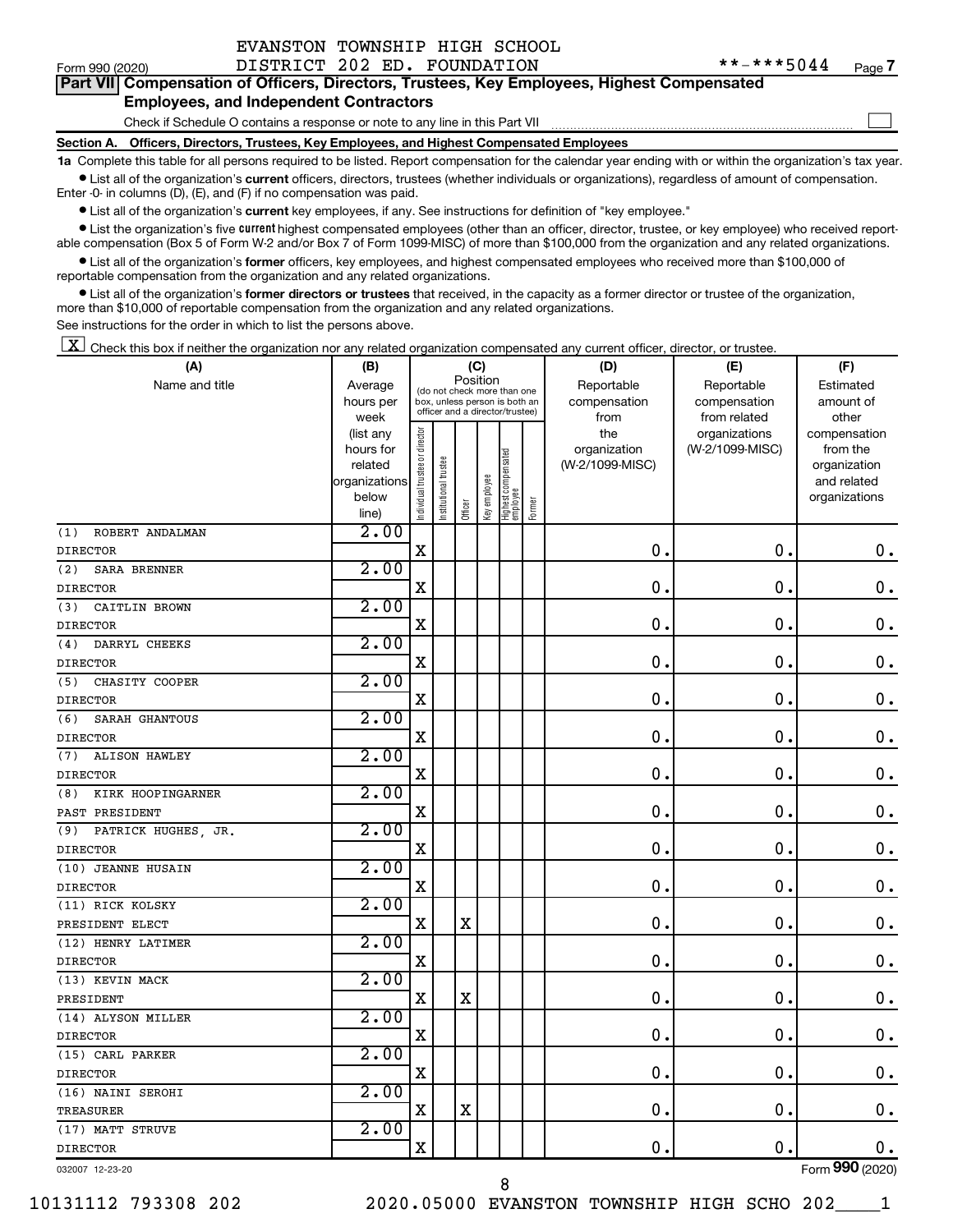|  | EVANSTON TOWNSHIP HIGH SCHOOL |
|--|-------------------------------|
|  | DISTRICT 202 ED. FOUNDATION   |

| **-***5044 | Page 8 |
|------------|--------|
|------------|--------|

|   | DISTRICT 202 ED. FOUNDATION<br>**-***5044<br>Page 8<br>Form 990 (2020)                                                                                                                                                                                 |                                                                      |                               |                       |         |                                                                                                                    |                                   |        |                                           |                                                   |          |                     |                                                                          |
|---|--------------------------------------------------------------------------------------------------------------------------------------------------------------------------------------------------------------------------------------------------------|----------------------------------------------------------------------|-------------------------------|-----------------------|---------|--------------------------------------------------------------------------------------------------------------------|-----------------------------------|--------|-------------------------------------------|---------------------------------------------------|----------|---------------------|--------------------------------------------------------------------------|
|   | <b>Part VII</b><br>Section A. Officers, Directors, Trustees, Key Employees, and Highest Compensated Employees (continued)                                                                                                                              |                                                                      |                               |                       |         |                                                                                                                    |                                   |        |                                           |                                                   |          |                     |                                                                          |
|   | (A)<br>Name and title                                                                                                                                                                                                                                  | (B)<br>Average<br>hours per<br>week                                  |                               |                       |         | (C)<br>Position<br>(do not check more than one<br>box, unless person is both an<br>officer and a director/trustee) |                                   |        | (D)<br>Reportable<br>compensation<br>from | (E)<br>Reportable<br>compensation<br>from related |          |                     | (F)<br>Estimated<br>amount of<br>other                                   |
|   |                                                                                                                                                                                                                                                        | (list any<br>hours for<br>related<br>organizations<br>below<br>line) | ndividual trustee or director | Institutional trustee | Officer | Key employee                                                                                                       | Highest compensated<br>  employee | Former | the<br>organization<br>(W-2/1099-MISC)    | organizations<br>(W-2/1099-MISC)                  |          |                     | compensation<br>from the<br>organization<br>and related<br>organizations |
|   | (18) CASEY VARELA                                                                                                                                                                                                                                      | 2.00                                                                 |                               |                       |         |                                                                                                                    |                                   |        |                                           |                                                   |          |                     |                                                                          |
|   | <b>SECRETARY</b>                                                                                                                                                                                                                                       |                                                                      | X                             |                       | X       |                                                                                                                    |                                   |        | 0.                                        |                                                   | 0.       |                     | 0.                                                                       |
|   |                                                                                                                                                                                                                                                        |                                                                      |                               |                       |         |                                                                                                                    |                                   |        |                                           |                                                   |          |                     |                                                                          |
|   |                                                                                                                                                                                                                                                        |                                                                      |                               |                       |         |                                                                                                                    |                                   |        |                                           |                                                   |          |                     |                                                                          |
|   |                                                                                                                                                                                                                                                        |                                                                      |                               |                       |         |                                                                                                                    |                                   |        |                                           |                                                   |          |                     |                                                                          |
|   |                                                                                                                                                                                                                                                        |                                                                      |                               |                       |         |                                                                                                                    |                                   |        |                                           |                                                   |          |                     |                                                                          |
|   |                                                                                                                                                                                                                                                        |                                                                      |                               |                       |         |                                                                                                                    |                                   |        |                                           |                                                   |          |                     |                                                                          |
|   |                                                                                                                                                                                                                                                        |                                                                      |                               |                       |         |                                                                                                                    |                                   |        |                                           |                                                   |          |                     |                                                                          |
|   |                                                                                                                                                                                                                                                        |                                                                      |                               |                       |         |                                                                                                                    |                                   |        |                                           |                                                   |          |                     |                                                                          |
|   |                                                                                                                                                                                                                                                        |                                                                      |                               |                       |         |                                                                                                                    |                                   |        |                                           |                                                   |          |                     |                                                                          |
|   |                                                                                                                                                                                                                                                        |                                                                      |                               |                       |         |                                                                                                                    |                                   |        |                                           |                                                   |          |                     |                                                                          |
|   | 1b Subtotal                                                                                                                                                                                                                                            |                                                                      |                               |                       |         |                                                                                                                    |                                   |        | σ.                                        |                                                   | 0.       |                     | $\overline{0}$ .                                                         |
|   | c Total from continuation sheets to Part VII, Section A <b>Constitution</b>                                                                                                                                                                            |                                                                      |                               |                       |         |                                                                                                                    |                                   |        | σ.<br>Ο.                                  |                                                   | σ.<br>σ. |                     | $\overline{0}$ .<br>$\overline{0}$ .                                     |
| 2 | Total number of individuals (including but not limited to those listed above) who received more than \$100,000 of reportable                                                                                                                           |                                                                      |                               |                       |         |                                                                                                                    |                                   |        |                                           |                                                   |          |                     |                                                                          |
|   | compensation from the organization $\blacktriangleright$                                                                                                                                                                                               |                                                                      |                               |                       |         |                                                                                                                    |                                   |        |                                           |                                                   |          |                     | 0<br>Yes<br>No                                                           |
| 3 | Did the organization list any former officer, director, trustee, key employee, or highest compensated employee on                                                                                                                                      |                                                                      |                               |                       |         |                                                                                                                    |                                   |        |                                           |                                                   |          |                     |                                                                          |
|   | line 1a? If "Yes," complete Schedule J for such individual manufactured content to the content of the complete<br>For any individual listed on line 1a, is the sum of reportable compensation and other compensation from the organization             |                                                                      |                               |                       |         |                                                                                                                    |                                   |        |                                           |                                                   |          | 3                   | х                                                                        |
| 5 | and related organizations greater than \$150,000? If "Yes," complete Schedule J for such individual<br>Did any person listed on line 1a receive or accrue compensation from any unrelated organization or individual for services                      |                                                                      |                               |                       |         |                                                                                                                    |                                   |        |                                           |                                                   |          | 4                   | х                                                                        |
|   |                                                                                                                                                                                                                                                        |                                                                      |                               |                       |         |                                                                                                                    |                                   |        |                                           |                                                   |          | 5                   | х                                                                        |
|   | <b>Section B. Independent Contractors</b>                                                                                                                                                                                                              |                                                                      |                               |                       |         |                                                                                                                    |                                   |        |                                           |                                                   |          |                     |                                                                          |
| 1 | Complete this table for your five highest compensated independent contractors that received more than \$100,000 of compensation from<br>the organization. Report compensation for the calendar year ending with or within the organization's tax year. |                                                                      |                               |                       |         |                                                                                                                    |                                   |        |                                           |                                                   |          |                     |                                                                          |
|   | (A)<br>Name and business address                                                                                                                                                                                                                       |                                                                      |                               | <b>NONE</b>           |         |                                                                                                                    |                                   |        | (B)<br>Description of services            |                                                   |          | (C)<br>Compensation |                                                                          |
|   |                                                                                                                                                                                                                                                        |                                                                      |                               |                       |         |                                                                                                                    |                                   |        |                                           |                                                   |          |                     |                                                                          |
|   |                                                                                                                                                                                                                                                        |                                                                      |                               |                       |         |                                                                                                                    |                                   |        |                                           |                                                   |          |                     |                                                                          |
|   |                                                                                                                                                                                                                                                        |                                                                      |                               |                       |         |                                                                                                                    |                                   |        |                                           |                                                   |          |                     |                                                                          |
|   |                                                                                                                                                                                                                                                        |                                                                      |                               |                       |         |                                                                                                                    |                                   |        |                                           |                                                   |          |                     |                                                                          |
|   |                                                                                                                                                                                                                                                        |                                                                      |                               |                       |         |                                                                                                                    |                                   |        |                                           |                                                   |          |                     |                                                                          |
|   |                                                                                                                                                                                                                                                        |                                                                      |                               |                       |         |                                                                                                                    |                                   |        |                                           |                                                   |          |                     |                                                                          |
| 2 | Total number of independent contractors (including but not limited to those listed above) who received more than<br>\$100,000 of compensation from the organization                                                                                    |                                                                      |                               |                       |         |                                                                                                                    | 0                                 |        |                                           |                                                   |          |                     |                                                                          |

032008 12-23-20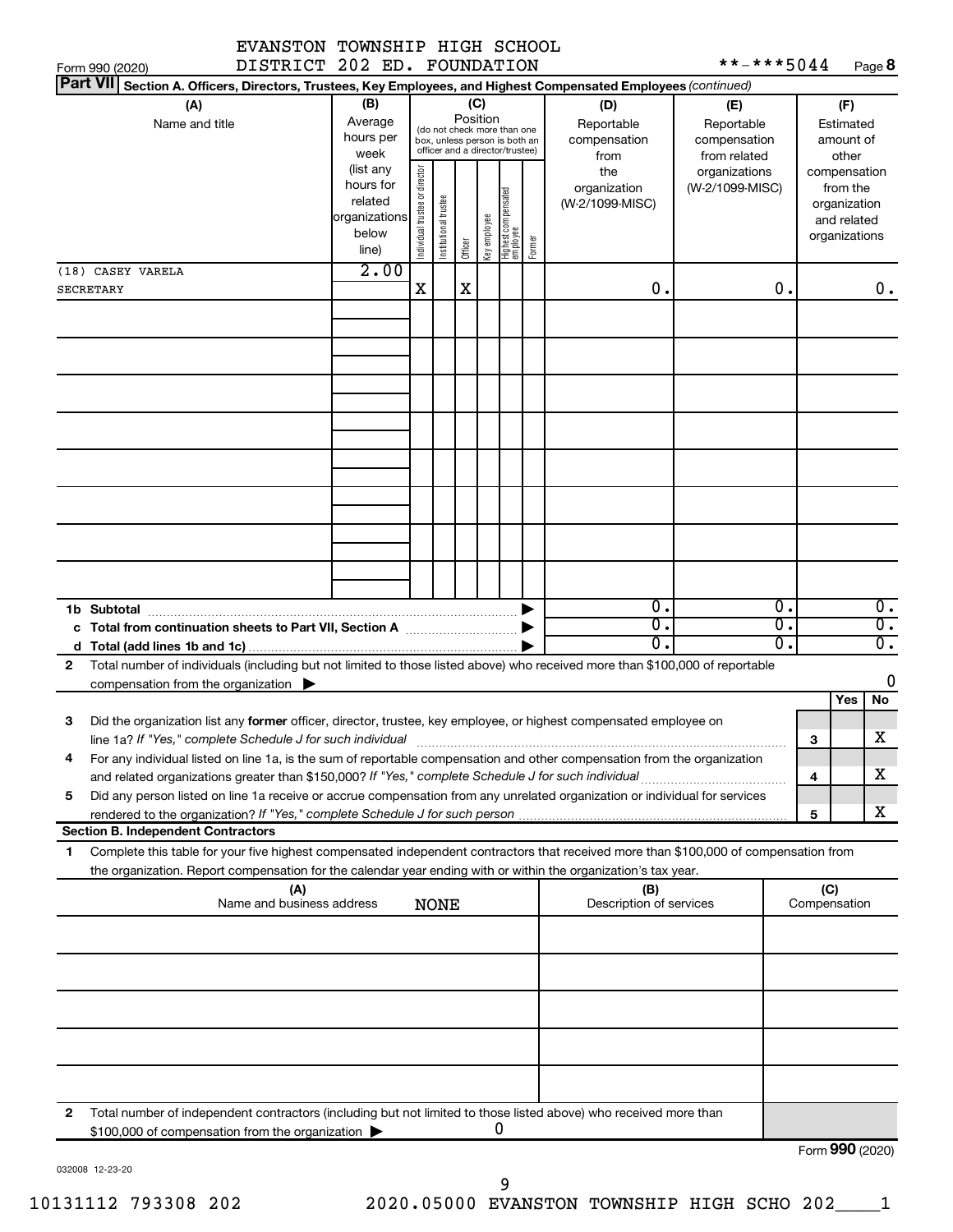| Form 990 (2020 |  |
|----------------|--|

Form 990 (2020) DISTRICT 202 ED. FOUNDATION \*\*-\*\*\*5044 Page

|                                                           | <b>Part VIII</b> |        | <b>Statement of Revenue</b>                                                                  |                      |                      |                                                               |                             |                                                                 |
|-----------------------------------------------------------|------------------|--------|----------------------------------------------------------------------------------------------|----------------------|----------------------|---------------------------------------------------------------|-----------------------------|-----------------------------------------------------------------|
|                                                           |                  |        |                                                                                              |                      |                      |                                                               |                             |                                                                 |
|                                                           |                  |        |                                                                                              |                      | (A)<br>Total revenue | (B)<br>Related or exempt<br>function revenue business revenue | $\overline{C}$<br>Unrelated | (D)<br>Revenue excluded<br>from tax under<br>sections 512 - 514 |
|                                                           |                  |        | <b>1 a</b> Federated campaigns<br>1a                                                         |                      |                      |                                                               |                             |                                                                 |
|                                                           |                  |        | 1 <sub>b</sub><br><b>b</b> Membership dues                                                   |                      |                      |                                                               |                             |                                                                 |
|                                                           |                  |        | 1 <sub>c</sub><br>c Fundraising events                                                       | 120,556.             |                      |                                                               |                             |                                                                 |
|                                                           |                  |        | 1 <sub>d</sub><br>d Related organizations                                                    |                      |                      |                                                               |                             |                                                                 |
| Contributions, Gifts, Grants<br>and Other Similar Amounts |                  |        | e Government grants (contributions)<br>1e                                                    |                      |                      |                                                               |                             |                                                                 |
|                                                           |                  |        | f All other contributions, gifts, grants, and                                                |                      |                      |                                                               |                             |                                                                 |
|                                                           |                  |        | similar amounts not included above<br>1f                                                     | 3,002,824.           |                      |                                                               |                             |                                                                 |
|                                                           |                  |        | $1g$ $\frac{1}{3}$<br>g Noncash contributions included in lines 1a-1f                        |                      |                      |                                                               |                             |                                                                 |
|                                                           |                  |        |                                                                                              |                      | 3, 123, 380.         |                                                               |                             |                                                                 |
|                                                           |                  |        |                                                                                              | <b>Business Code</b> |                      |                                                               |                             |                                                                 |
| Program Service<br>Revenue                                | 2а               |        |                                                                                              |                      |                      |                                                               |                             |                                                                 |
|                                                           |                  | b<br>c | the control of the control of the control of the control of the control of                   |                      |                      |                                                               |                             |                                                                 |
|                                                           |                  | d      |                                                                                              |                      |                      |                                                               |                             |                                                                 |
|                                                           |                  | е      |                                                                                              |                      |                      |                                                               |                             |                                                                 |
|                                                           |                  | f.     | All other program service revenue                                                            |                      |                      |                                                               |                             |                                                                 |
|                                                           |                  | a      |                                                                                              |                      |                      |                                                               |                             |                                                                 |
|                                                           | 3                |        | Investment income (including dividends, interest, and                                        |                      |                      |                                                               |                             |                                                                 |
|                                                           |                  |        |                                                                                              | ▶                    | 48,438.              | 48,438.                                                       |                             |                                                                 |
|                                                           | 4                |        | Income from investment of tax-exempt bond proceeds                                           |                      |                      |                                                               |                             |                                                                 |
|                                                           | 5                |        |                                                                                              |                      |                      |                                                               |                             |                                                                 |
|                                                           |                  |        | (i) Real                                                                                     | (ii) Personal        |                      |                                                               |                             |                                                                 |
|                                                           |                  |        | 6 a Gross rents<br>6a                                                                        |                      |                      |                                                               |                             |                                                                 |
|                                                           |                  |        | 6 <sub>b</sub><br><b>b</b> Less: rental expenses $\ldots$                                    |                      |                      |                                                               |                             |                                                                 |
|                                                           |                  |        | c Rental income or (loss)<br>6c                                                              |                      |                      |                                                               |                             |                                                                 |
|                                                           |                  |        | d Net rental income or (loss)<br>(i) Securities                                              | (ii) Other           |                      |                                                               |                             |                                                                 |
|                                                           |                  |        | 7 a Gross amount from sales of<br>1,431,397.                                                 |                      |                      |                                                               |                             |                                                                 |
|                                                           |                  |        | assets other than inventory<br>7a<br><b>b</b> Less: cost or other basis                      |                      |                      |                                                               |                             |                                                                 |
|                                                           |                  |        | 1,364,611.                                                                                   |                      |                      |                                                               |                             |                                                                 |
| Revenue                                                   |                  |        | 66,786.                                                                                      |                      |                      |                                                               |                             |                                                                 |
|                                                           |                  |        |                                                                                              |                      | 66,786.              | 66,786.                                                       |                             |                                                                 |
|                                                           |                  |        | 8 a Gross income from fundraising events (not                                                |                      |                      |                                                               |                             |                                                                 |
| <b>Other</b>                                              |                  |        | including \$<br>120,556. of                                                                  |                      |                      |                                                               |                             |                                                                 |
|                                                           |                  |        | contributions reported on line 1c). See                                                      |                      |                      |                                                               |                             |                                                                 |
|                                                           |                  |        | 8a                                                                                           | 0                    |                      |                                                               |                             |                                                                 |
|                                                           |                  |        | 8b<br><b>b</b> Less: direct expenses                                                         | 4,861                |                      |                                                               |                             |                                                                 |
|                                                           |                  |        | c Net income or (loss) from fundraising events                                               | .                    | $-4,861$             |                                                               |                             | $-4,861.$                                                       |
|                                                           |                  |        | 9 a Gross income from gaming activities. See                                                 |                      |                      |                                                               |                             |                                                                 |
|                                                           |                  |        | 9a                                                                                           |                      |                      |                                                               |                             |                                                                 |
|                                                           |                  |        | 9 <sub>b</sub>                                                                               |                      |                      |                                                               |                             |                                                                 |
|                                                           |                  |        | c Net income or (loss) from gaming activities<br>10 a Gross sales of inventory, less returns | .                    |                      |                                                               |                             |                                                                 |
|                                                           |                  |        | 10a                                                                                          |                      |                      |                                                               |                             |                                                                 |
|                                                           |                  |        | <b>b</b> Less: cost of goods sold<br>10b                                                     |                      |                      |                                                               |                             |                                                                 |
|                                                           |                  |        | c Net income or (loss) from sales of inventory                                               |                      |                      |                                                               |                             |                                                                 |
|                                                           |                  |        |                                                                                              | <b>Business Code</b> |                      |                                                               |                             |                                                                 |
| Miscellaneous<br>Revenue                                  |                  |        | 11 a MISCELLANEOUS INCOME                                                                    | 611600               | 4,897.               | 4,897.                                                        |                             |                                                                 |
|                                                           |                  | b      |                                                                                              |                      |                      |                                                               |                             |                                                                 |
|                                                           |                  | c      |                                                                                              |                      |                      |                                                               |                             |                                                                 |
|                                                           |                  |        |                                                                                              |                      |                      |                                                               |                             |                                                                 |
|                                                           |                  |        |                                                                                              |                      | 4,897.               |                                                               |                             |                                                                 |
|                                                           | 12               |        | Total revenue. See instructions                                                              |                      | 3,238,640.           | 120,121.                                                      | 0.                          | $-4,861.$                                                       |
| 032009 12-23-20                                           |                  |        |                                                                                              |                      |                      |                                                               |                             | Form 990 (2020)                                                 |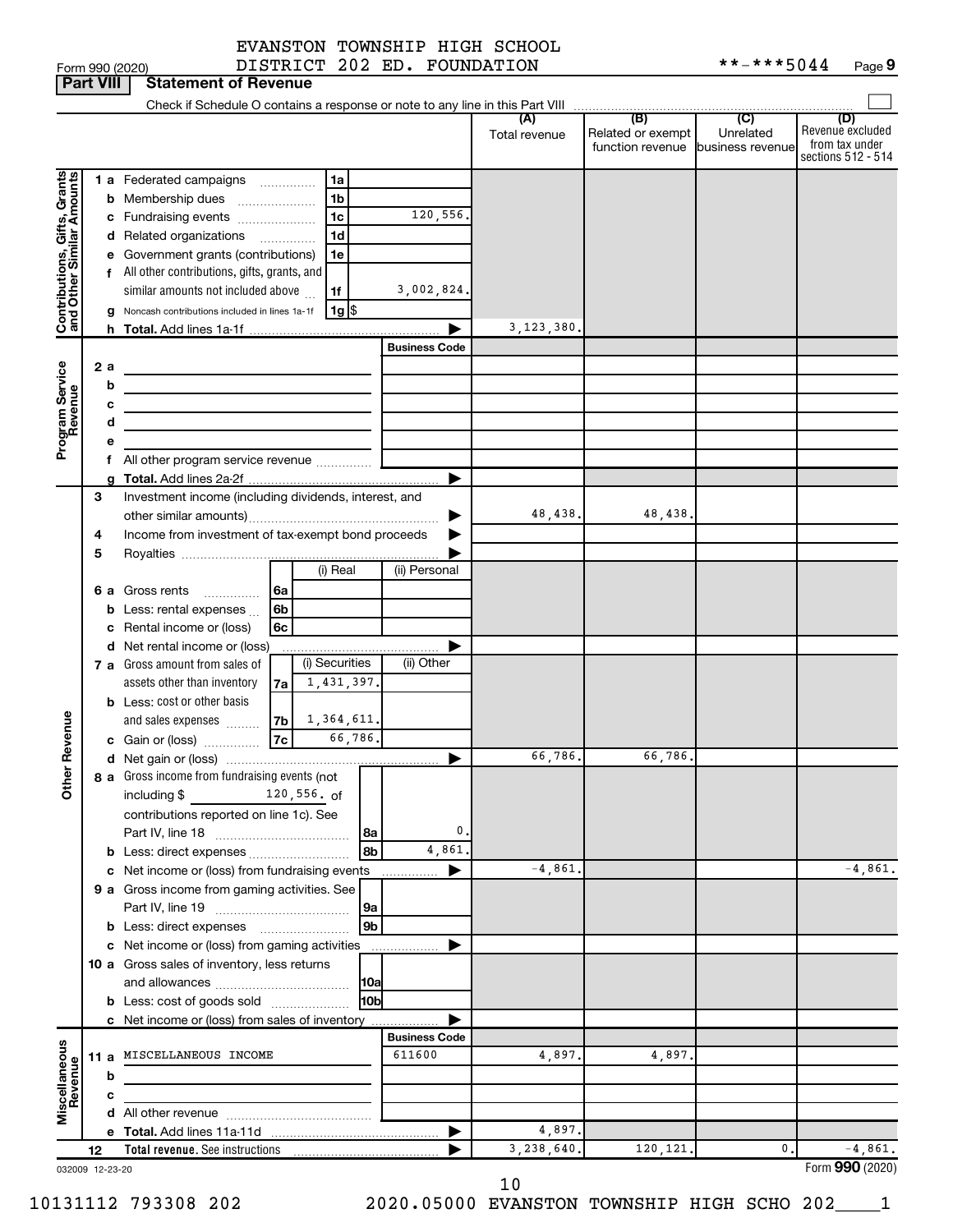# Form 990 (2020) DISTRICT 202 ED. FOUNDATION \*\*-\*\*\*5044 <sub>Page</sub> EVANSTON TOWNSHIP HIGH SCHOOL

**Part IX Statement of Functional Expenses**

*Section 501(c)(3) and 501(c)(4) organizations must complete all columns. All other organizations must complete column (A).*

|    | $\cdots$                                                                                                                      |                |                 |                                    |                 |  |  |  |  |
|----|-------------------------------------------------------------------------------------------------------------------------------|----------------|-----------------|------------------------------------|-----------------|--|--|--|--|
|    | Do not include amounts reported on lines 6b,                                                                                  | (A)            | (B)             | $\overline{C}$                     | (D)             |  |  |  |  |
|    | 7b, 8b, 9b, and 10b of Part VIII.                                                                                             | Total expenses | Program service | Management and<br>general expenses | Fundraising     |  |  |  |  |
|    |                                                                                                                               |                | expenses        |                                    | expenses        |  |  |  |  |
| 1. | Grants and other assistance to domestic organizations                                                                         |                |                 |                                    |                 |  |  |  |  |
|    | and domestic governments. See Part IV, line 21                                                                                | 1,700,209.     | 1,700,209.      |                                    |                 |  |  |  |  |
| 2  | Grants and other assistance to domestic                                                                                       |                |                 |                                    |                 |  |  |  |  |
|    | individuals. See Part IV, line 22                                                                                             |                |                 |                                    |                 |  |  |  |  |
| 3  | Grants and other assistance to foreign                                                                                        |                |                 |                                    |                 |  |  |  |  |
|    | organizations, foreign governments, and foreign                                                                               |                |                 |                                    |                 |  |  |  |  |
|    | individuals. See Part IV, lines 15 and 16                                                                                     |                |                 |                                    |                 |  |  |  |  |
| 4  | Benefits paid to or for members                                                                                               |                |                 |                                    |                 |  |  |  |  |
| 5  | Compensation of current officers, directors,                                                                                  |                |                 |                                    |                 |  |  |  |  |
|    | trustees, and key employees                                                                                                   |                |                 |                                    |                 |  |  |  |  |
| 6  | Compensation not included above to disqualified                                                                               |                |                 |                                    |                 |  |  |  |  |
|    | persons (as defined under section 4958(f)(1)) and                                                                             |                |                 |                                    |                 |  |  |  |  |
|    | persons described in section 4958(c)(3)(B)                                                                                    |                |                 |                                    |                 |  |  |  |  |
|    |                                                                                                                               |                |                 |                                    |                 |  |  |  |  |
| 7  |                                                                                                                               |                |                 |                                    |                 |  |  |  |  |
| 8  | Pension plan accruals and contributions (include                                                                              |                |                 |                                    |                 |  |  |  |  |
|    | section 401(k) and 403(b) employer contributions)                                                                             |                |                 |                                    |                 |  |  |  |  |
| 9  |                                                                                                                               |                |                 |                                    |                 |  |  |  |  |
| 10 |                                                                                                                               |                |                 |                                    |                 |  |  |  |  |
| 11 | Fees for services (nonemployees):                                                                                             |                |                 |                                    |                 |  |  |  |  |
| а  |                                                                                                                               |                |                 |                                    |                 |  |  |  |  |
| b  |                                                                                                                               |                |                 |                                    |                 |  |  |  |  |
| с  |                                                                                                                               |                |                 |                                    |                 |  |  |  |  |
| d  |                                                                                                                               |                |                 |                                    |                 |  |  |  |  |
| е  | Professional fundraising services. See Part IV, line 17                                                                       |                |                 |                                    |                 |  |  |  |  |
| f  | Investment management fees                                                                                                    |                |                 |                                    |                 |  |  |  |  |
| g  | Other. (If line 11g amount exceeds 10% of line 25,                                                                            |                |                 |                                    |                 |  |  |  |  |
|    | column (A) amount, list line 11g expenses on Sch O.)                                                                          | 6,010.         |                 | 5,260.                             | 750.            |  |  |  |  |
| 12 |                                                                                                                               | 5,377.         |                 |                                    | 5,377.          |  |  |  |  |
| 13 |                                                                                                                               | 901.           |                 | 901.                               |                 |  |  |  |  |
| 14 |                                                                                                                               | 5,497.         |                 | 5,497.                             |                 |  |  |  |  |
| 15 |                                                                                                                               |                |                 |                                    |                 |  |  |  |  |
| 16 |                                                                                                                               |                |                 |                                    |                 |  |  |  |  |
| 17 | Travel                                                                                                                        | 351.           |                 | 351.                               |                 |  |  |  |  |
| 18 | Payments of travel or entertainment expenses                                                                                  |                |                 |                                    |                 |  |  |  |  |
|    | for any federal, state, or local public officials                                                                             |                |                 |                                    |                 |  |  |  |  |
| 19 | Conferences, conventions, and meetings                                                                                        |                |                 |                                    |                 |  |  |  |  |
| 20 | Interest                                                                                                                      |                |                 |                                    |                 |  |  |  |  |
| 21 |                                                                                                                               |                |                 |                                    |                 |  |  |  |  |
| 22 | Depreciation, depletion, and amortization                                                                                     |                |                 |                                    |                 |  |  |  |  |
| 23 | Insurance                                                                                                                     | 1,243.         |                 | 1,243.                             |                 |  |  |  |  |
| 24 | Other expenses. Itemize expenses not covered<br>above (List miscellaneous expenses on line 24e. If                            |                |                 |                                    |                 |  |  |  |  |
|    | line 24e amount exceeds 10% of line 25, column (A)                                                                            |                |                 |                                    |                 |  |  |  |  |
|    | amount, list line 24e expenses on Schedule O.)<br><b>INVESTMENT FEES</b>                                                      | 28,949.        |                 | 28,949.                            |                 |  |  |  |  |
| a  | DEVELOPMENT EXPENSES                                                                                                          | 11,795.        |                 |                                    | 11,795.         |  |  |  |  |
| b  | BANK AND CREDIT CARD FE                                                                                                       | 6, 268.        |                 | 950.                               | 5,318.          |  |  |  |  |
| C  | DONOR STEWARDSHIP EXPEN                                                                                                       | 5,000.         |                 |                                    | 5,000.          |  |  |  |  |
| d  |                                                                                                                               | 8,683.         |                 | 4,320.                             | 4, 363.         |  |  |  |  |
| е  | All other expenses<br>Total functional expenses. Add lines 1 through 24e                                                      | 1,780,283.     | 1,700,209.      | 47,471.                            | 32,603.         |  |  |  |  |
| 25 | Joint costs. Complete this line only if the organization                                                                      |                |                 |                                    |                 |  |  |  |  |
| 26 | reported in column (B) joint costs from a combined                                                                            |                |                 |                                    |                 |  |  |  |  |
|    |                                                                                                                               |                |                 |                                    |                 |  |  |  |  |
|    | educational campaign and fundraising solicitation.<br>Check here $\blacktriangleright$<br>if following SOP 98-2 (ASC 958-720) |                |                 |                                    |                 |  |  |  |  |
|    | 032010 12-23-20                                                                                                               |                |                 |                                    | Form 990 (2020) |  |  |  |  |
|    |                                                                                                                               |                |                 |                                    |                 |  |  |  |  |

10131112 793308 202 2020.05000 EVANSTON TOWNSHIP HIGH SCHO 202\_\_\_\_1 11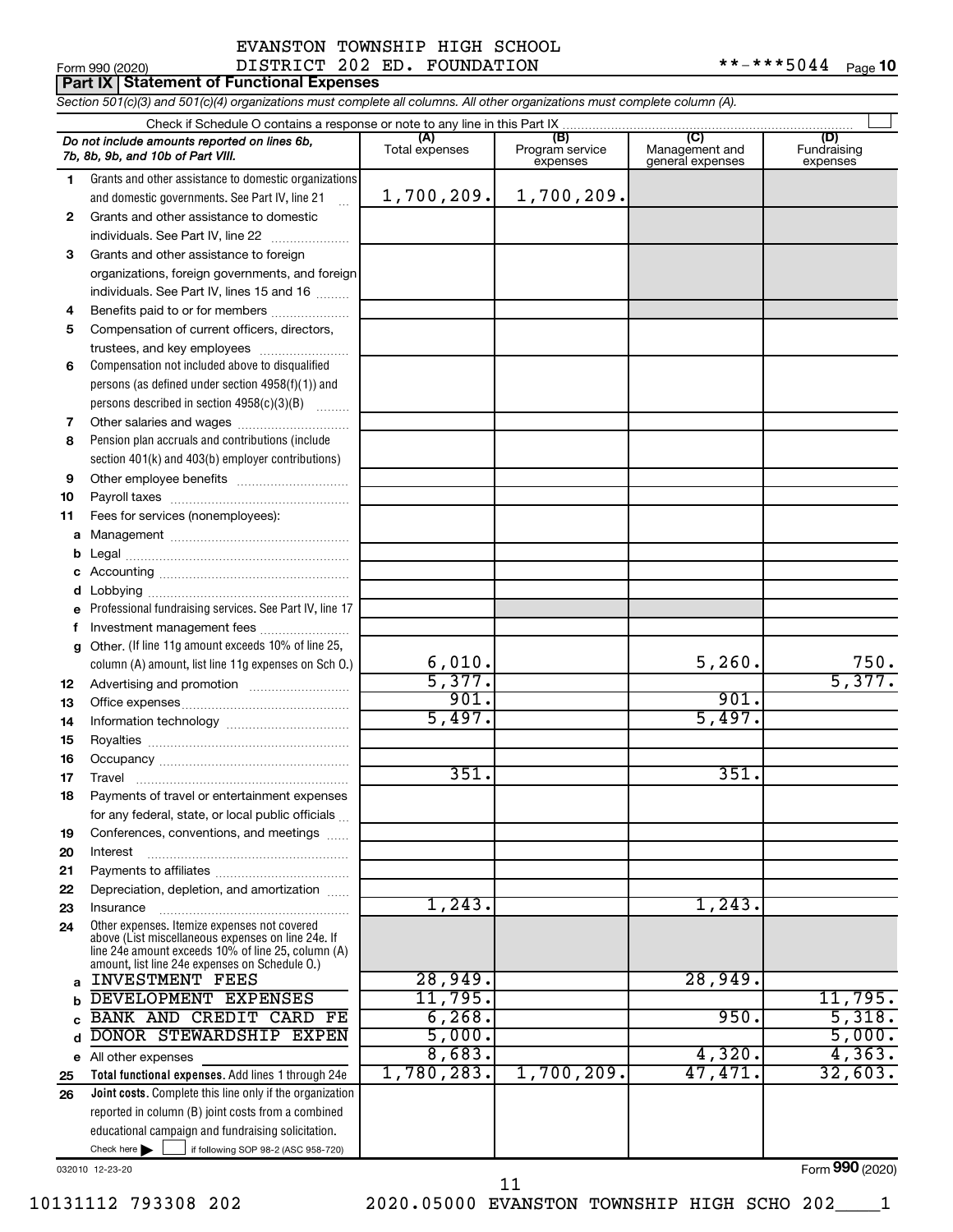| EVANSTON TOWNSHIP HIGH SCHOOL |  |
|-------------------------------|--|
|                               |  |

Form 990 (2020) DISTRICT 202 ED. FOUNDATION \*\*-\*\*\*5044 Page

 $***$   $***$  5044 Page 11

|                             |    |                                                                                                                |            | (A)<br>Beginning of year |                 | (B)<br>End of year |
|-----------------------------|----|----------------------------------------------------------------------------------------------------------------|------------|--------------------------|-----------------|--------------------|
|                             | 1  |                                                                                                                |            | 437,342.                 | $\mathbf{1}$    | 229,813.           |
|                             | 2  |                                                                                                                |            | $\overline{2}$           | 751, 235.       |                    |
|                             | з  |                                                                                                                |            | 920.                     | 3               | 31,487.            |
|                             | 4  |                                                                                                                |            | 4                        |                 |                    |
|                             | 5  | Loans and other receivables from any current or former officer, director,                                      |            |                          |                 |                    |
|                             |    | trustee, key employee, creator or founder, substantial contributor, or 35%                                     |            |                          |                 |                    |
|                             |    | controlled entity or family member of any of these persons [                                                   |            | 5                        |                 |                    |
|                             | 6  | Loans and other receivables from other disqualified persons (as defined                                        |            |                          |                 |                    |
|                             |    | under section 4958(f)(1)), and persons described in section 4958(c)(3)(B) $\ldots$                             |            | 6                        |                 |                    |
|                             | 7  |                                                                                                                |            | $\overline{7}$           |                 |                    |
|                             | 8  |                                                                                                                |            |                          | 8               |                    |
|                             | 9  | Prepaid expenses and deferred charges [11] [11] Prepaid expenses and deferred charges [11] [11] [11] [11] [11] |            | 993.                     | 9               | 1,001.             |
|                             |    | 10a Land, buildings, and equipment: cost or other                                                              |            |                          |                 |                    |
|                             |    | basis. Complete Part VI of Schedule D                                                                          | 10a        |                          |                 |                    |
|                             |    |                                                                                                                |            |                          | 10 <sub>c</sub> |                    |
|                             | 11 |                                                                                                                |            | 11                       |                 |                    |
|                             | 12 |                                                                                                                | 4,409,388. | 12                       | 6, 250, 822.    |                    |
|                             | 13 |                                                                                                                |            | 13                       |                 |                    |
|                             | 14 |                                                                                                                |            |                          | 14              |                    |
|                             | 15 |                                                                                                                |            | 15                       |                 |                    |
|                             | 16 |                                                                                                                |            | 4,848,643.               | 16              | 7, 264, 358.       |
|                             | 17 |                                                                                                                |            |                          | 17              |                    |
|                             | 18 |                                                                                                                |            | 18                       |                 |                    |
|                             | 19 |                                                                                                                |            | 19                       |                 |                    |
|                             | 20 |                                                                                                                |            |                          | 20              |                    |
|                             | 21 | Escrow or custodial account liability. Complete Part IV of Schedule D                                          |            |                          | 21              |                    |
|                             | 22 | Loans and other payables to any current or former officer, director,                                           |            |                          |                 |                    |
| Liabilities                 |    | trustee, key employee, creator or founder, substantial contributor, or 35%                                     |            |                          |                 |                    |
|                             |    | controlled entity or family member of any of these persons                                                     |            |                          | 22              |                    |
|                             | 23 | Secured mortgages and notes payable to unrelated third parties                                                 |            |                          | 23              |                    |
|                             | 24 |                                                                                                                |            |                          | 24              |                    |
|                             | 25 | Other liabilities (including federal income tax, payables to related third                                     |            |                          |                 |                    |
|                             |    | parties, and other liabilities not included on lines 17-24). Complete Part X                                   |            |                          |                 |                    |
|                             |    | of Schedule D                                                                                                  |            |                          | 25              |                    |
|                             | 26 | Total liabilities. Add lines 17 through 25                                                                     |            | υ.                       | 26              | 0.                 |
|                             |    | Organizations that follow FASB ASC 958, check here $\blacktriangleright$ $\boxed{X}$                           |            |                          |                 |                    |
|                             |    | and complete lines 27, 28, 32, and 33.                                                                         |            |                          |                 |                    |
|                             | 27 | Net assets without donor restrictions                                                                          |            | 139,695.                 | 27              | 468, 454.          |
|                             | 28 |                                                                                                                |            | 4,708,948.               | 28              | 6,795,904.         |
|                             |    | Organizations that do not follow FASB ASC 958, check here $\blacktriangleright$                                |            |                          |                 |                    |
|                             |    | and complete lines 29 through 33.                                                                              |            |                          |                 |                    |
| Net Assets or Fund Balances | 29 |                                                                                                                |            |                          | 29              |                    |
|                             | 30 | Paid-in or capital surplus, or land, building, or equipment fund                                               |            |                          | 30              |                    |
|                             | 31 | Retained earnings, endowment, accumulated income, or other funds                                               |            |                          | 31              |                    |
|                             | 32 |                                                                                                                |            | 4,848,643.               | 32              | 7,264,358.         |
|                             | 33 |                                                                                                                | 4,848,643. | 33                       | 7, 264, 358.    |                    |

**Part X Balance Sheet** 

Form (2020) **990**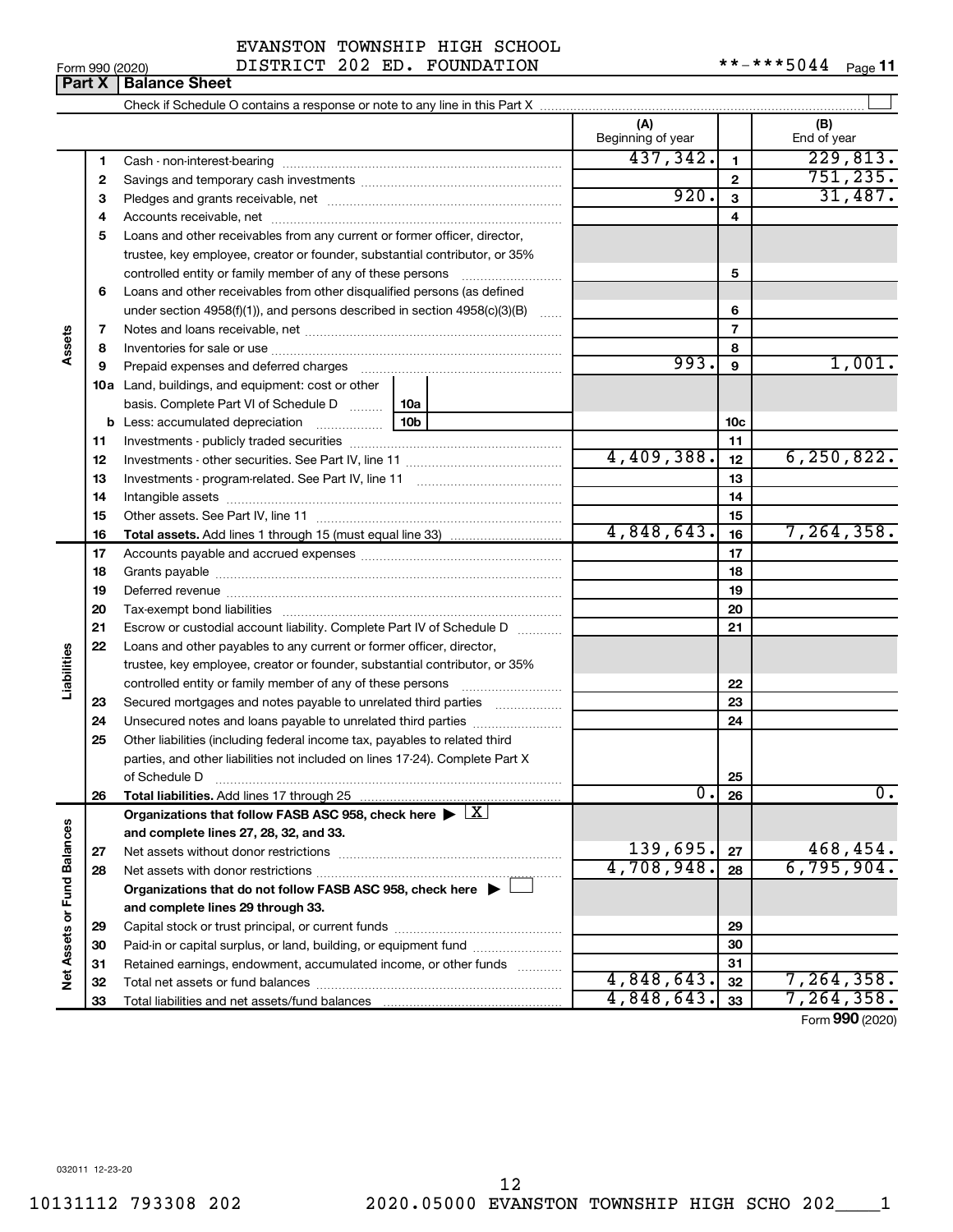| **-***5044 Page 12<br>DISTRICT 202 ED. FOUNDATION<br>Form 990 (2020)<br>Part XI<br><b>Reconciliation of Net Assets</b><br>3,238,640.<br>$\mathbf{1}$<br>1<br>1,780,283.<br>$\mathbf{2}$<br>2<br>1,458,357.<br>$\mathbf{a}$<br>Revenue less expenses. Subtract line 2 from line 1<br>3<br>4,848,643.<br>$\overline{\mathbf{4}}$<br>4<br>957, 358.<br>5<br>5<br>6<br>6<br>$\overline{7}$<br>7<br>Investment expenses www.communication.com/www.communication.com/www.communication.com/www.com<br>8<br>Prior period adjustments<br>8<br>$\overline{0}$ .<br>Other changes in net assets or fund balances (explain on Schedule O)<br>$\mathbf{Q}$<br>9<br>Net assets or fund balances at end of year. Combine lines 3 through 9 (must equal Part X, line 32,<br>10<br>7,264,358.<br>10<br>Part XII Financial Statements and Reporting<br><b>No</b><br><b>Yes</b><br>$\boxed{\mathbf{X}}$ Accrual<br>Accounting method used to prepare the Form 990: $\Box$ Cash<br>Other<br>1<br>If the organization changed its method of accounting from a prior year or checked "Other," explain in Schedule O.<br>x<br>2a Were the organization's financial statements compiled or reviewed by an independent accountant?<br>2a<br>If "Yes," check a box below to indicate whether the financial statements for the year were compiled or reviewed on a<br>separate basis, consolidated basis, or both:<br>Separate basis<br><b>Consolidated basis</b><br>Both consolidated and separate basis<br>х<br>2 <sub>b</sub><br>If "Yes," check a box below to indicate whether the financial statements for the year were audited on a separate basis,<br>consolidated basis, or both:<br>$ \mathbf{X} $ Separate basis<br><b>Consolidated basis</b><br>Both consolidated and separate basis<br>c If "Yes" to line 2a or 2b, does the organization have a committee that assumes responsibility for oversight of the audit,<br>X<br>2c<br>If the organization changed either its oversight process or selection process during the tax year, explain on Schedule O.<br>3a As a result of a federal award, was the organization required to undergo an audit or audits as set forth in the Single Audit<br>х<br>За<br><b>b</b> If "Yes," did the organization undergo the required audit or audits? If the organization did not undergo the required audit<br>Зb | EVANSTON TOWNSHIP HIGH SCHOOL |  |  |
|--------------------------------------------------------------------------------------------------------------------------------------------------------------------------------------------------------------------------------------------------------------------------------------------------------------------------------------------------------------------------------------------------------------------------------------------------------------------------------------------------------------------------------------------------------------------------------------------------------------------------------------------------------------------------------------------------------------------------------------------------------------------------------------------------------------------------------------------------------------------------------------------------------------------------------------------------------------------------------------------------------------------------------------------------------------------------------------------------------------------------------------------------------------------------------------------------------------------------------------------------------------------------------------------------------------------------------------------------------------------------------------------------------------------------------------------------------------------------------------------------------------------------------------------------------------------------------------------------------------------------------------------------------------------------------------------------------------------------------------------------------------------------------------------------------------------------------------------------------------------------------------------------------------------------------------------------------------------------------------------------------------------------------------------------------------------------------------------------------------------------------------------------------------------------------------------------------------------------------------------------------------------------------------------------------------------------------------------|-------------------------------|--|--|
|                                                                                                                                                                                                                                                                                                                                                                                                                                                                                                                                                                                                                                                                                                                                                                                                                                                                                                                                                                                                                                                                                                                                                                                                                                                                                                                                                                                                                                                                                                                                                                                                                                                                                                                                                                                                                                                                                                                                                                                                                                                                                                                                                                                                                                                                                                                                            |                               |  |  |
|                                                                                                                                                                                                                                                                                                                                                                                                                                                                                                                                                                                                                                                                                                                                                                                                                                                                                                                                                                                                                                                                                                                                                                                                                                                                                                                                                                                                                                                                                                                                                                                                                                                                                                                                                                                                                                                                                                                                                                                                                                                                                                                                                                                                                                                                                                                                            |                               |  |  |
|                                                                                                                                                                                                                                                                                                                                                                                                                                                                                                                                                                                                                                                                                                                                                                                                                                                                                                                                                                                                                                                                                                                                                                                                                                                                                                                                                                                                                                                                                                                                                                                                                                                                                                                                                                                                                                                                                                                                                                                                                                                                                                                                                                                                                                                                                                                                            |                               |  |  |
|                                                                                                                                                                                                                                                                                                                                                                                                                                                                                                                                                                                                                                                                                                                                                                                                                                                                                                                                                                                                                                                                                                                                                                                                                                                                                                                                                                                                                                                                                                                                                                                                                                                                                                                                                                                                                                                                                                                                                                                                                                                                                                                                                                                                                                                                                                                                            |                               |  |  |
|                                                                                                                                                                                                                                                                                                                                                                                                                                                                                                                                                                                                                                                                                                                                                                                                                                                                                                                                                                                                                                                                                                                                                                                                                                                                                                                                                                                                                                                                                                                                                                                                                                                                                                                                                                                                                                                                                                                                                                                                                                                                                                                                                                                                                                                                                                                                            |                               |  |  |
|                                                                                                                                                                                                                                                                                                                                                                                                                                                                                                                                                                                                                                                                                                                                                                                                                                                                                                                                                                                                                                                                                                                                                                                                                                                                                                                                                                                                                                                                                                                                                                                                                                                                                                                                                                                                                                                                                                                                                                                                                                                                                                                                                                                                                                                                                                                                            |                               |  |  |
|                                                                                                                                                                                                                                                                                                                                                                                                                                                                                                                                                                                                                                                                                                                                                                                                                                                                                                                                                                                                                                                                                                                                                                                                                                                                                                                                                                                                                                                                                                                                                                                                                                                                                                                                                                                                                                                                                                                                                                                                                                                                                                                                                                                                                                                                                                                                            |                               |  |  |
|                                                                                                                                                                                                                                                                                                                                                                                                                                                                                                                                                                                                                                                                                                                                                                                                                                                                                                                                                                                                                                                                                                                                                                                                                                                                                                                                                                                                                                                                                                                                                                                                                                                                                                                                                                                                                                                                                                                                                                                                                                                                                                                                                                                                                                                                                                                                            |                               |  |  |
|                                                                                                                                                                                                                                                                                                                                                                                                                                                                                                                                                                                                                                                                                                                                                                                                                                                                                                                                                                                                                                                                                                                                                                                                                                                                                                                                                                                                                                                                                                                                                                                                                                                                                                                                                                                                                                                                                                                                                                                                                                                                                                                                                                                                                                                                                                                                            |                               |  |  |
|                                                                                                                                                                                                                                                                                                                                                                                                                                                                                                                                                                                                                                                                                                                                                                                                                                                                                                                                                                                                                                                                                                                                                                                                                                                                                                                                                                                                                                                                                                                                                                                                                                                                                                                                                                                                                                                                                                                                                                                                                                                                                                                                                                                                                                                                                                                                            |                               |  |  |
|                                                                                                                                                                                                                                                                                                                                                                                                                                                                                                                                                                                                                                                                                                                                                                                                                                                                                                                                                                                                                                                                                                                                                                                                                                                                                                                                                                                                                                                                                                                                                                                                                                                                                                                                                                                                                                                                                                                                                                                                                                                                                                                                                                                                                                                                                                                                            |                               |  |  |
|                                                                                                                                                                                                                                                                                                                                                                                                                                                                                                                                                                                                                                                                                                                                                                                                                                                                                                                                                                                                                                                                                                                                                                                                                                                                                                                                                                                                                                                                                                                                                                                                                                                                                                                                                                                                                                                                                                                                                                                                                                                                                                                                                                                                                                                                                                                                            |                               |  |  |
|                                                                                                                                                                                                                                                                                                                                                                                                                                                                                                                                                                                                                                                                                                                                                                                                                                                                                                                                                                                                                                                                                                                                                                                                                                                                                                                                                                                                                                                                                                                                                                                                                                                                                                                                                                                                                                                                                                                                                                                                                                                                                                                                                                                                                                                                                                                                            |                               |  |  |
|                                                                                                                                                                                                                                                                                                                                                                                                                                                                                                                                                                                                                                                                                                                                                                                                                                                                                                                                                                                                                                                                                                                                                                                                                                                                                                                                                                                                                                                                                                                                                                                                                                                                                                                                                                                                                                                                                                                                                                                                                                                                                                                                                                                                                                                                                                                                            |                               |  |  |
|                                                                                                                                                                                                                                                                                                                                                                                                                                                                                                                                                                                                                                                                                                                                                                                                                                                                                                                                                                                                                                                                                                                                                                                                                                                                                                                                                                                                                                                                                                                                                                                                                                                                                                                                                                                                                                                                                                                                                                                                                                                                                                                                                                                                                                                                                                                                            |                               |  |  |
|                                                                                                                                                                                                                                                                                                                                                                                                                                                                                                                                                                                                                                                                                                                                                                                                                                                                                                                                                                                                                                                                                                                                                                                                                                                                                                                                                                                                                                                                                                                                                                                                                                                                                                                                                                                                                                                                                                                                                                                                                                                                                                                                                                                                                                                                                                                                            |                               |  |  |
|                                                                                                                                                                                                                                                                                                                                                                                                                                                                                                                                                                                                                                                                                                                                                                                                                                                                                                                                                                                                                                                                                                                                                                                                                                                                                                                                                                                                                                                                                                                                                                                                                                                                                                                                                                                                                                                                                                                                                                                                                                                                                                                                                                                                                                                                                                                                            |                               |  |  |
|                                                                                                                                                                                                                                                                                                                                                                                                                                                                                                                                                                                                                                                                                                                                                                                                                                                                                                                                                                                                                                                                                                                                                                                                                                                                                                                                                                                                                                                                                                                                                                                                                                                                                                                                                                                                                                                                                                                                                                                                                                                                                                                                                                                                                                                                                                                                            |                               |  |  |
|                                                                                                                                                                                                                                                                                                                                                                                                                                                                                                                                                                                                                                                                                                                                                                                                                                                                                                                                                                                                                                                                                                                                                                                                                                                                                                                                                                                                                                                                                                                                                                                                                                                                                                                                                                                                                                                                                                                                                                                                                                                                                                                                                                                                                                                                                                                                            |                               |  |  |
|                                                                                                                                                                                                                                                                                                                                                                                                                                                                                                                                                                                                                                                                                                                                                                                                                                                                                                                                                                                                                                                                                                                                                                                                                                                                                                                                                                                                                                                                                                                                                                                                                                                                                                                                                                                                                                                                                                                                                                                                                                                                                                                                                                                                                                                                                                                                            |                               |  |  |
|                                                                                                                                                                                                                                                                                                                                                                                                                                                                                                                                                                                                                                                                                                                                                                                                                                                                                                                                                                                                                                                                                                                                                                                                                                                                                                                                                                                                                                                                                                                                                                                                                                                                                                                                                                                                                                                                                                                                                                                                                                                                                                                                                                                                                                                                                                                                            |                               |  |  |
|                                                                                                                                                                                                                                                                                                                                                                                                                                                                                                                                                                                                                                                                                                                                                                                                                                                                                                                                                                                                                                                                                                                                                                                                                                                                                                                                                                                                                                                                                                                                                                                                                                                                                                                                                                                                                                                                                                                                                                                                                                                                                                                                                                                                                                                                                                                                            |                               |  |  |
|                                                                                                                                                                                                                                                                                                                                                                                                                                                                                                                                                                                                                                                                                                                                                                                                                                                                                                                                                                                                                                                                                                                                                                                                                                                                                                                                                                                                                                                                                                                                                                                                                                                                                                                                                                                                                                                                                                                                                                                                                                                                                                                                                                                                                                                                                                                                            |                               |  |  |
|                                                                                                                                                                                                                                                                                                                                                                                                                                                                                                                                                                                                                                                                                                                                                                                                                                                                                                                                                                                                                                                                                                                                                                                                                                                                                                                                                                                                                                                                                                                                                                                                                                                                                                                                                                                                                                                                                                                                                                                                                                                                                                                                                                                                                                                                                                                                            |                               |  |  |
|                                                                                                                                                                                                                                                                                                                                                                                                                                                                                                                                                                                                                                                                                                                                                                                                                                                                                                                                                                                                                                                                                                                                                                                                                                                                                                                                                                                                                                                                                                                                                                                                                                                                                                                                                                                                                                                                                                                                                                                                                                                                                                                                                                                                                                                                                                                                            |                               |  |  |
|                                                                                                                                                                                                                                                                                                                                                                                                                                                                                                                                                                                                                                                                                                                                                                                                                                                                                                                                                                                                                                                                                                                                                                                                                                                                                                                                                                                                                                                                                                                                                                                                                                                                                                                                                                                                                                                                                                                                                                                                                                                                                                                                                                                                                                                                                                                                            |                               |  |  |
|                                                                                                                                                                                                                                                                                                                                                                                                                                                                                                                                                                                                                                                                                                                                                                                                                                                                                                                                                                                                                                                                                                                                                                                                                                                                                                                                                                                                                                                                                                                                                                                                                                                                                                                                                                                                                                                                                                                                                                                                                                                                                                                                                                                                                                                                                                                                            |                               |  |  |
|                                                                                                                                                                                                                                                                                                                                                                                                                                                                                                                                                                                                                                                                                                                                                                                                                                                                                                                                                                                                                                                                                                                                                                                                                                                                                                                                                                                                                                                                                                                                                                                                                                                                                                                                                                                                                                                                                                                                                                                                                                                                                                                                                                                                                                                                                                                                            |                               |  |  |
|                                                                                                                                                                                                                                                                                                                                                                                                                                                                                                                                                                                                                                                                                                                                                                                                                                                                                                                                                                                                                                                                                                                                                                                                                                                                                                                                                                                                                                                                                                                                                                                                                                                                                                                                                                                                                                                                                                                                                                                                                                                                                                                                                                                                                                                                                                                                            |                               |  |  |
|                                                                                                                                                                                                                                                                                                                                                                                                                                                                                                                                                                                                                                                                                                                                                                                                                                                                                                                                                                                                                                                                                                                                                                                                                                                                                                                                                                                                                                                                                                                                                                                                                                                                                                                                                                                                                                                                                                                                                                                                                                                                                                                                                                                                                                                                                                                                            |                               |  |  |
|                                                                                                                                                                                                                                                                                                                                                                                                                                                                                                                                                                                                                                                                                                                                                                                                                                                                                                                                                                                                                                                                                                                                                                                                                                                                                                                                                                                                                                                                                                                                                                                                                                                                                                                                                                                                                                                                                                                                                                                                                                                                                                                                                                                                                                                                                                                                            |                               |  |  |
|                                                                                                                                                                                                                                                                                                                                                                                                                                                                                                                                                                                                                                                                                                                                                                                                                                                                                                                                                                                                                                                                                                                                                                                                                                                                                                                                                                                                                                                                                                                                                                                                                                                                                                                                                                                                                                                                                                                                                                                                                                                                                                                                                                                                                                                                                                                                            |                               |  |  |
|                                                                                                                                                                                                                                                                                                                                                                                                                                                                                                                                                                                                                                                                                                                                                                                                                                                                                                                                                                                                                                                                                                                                                                                                                                                                                                                                                                                                                                                                                                                                                                                                                                                                                                                                                                                                                                                                                                                                                                                                                                                                                                                                                                                                                                                                                                                                            |                               |  |  |
|                                                                                                                                                                                                                                                                                                                                                                                                                                                                                                                                                                                                                                                                                                                                                                                                                                                                                                                                                                                                                                                                                                                                                                                                                                                                                                                                                                                                                                                                                                                                                                                                                                                                                                                                                                                                                                                                                                                                                                                                                                                                                                                                                                                                                                                                                                                                            |                               |  |  |
| $F_{\alpha r m}$ 990 (2020)                                                                                                                                                                                                                                                                                                                                                                                                                                                                                                                                                                                                                                                                                                                                                                                                                                                                                                                                                                                                                                                                                                                                                                                                                                                                                                                                                                                                                                                                                                                                                                                                                                                                                                                                                                                                                                                                                                                                                                                                                                                                                                                                                                                                                                                                                                                |                               |  |  |

Form (2020) **990**

032012 12-23-20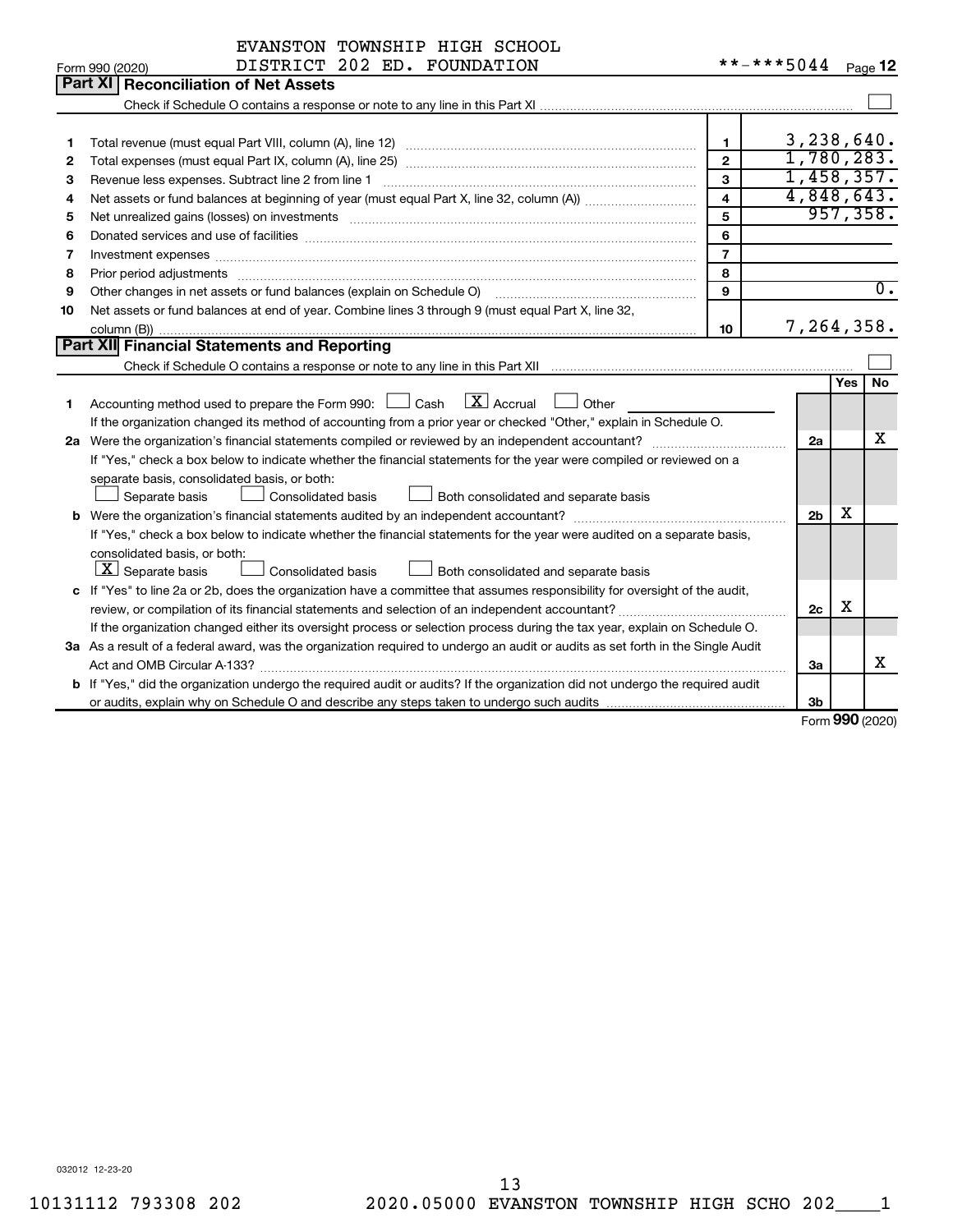| <b>SCHEDULE A</b>                             |                                                                                                                                  |                                               |                                                                                                                                                                                       |     |                                                                |                            | OMB No. 1545-0047                     |                                      |  |  |
|-----------------------------------------------|----------------------------------------------------------------------------------------------------------------------------------|-----------------------------------------------|---------------------------------------------------------------------------------------------------------------------------------------------------------------------------------------|-----|----------------------------------------------------------------|----------------------------|---------------------------------------|--------------------------------------|--|--|
| (Form 990 or 990-EZ)                          | <b>Public Charity Status and Public Support</b><br>Complete if the organization is a section 501(c)(3) organization or a section |                                               |                                                                                                                                                                                       |     |                                                                |                            |                                       |                                      |  |  |
|                                               |                                                                                                                                  |                                               | 4947(a)(1) nonexempt charitable trust.                                                                                                                                                |     |                                                                |                            |                                       |                                      |  |  |
| Department of the Treasury                    |                                                                                                                                  |                                               | Attach to Form 990 or Form 990-EZ.                                                                                                                                                    |     |                                                                |                            |                                       | <b>Open to Public</b>                |  |  |
| <b>Internal Revenue Service</b>               |                                                                                                                                  |                                               | Go to www.irs.gov/Form990 for instructions and the latest information.                                                                                                                |     |                                                                |                            |                                       | Inspection                           |  |  |
| Name of the organization                      |                                                                                                                                  |                                               | EVANSTON TOWNSHIP HIGH SCHOOL                                                                                                                                                         |     |                                                                |                            | <b>Employer identification number</b> |                                      |  |  |
|                                               |                                                                                                                                  |                                               | DISTRICT 202 ED. FOUNDATION                                                                                                                                                           |     |                                                                |                            | **-***5044                            |                                      |  |  |
| Part I                                        |                                                                                                                                  |                                               | Reason for Public Charity Status. (All organizations must complete this part.) See instructions.                                                                                      |     |                                                                |                            |                                       |                                      |  |  |
|                                               |                                                                                                                                  |                                               | The organization is not a private foundation because it is: (For lines 1 through 12, check only one box.)                                                                             |     |                                                                |                            |                                       |                                      |  |  |
| 1                                             |                                                                                                                                  |                                               | A church, convention of churches, or association of churches described in section 170(b)(1)(A)(i).                                                                                    |     |                                                                |                            |                                       |                                      |  |  |
| 2                                             |                                                                                                                                  |                                               | A school described in section 170(b)(1)(A)(ii). (Attach Schedule E (Form 990 or 990-EZ).)                                                                                             |     |                                                                |                            |                                       |                                      |  |  |
| 3                                             |                                                                                                                                  |                                               | A hospital or a cooperative hospital service organization described in section 170(b)(1)(A)(iii).                                                                                     |     |                                                                |                            |                                       |                                      |  |  |
| 4                                             |                                                                                                                                  |                                               | A medical research organization operated in conjunction with a hospital described in section 170(b)(1)(A)(iii). Enter the hospital's name,                                            |     |                                                                |                            |                                       |                                      |  |  |
| city, and state:                              |                                                                                                                                  |                                               |                                                                                                                                                                                       |     |                                                                |                            |                                       |                                      |  |  |
| 5                                             |                                                                                                                                  |                                               | An organization operated for the benefit of a college or university owned or operated by a governmental unit described in                                                             |     |                                                                |                            |                                       |                                      |  |  |
|                                               |                                                                                                                                  | section 170(b)(1)(A)(iv). (Complete Part II.) |                                                                                                                                                                                       |     |                                                                |                            |                                       |                                      |  |  |
| 6                                             |                                                                                                                                  |                                               | A federal, state, or local government or governmental unit described in section 170(b)(1)(A)(v).                                                                                      |     |                                                                |                            |                                       |                                      |  |  |
| $\lfloor x \rfloor$<br>7                      |                                                                                                                                  |                                               | An organization that normally receives a substantial part of its support from a governmental unit or from the general public described in                                             |     |                                                                |                            |                                       |                                      |  |  |
|                                               |                                                                                                                                  | section 170(b)(1)(A)(vi). (Complete Part II.) |                                                                                                                                                                                       |     |                                                                |                            |                                       |                                      |  |  |
| 8                                             |                                                                                                                                  |                                               | A community trust described in section 170(b)(1)(A)(vi). (Complete Part II.)                                                                                                          |     |                                                                |                            |                                       |                                      |  |  |
| 9                                             |                                                                                                                                  |                                               | An agricultural research organization described in section 170(b)(1)(A)(ix) operated in conjunction with a land-grant college                                                         |     |                                                                |                            |                                       |                                      |  |  |
|                                               |                                                                                                                                  |                                               | or university or a non-land-grant college of agriculture (see instructions). Enter the name, city, and state of the college or                                                        |     |                                                                |                            |                                       |                                      |  |  |
| university:                                   |                                                                                                                                  |                                               |                                                                                                                                                                                       |     |                                                                |                            |                                       |                                      |  |  |
| 10                                            |                                                                                                                                  |                                               | An organization that normally receives (1) more than 33 1/3% of its support from contributions, membership fees, and gross receipts from                                              |     |                                                                |                            |                                       |                                      |  |  |
|                                               |                                                                                                                                  |                                               | activities related to its exempt functions, subject to certain exceptions; and (2) no more than 33 1/3% of its support from gross investment                                          |     |                                                                |                            |                                       |                                      |  |  |
|                                               |                                                                                                                                  |                                               | income and unrelated business taxable income (less section 511 tax) from businesses acquired by the organization after June 30, 1975.                                                 |     |                                                                |                            |                                       |                                      |  |  |
|                                               |                                                                                                                                  | See section 509(a)(2). (Complete Part III.)   |                                                                                                                                                                                       |     |                                                                |                            |                                       |                                      |  |  |
| 11                                            |                                                                                                                                  |                                               | An organization organized and operated exclusively to test for public safety. See section 509(a)(4).                                                                                  |     |                                                                |                            |                                       |                                      |  |  |
| 12                                            |                                                                                                                                  |                                               | An organization organized and operated exclusively for the benefit of, to perform the functions of, or to carry out the purposes of one or                                            |     |                                                                |                            |                                       |                                      |  |  |
|                                               |                                                                                                                                  |                                               | more publicly supported organizations described in section 509(a)(1) or section 509(a)(2). See section 509(a)(3). Check the box in                                                    |     |                                                                |                            |                                       |                                      |  |  |
|                                               |                                                                                                                                  |                                               | lines 12a through 12d that describes the type of supporting organization and complete lines 12e, 12f, and 12g.                                                                        |     |                                                                |                            |                                       |                                      |  |  |
| a                                             |                                                                                                                                  |                                               | Type I. A supporting organization operated, supervised, or controlled by its supported organization(s), typically by giving                                                           |     |                                                                |                            |                                       |                                      |  |  |
|                                               |                                                                                                                                  |                                               | the supported organization(s) the power to regularly appoint or elect a majority of the directors or trustees of the supporting                                                       |     |                                                                |                            |                                       |                                      |  |  |
|                                               |                                                                                                                                  |                                               | organization. You must complete Part IV, Sections A and B.                                                                                                                            |     |                                                                |                            |                                       |                                      |  |  |
| b                                             |                                                                                                                                  |                                               | Type II. A supporting organization supervised or controlled in connection with its supported organization(s), by having                                                               |     |                                                                |                            |                                       |                                      |  |  |
|                                               |                                                                                                                                  |                                               | control or management of the supporting organization vested in the same persons that control or manage the supported<br>organization(s). You must complete Part IV, Sections A and C. |     |                                                                |                            |                                       |                                      |  |  |
| с                                             |                                                                                                                                  |                                               | Type III functionally integrated. A supporting organization operated in connection with, and functionally integrated with,                                                            |     |                                                                |                            |                                       |                                      |  |  |
|                                               |                                                                                                                                  |                                               | its supported organization(s) (see instructions). You must complete Part IV, Sections A, D, and E.                                                                                    |     |                                                                |                            |                                       |                                      |  |  |
| d                                             |                                                                                                                                  |                                               | Type III non-functionally integrated. A supporting organization operated in connection with its supported organization(s)                                                             |     |                                                                |                            |                                       |                                      |  |  |
|                                               |                                                                                                                                  |                                               | that is not functionally integrated. The organization generally must satisfy a distribution requirement and an attentiveness                                                          |     |                                                                |                            |                                       |                                      |  |  |
|                                               |                                                                                                                                  |                                               | requirement (see instructions). You must complete Part IV, Sections A and D, and Part V.                                                                                              |     |                                                                |                            |                                       |                                      |  |  |
| е                                             |                                                                                                                                  |                                               | Check this box if the organization received a written determination from the IRS that it is a Type I, Type II, Type III                                                               |     |                                                                |                            |                                       |                                      |  |  |
|                                               |                                                                                                                                  |                                               | functionally integrated, or Type III non-functionally integrated supporting organization.                                                                                             |     |                                                                |                            |                                       |                                      |  |  |
| f Enter the number of supported organizations |                                                                                                                                  |                                               |                                                                                                                                                                                       |     |                                                                |                            |                                       |                                      |  |  |
|                                               |                                                                                                                                  |                                               | g Provide the following information about the supported organization(s).                                                                                                              |     |                                                                |                            |                                       |                                      |  |  |
| (i) Name of supported                         |                                                                                                                                  | (ii) EIN                                      | (iii) Type of organization                                                                                                                                                            |     | (iv) Is the organization listed<br>in your governing document? | (v) Amount of monetary     |                                       | (vi) Amount of other                 |  |  |
| organization                                  |                                                                                                                                  |                                               | (described on lines 1-10<br>above (see instructions))                                                                                                                                 | Yes | No                                                             | support (see instructions) |                                       | support (see instructions)           |  |  |
|                                               |                                                                                                                                  |                                               |                                                                                                                                                                                       |     |                                                                |                            |                                       |                                      |  |  |
|                                               |                                                                                                                                  |                                               |                                                                                                                                                                                       |     |                                                                |                            |                                       |                                      |  |  |
|                                               |                                                                                                                                  |                                               |                                                                                                                                                                                       |     |                                                                |                            |                                       |                                      |  |  |
|                                               |                                                                                                                                  |                                               |                                                                                                                                                                                       |     |                                                                |                            |                                       |                                      |  |  |
|                                               |                                                                                                                                  |                                               |                                                                                                                                                                                       |     |                                                                |                            |                                       |                                      |  |  |
|                                               |                                                                                                                                  |                                               |                                                                                                                                                                                       |     |                                                                |                            |                                       |                                      |  |  |
|                                               |                                                                                                                                  |                                               |                                                                                                                                                                                       |     |                                                                |                            |                                       |                                      |  |  |
|                                               |                                                                                                                                  |                                               |                                                                                                                                                                                       |     |                                                                |                            |                                       |                                      |  |  |
|                                               |                                                                                                                                  |                                               |                                                                                                                                                                                       |     |                                                                |                            |                                       |                                      |  |  |
|                                               |                                                                                                                                  |                                               |                                                                                                                                                                                       |     |                                                                |                            |                                       |                                      |  |  |
| Total                                         |                                                                                                                                  |                                               |                                                                                                                                                                                       |     |                                                                |                            |                                       |                                      |  |  |
|                                               |                                                                                                                                  |                                               | LHA For Paperwork Reduction Act Notice, see the Instructions for Form 990 or 990-EZ. 032021 01-25-21                                                                                  |     |                                                                |                            |                                       | Schedule A (Form 990 or 990-EZ) 2020 |  |  |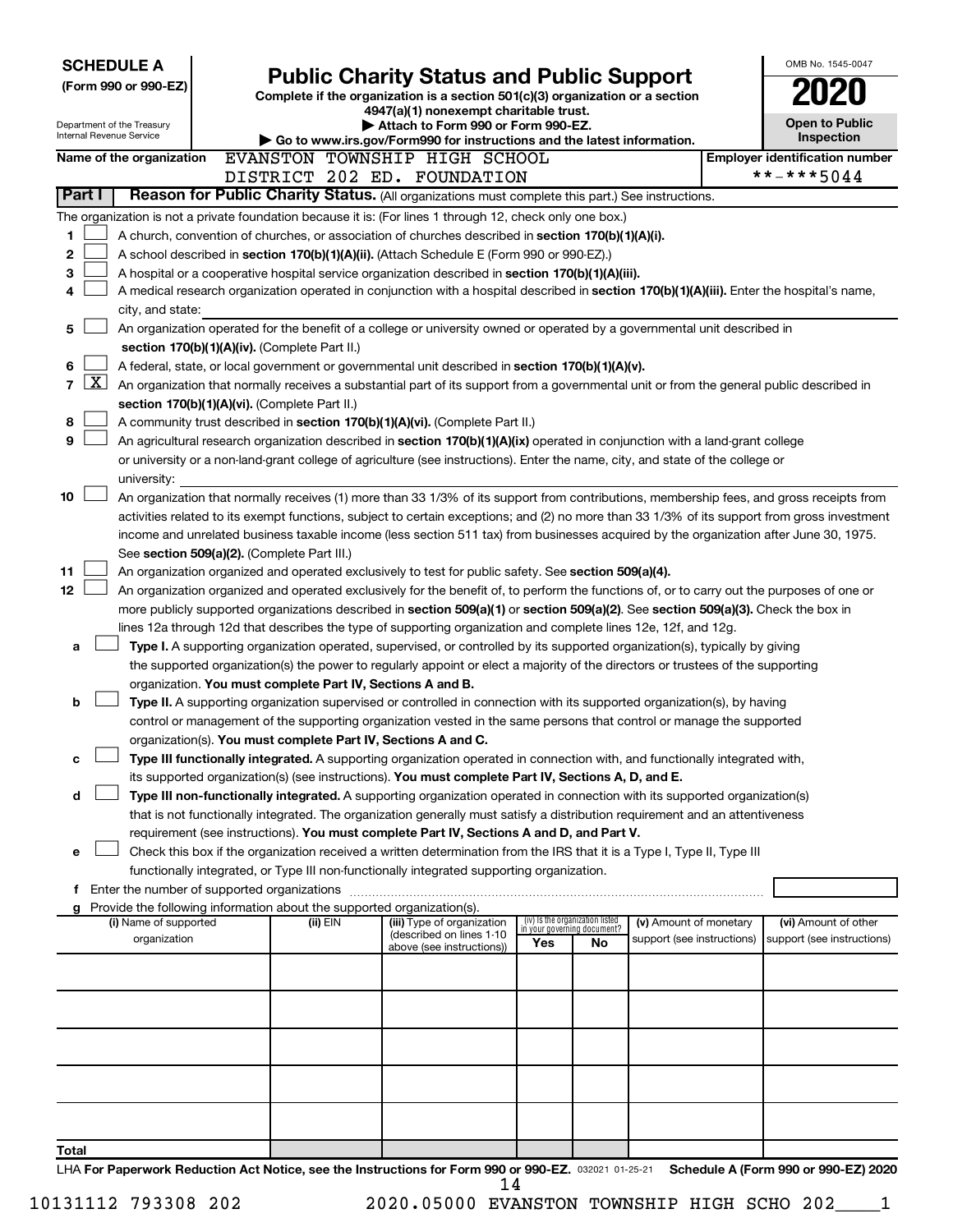# Schedule A (Form 990 or 990-EZ) 2020  $\,$  <code>DISTRICT 202 ED. FOUNDATION</code>  $\,$  \*\*-\*\*\*5044 <code>Page</code>

 $***$   $***$  5044 Page 2

(Complete only if you checked the box on line 5, 7, or 8 of Part I or if the organization failed to qualify under Part III. If the organization fails to qualify under the tests listed below, please complete Part III.) **Part II Support Schedule for Organizations Described in Sections 170(b)(1)(A)(iv) and 170(b)(1)(A)(vi)**

|    | <b>Section A. Public Support</b>                                                                                                                                                                                                                           |                      |                        |                        |                       |                                      |                                 |
|----|------------------------------------------------------------------------------------------------------------------------------------------------------------------------------------------------------------------------------------------------------------|----------------------|------------------------|------------------------|-----------------------|--------------------------------------|---------------------------------|
|    | Calendar year (or fiscal year beginning in)                                                                                                                                                                                                                | (a) 2016             | (b) 2017               | $(c)$ 2018             | $(d)$ 2019            | (e) 2020                             | (f) Total                       |
|    | 1 Gifts, grants, contributions, and                                                                                                                                                                                                                        |                      |                        |                        |                       |                                      |                                 |
|    | membership fees received. (Do not                                                                                                                                                                                                                          |                      |                        |                        |                       |                                      |                                 |
|    | include any "unusual grants.")                                                                                                                                                                                                                             | 849,615.             | 902,363.               | 1167075.               | 1311360.              | 3123380.                             | 7353793.                        |
|    | 2 Tax revenues levied for the organ-                                                                                                                                                                                                                       |                      |                        |                        |                       |                                      |                                 |
|    | ization's benefit and either paid to                                                                                                                                                                                                                       |                      |                        |                        |                       |                                      |                                 |
|    | or expended on its behalf                                                                                                                                                                                                                                  |                      |                        |                        |                       |                                      |                                 |
|    | 3 The value of services or facilities                                                                                                                                                                                                                      |                      |                        |                        |                       |                                      |                                 |
|    | furnished by a governmental unit to                                                                                                                                                                                                                        |                      |                        |                        |                       |                                      |                                 |
|    | the organization without charge                                                                                                                                                                                                                            |                      |                        |                        |                       |                                      |                                 |
|    | 4 Total. Add lines 1 through 3                                                                                                                                                                                                                             | 849,615.             | 902, 363.              | 1167075.               | 1311360.              | 3123380.                             | 7353793.                        |
| 5  | The portion of total contributions                                                                                                                                                                                                                         |                      |                        |                        |                       |                                      |                                 |
|    | by each person (other than a                                                                                                                                                                                                                               |                      |                        |                        |                       |                                      |                                 |
|    | governmental unit or publicly                                                                                                                                                                                                                              |                      |                        |                        |                       |                                      |                                 |
|    | supported organization) included                                                                                                                                                                                                                           |                      |                        |                        |                       |                                      |                                 |
|    | on line 1 that exceeds 2% of the                                                                                                                                                                                                                           |                      |                        |                        |                       |                                      |                                 |
|    | amount shown on line 11,                                                                                                                                                                                                                                   |                      |                        |                        |                       |                                      |                                 |
|    | column (f)                                                                                                                                                                                                                                                 |                      |                        |                        |                       |                                      | 1623297.                        |
|    | 6 Public support. Subtract line 5 from line 4.                                                                                                                                                                                                             |                      |                        |                        |                       |                                      | 5730496.                        |
|    | <b>Section B. Total Support</b>                                                                                                                                                                                                                            |                      |                        |                        |                       |                                      |                                 |
|    | Calendar year (or fiscal year beginning in)                                                                                                                                                                                                                | (a) 2016<br>849,615. | $\frac{1}{902}$ , 363. | $(c)$ 2018<br>1167075. | $(d)$ 2019<br>1311360 | (e) 2020<br>3123380.                 | (f) Total<br>7353793.           |
|    | 7 Amounts from line 4                                                                                                                                                                                                                                      |                      |                        |                        |                       |                                      |                                 |
| 8. | Gross income from interest,                                                                                                                                                                                                                                |                      |                        |                        |                       |                                      |                                 |
|    | dividends, payments received on                                                                                                                                                                                                                            |                      |                        |                        |                       |                                      |                                 |
|    | securities loans, rents, royalties,<br>and income from similar sources                                                                                                                                                                                     | 347,831.             | 34,703.                | 42,617.                | 43,534.               | 115, 224.                            | 583,909.                        |
| 9  | Net income from unrelated business                                                                                                                                                                                                                         |                      |                        |                        |                       |                                      |                                 |
|    | activities, whether or not the                                                                                                                                                                                                                             |                      |                        |                        |                       |                                      |                                 |
|    | business is regularly carried on                                                                                                                                                                                                                           |                      |                        |                        |                       |                                      |                                 |
|    | 10 Other income. Do not include gain                                                                                                                                                                                                                       |                      |                        |                        |                       |                                      |                                 |
|    | or loss from the sale of capital                                                                                                                                                                                                                           |                      |                        |                        |                       |                                      |                                 |
|    | assets (Explain in Part VI.)                                                                                                                                                                                                                               | 860.                 | 605.                   |                        | 993.                  | 4,897.                               | 7,355.                          |
|    | 11 Total support. Add lines 7 through 10                                                                                                                                                                                                                   |                      |                        |                        |                       |                                      | 7945057.                        |
| 12 | Gross receipts from related activities, etc. (see instructions)                                                                                                                                                                                            |                      |                        |                        |                       | 12                                   | 571, 295.                       |
| 13 | First 5 years. If the Form 990 is for the organization's first, second, third, fourth, or fifth tax year as a section 501(c)(3)                                                                                                                            |                      |                        |                        |                       |                                      |                                 |
|    | organization, check this box and stop here                                                                                                                                                                                                                 |                      |                        |                        |                       |                                      |                                 |
|    | <b>Section C. Computation of Public Support Percentage</b>                                                                                                                                                                                                 |                      |                        |                        |                       |                                      |                                 |
|    |                                                                                                                                                                                                                                                            |                      |                        |                        |                       | 14                                   | 72.13<br>%                      |
|    |                                                                                                                                                                                                                                                            |                      |                        |                        |                       | 15                                   | 91.70<br>%                      |
|    | 16a 33 1/3% support test - 2020. If the organization did not check the box on line 13, and line 14 is 33 1/3% or more, check this box and                                                                                                                  |                      |                        |                        |                       |                                      |                                 |
|    | stop here. The organization qualifies as a publicly supported organization                                                                                                                                                                                 |                      |                        |                        |                       |                                      | $\blacktriangleright$ $\vert$ X |
|    | b 33 1/3% support test - 2019. If the organization did not check a box on line 13 or 16a, and line 15 is 33 1/3% or more, check this box                                                                                                                   |                      |                        |                        |                       |                                      |                                 |
|    |                                                                                                                                                                                                                                                            |                      |                        |                        |                       |                                      |                                 |
|    | 17a 10% -facts-and-circumstances test - 2020. If the organization did not check a box on line 13, 16a, or 16b, and line 14 is 10% or more,                                                                                                                 |                      |                        |                        |                       |                                      |                                 |
|    | and if the organization meets the facts-and-circumstances test, check this box and stop here. Explain in Part VI how the organization                                                                                                                      |                      |                        |                        |                       |                                      |                                 |
|    | meets the facts-and-circumstances test. The organization qualifies as a publicly supported organization                                                                                                                                                    |                      |                        |                        |                       |                                      |                                 |
|    | b 10% -facts-and-circumstances test - 2019. If the organization did not check a box on line 13, 16a, 16b, or 17a, and line 15 is 10% or                                                                                                                    |                      |                        |                        |                       |                                      |                                 |
|    | more, and if the organization meets the facts-and-circumstances test, check this box and stop here. Explain in Part VI how the                                                                                                                             |                      |                        |                        |                       |                                      |                                 |
|    | organization meets the facts-and-circumstances test. The organization qualifies as a publicly supported organization<br>Private foundation. If the organization did not check a box on line 13, 16a, 16b, 17a, or 17b, check this box and see instructions |                      |                        |                        |                       |                                      |                                 |
| 18 |                                                                                                                                                                                                                                                            |                      |                        |                        |                       | Schedule A (Form 990 or 990-EZ) 2020 |                                 |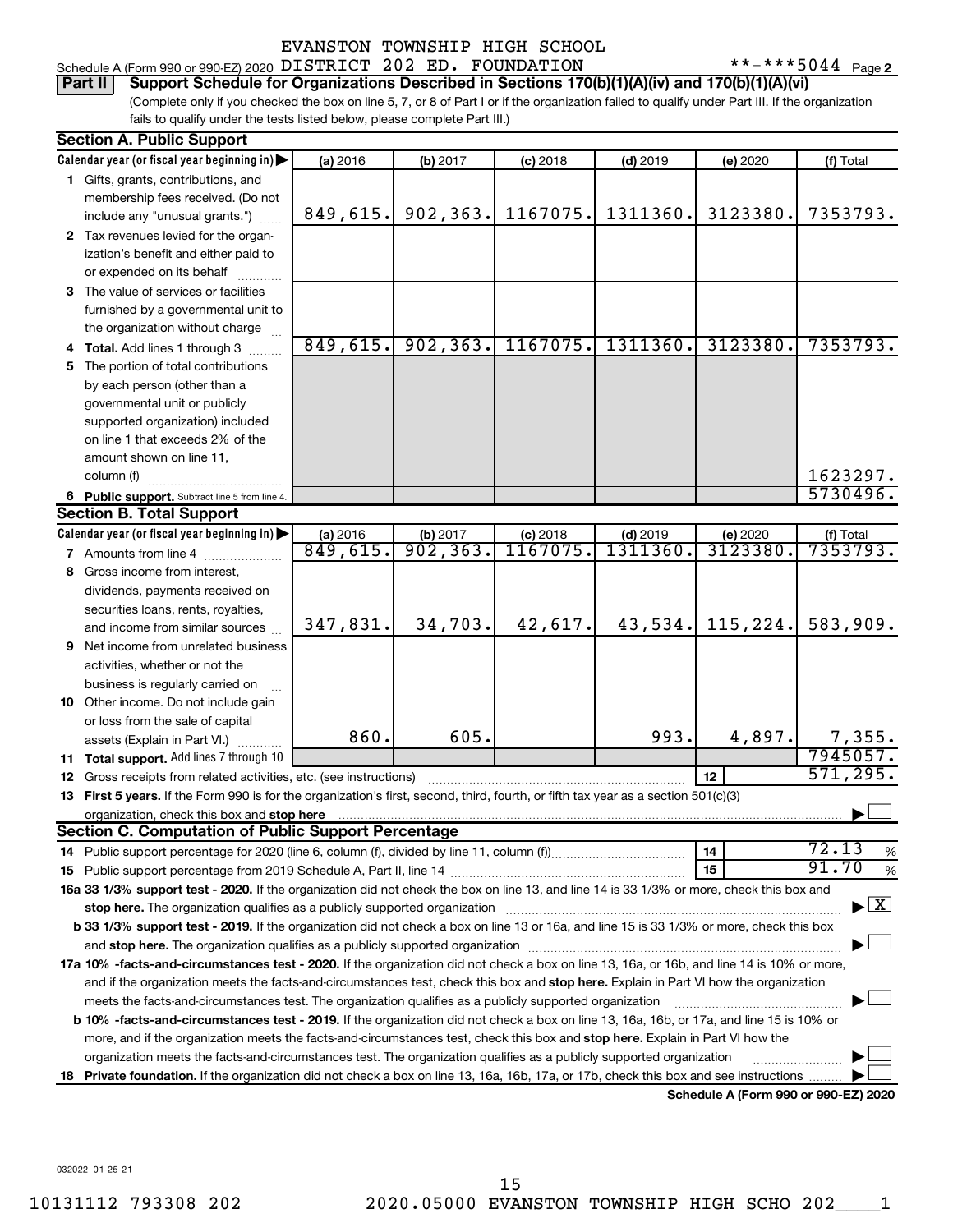#### Schedule A (Form 990 or 990-EZ) 2020  $\,$  <code>DISTRICT 202 ED. FOUNDATION</code>  $\,$  \*\*-\*\*\*5044 <code>Page</code> **Part III Support Schedule for Organizations Described in Section 509(a)(2)**

(Complete only if you checked the box on line 10 of Part I or if the organization failed to qualify under Part II. If the organization fails to qualify under the tests listed below, please complete Part II.)

|   | Calendar year (or fiscal year beginning in)                                                                                                                                                                                                                      | (a) 2016 | (b) 2017 | $(c)$ 2018                                    | $(d)$ 2019 | (e) 2020 | (f) Total                            |
|---|------------------------------------------------------------------------------------------------------------------------------------------------------------------------------------------------------------------------------------------------------------------|----------|----------|-----------------------------------------------|------------|----------|--------------------------------------|
|   | 1 Gifts, grants, contributions, and                                                                                                                                                                                                                              |          |          |                                               |            |          |                                      |
|   | membership fees received. (Do not                                                                                                                                                                                                                                |          |          |                                               |            |          |                                      |
|   | include any "unusual grants.")                                                                                                                                                                                                                                   |          |          |                                               |            |          |                                      |
|   | 2 Gross receipts from admissions,<br>merchandise sold or services per-                                                                                                                                                                                           |          |          |                                               |            |          |                                      |
|   | formed, or facilities furnished in<br>any activity that is related to the                                                                                                                                                                                        |          |          |                                               |            |          |                                      |
|   | organization's tax-exempt purpose                                                                                                                                                                                                                                |          |          |                                               |            |          |                                      |
| з | Gross receipts from activities that                                                                                                                                                                                                                              |          |          |                                               |            |          |                                      |
|   | are not an unrelated trade or bus-<br>iness under section 513                                                                                                                                                                                                    |          |          |                                               |            |          |                                      |
|   | Tax revenues levied for the organ-                                                                                                                                                                                                                               |          |          |                                               |            |          |                                      |
| 4 | ization's benefit and either paid to                                                                                                                                                                                                                             |          |          |                                               |            |          |                                      |
|   | or expended on its behalf<br>.                                                                                                                                                                                                                                   |          |          |                                               |            |          |                                      |
| 5 | The value of services or facilities                                                                                                                                                                                                                              |          |          |                                               |            |          |                                      |
|   | furnished by a governmental unit to                                                                                                                                                                                                                              |          |          |                                               |            |          |                                      |
|   | the organization without charge                                                                                                                                                                                                                                  |          |          |                                               |            |          |                                      |
| 6 | Total. Add lines 1 through 5                                                                                                                                                                                                                                     |          |          |                                               |            |          |                                      |
|   | 7a Amounts included on lines 1, 2, and                                                                                                                                                                                                                           |          |          |                                               |            |          |                                      |
|   | 3 received from disqualified persons                                                                                                                                                                                                                             |          |          |                                               |            |          |                                      |
|   | <b>b</b> Amounts included on lines 2 and 3 received                                                                                                                                                                                                              |          |          |                                               |            |          |                                      |
|   | from other than disqualified persons that<br>exceed the greater of \$5,000 or 1% of the                                                                                                                                                                          |          |          |                                               |            |          |                                      |
|   | amount on line 13 for the year                                                                                                                                                                                                                                   |          |          |                                               |            |          |                                      |
|   | c Add lines 7a and 7b<br>8 Public support. (Subtract line 7c from line 6.)                                                                                                                                                                                       |          |          |                                               |            |          |                                      |
|   | <b>Section B. Total Support</b>                                                                                                                                                                                                                                  |          |          |                                               |            |          |                                      |
|   | Calendar year (or fiscal year beginning in)                                                                                                                                                                                                                      | (a) 2016 | (b) 2017 | $(c)$ 2018                                    | $(d)$ 2019 | (e) 2020 | (f) Total                            |
|   | 9 Amounts from line 6                                                                                                                                                                                                                                            |          |          |                                               |            |          |                                      |
|   | <b>10a</b> Gross income from interest,<br>dividends, payments received on<br>securities loans, rents, royalties,<br>and income from similar sources                                                                                                              |          |          |                                               |            |          |                                      |
|   | <b>b</b> Unrelated business taxable income                                                                                                                                                                                                                       |          |          |                                               |            |          |                                      |
|   | (less section 511 taxes) from businesses<br>acquired after June 30, 1975                                                                                                                                                                                         |          |          |                                               |            |          |                                      |
|   |                                                                                                                                                                                                                                                                  |          |          |                                               |            |          |                                      |
|   | c Add lines 10a and 10b<br><b>11</b> Net income from unrelated business<br>activities not included in line 10b.<br>whether or not the business is<br>regularly carried on                                                                                        |          |          |                                               |            |          |                                      |
|   | 12 Other income. Do not include gain<br>or loss from the sale of capital                                                                                                                                                                                         |          |          |                                               |            |          |                                      |
|   | assets (Explain in Part VI.)<br>13 Total support. (Add lines 9, 10c, 11, and 12.)                                                                                                                                                                                |          |          |                                               |            |          |                                      |
|   | 14 First 5 years. If the Form 990 is for the organization's first, second, third, fourth, or fifth tax year as a section 501(c)(3) organization,                                                                                                                 |          |          |                                               |            |          |                                      |
|   | check this box and stop here measurements and the contract of the state of the state of the state of the state of the state of the state of the state of the state of the state of the state of the state of the state of the                                    |          |          |                                               |            |          |                                      |
|   | <b>Section C. Computation of Public Support Percentage</b>                                                                                                                                                                                                       |          |          |                                               |            |          |                                      |
|   |                                                                                                                                                                                                                                                                  |          |          |                                               |            | 15       | %                                    |
|   |                                                                                                                                                                                                                                                                  |          |          |                                               |            | 16       | %                                    |
|   | Section D. Computation of Investment Income Percentage                                                                                                                                                                                                           |          |          |                                               |            |          |                                      |
|   |                                                                                                                                                                                                                                                                  |          |          |                                               |            | 17       | %                                    |
|   |                                                                                                                                                                                                                                                                  |          |          |                                               |            | 18       | %                                    |
|   | 19a 33 1/3% support tests - 2020. If the organization did not check the box on line 14, and line 15 is more than 33 1/3%, and line 17 is not                                                                                                                     |          |          |                                               |            |          |                                      |
|   |                                                                                                                                                                                                                                                                  |          |          |                                               |            |          |                                      |
|   | more than 33 1/3%, check this box and stop here. The organization qualifies as a publicly supported organization<br><b>b 33 1/3% support tests - 2019.</b> If the organization did not check a box on line 14 or line 19a, and line 16 is more than 33 1/3%, and |          |          |                                               |            |          |                                      |
|   |                                                                                                                                                                                                                                                                  |          |          |                                               |            |          |                                      |
|   | line 18 is not more than 33 1/3%, check this box and stop here. The organization qualifies as a publicly supported organization                                                                                                                                  |          |          |                                               |            |          |                                      |
|   |                                                                                                                                                                                                                                                                  |          |          |                                               |            |          |                                      |
|   | 032023 01-25-21                                                                                                                                                                                                                                                  |          |          | 16                                            |            |          | Schedule A (Form 990 or 990-EZ) 2020 |
|   | 10131112 793308 202                                                                                                                                                                                                                                              |          |          | 2020.05000 EVANSTON TOWNSHIP HIGH SCHO 202___ |            |          |                                      |
|   |                                                                                                                                                                                                                                                                  |          |          |                                               |            |          |                                      |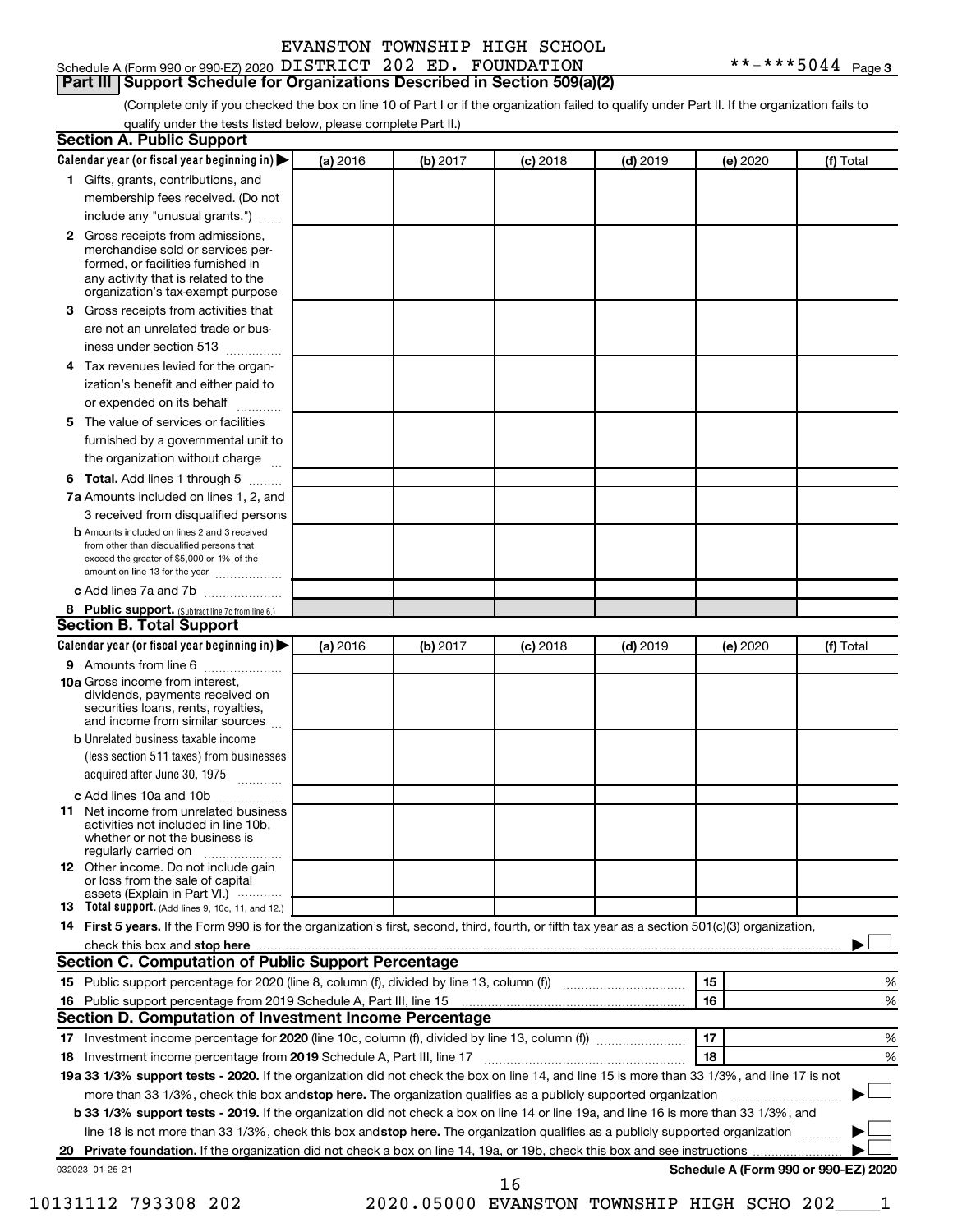# Schedule A (Form 990 or 990-EZ) 2020  $\,$  <code>DISTRICT 202 ED. FOUNDATION</code>  $\,$  \*\*-\*\*\*5044 <code>Page</code>

**1**

**2**

**3a**

**3b**

**3c**

**4a**

**4b**

**4c**

**5a**

**5b 5c**

**6**

**7**

**8**

**9a**

**9b**

**9c**

**10a**

**10b**

**Yes No**

## **Part IV Supporting Organizations**

(Complete only if you checked a box in line 12 on Part I. If you checked box 12a, Part I, complete Sections A and B. If you checked box 12b, Part I, complete Sections A and C. If you checked box 12c, Part I, complete Sections A, D, and E. If you checked box 12d, Part I, complete Sections A and D, and complete Part V.)

# **Section A. All Supporting Organizations**

- **1** Are all of the organization's supported organizations listed by name in the organization's governing documents? If "No," describe in Part VI how the supported organizations are designated. If designated by *class or purpose, describe the designation. If historic and continuing relationship, explain.*
- **2** Did the organization have any supported organization that does not have an IRS determination of status under section 509(a)(1) or (2)? If "Yes," explain in Part **VI** how the organization determined that the supported *organization was described in section 509(a)(1) or (2).*
- **3a** Did the organization have a supported organization described in section 501(c)(4), (5), or (6)? If "Yes," answer *lines 3b and 3c below.*
- **b** Did the organization confirm that each supported organization qualified under section 501(c)(4), (5), or (6) and satisfied the public support tests under section 509(a)(2)? If "Yes," describe in Part VI when and how the *organization made the determination.*
- **c** Did the organization ensure that all support to such organizations was used exclusively for section 170(c)(2)(B) purposes? If "Yes," explain in Part VI what controls the organization put in place to ensure such use.
- **4 a** *If* Was any supported organization not organized in the United States ("foreign supported organization")? *"Yes," and if you checked box 12a or 12b in Part I, answer lines 4b and 4c below.*
- **b** Did the organization have ultimate control and discretion in deciding whether to make grants to the foreign supported organization? If "Yes," describe in Part VI how the organization had such control and discretion *despite being controlled or supervised by or in connection with its supported organizations.*
- **c** Did the organization support any foreign supported organization that does not have an IRS determination under sections 501(c)(3) and 509(a)(1) or (2)? If "Yes," explain in Part VI what controls the organization used *to ensure that all support to the foreign supported organization was used exclusively for section 170(c)(2)(B) purposes.*
- **5a** Did the organization add, substitute, or remove any supported organizations during the tax year? If "Yes," answer lines 5b and 5c below (if applicable). Also, provide detail in **Part VI,** including (i) the names and EIN *numbers of the supported organizations added, substituted, or removed; (ii) the reasons for each such action; (iii) the authority under the organization's organizing document authorizing such action; and (iv) how the action was accomplished (such as by amendment to the organizing document).*
- **b** Type I or Type II only. Was any added or substituted supported organization part of a class already designated in the organization's organizing document?
- **c Substitutions only.**  Was the substitution the result of an event beyond the organization's control?
- **6** Did the organization provide support (whether in the form of grants or the provision of services or facilities) to **Part VI.** support or benefit one or more of the filing organization's supported organizations? If "Yes," provide detail in anyone other than (i) its supported organizations, (ii) individuals that are part of the charitable class benefited by one or more of its supported organizations, or (iii) other supporting organizations that also
- **7** Did the organization provide a grant, loan, compensation, or other similar payment to a substantial contributor regard to a substantial contributor? If "Yes," complete Part I of Schedule L (Form 990 or 990-EZ). (as defined in section 4958(c)(3)(C)), a family member of a substantial contributor, or a 35% controlled entity with
- **8** Did the organization make a loan to a disqualified person (as defined in section 4958) not described in line 7? *If "Yes," complete Part I of Schedule L (Form 990 or 990-EZ).*
- **9 a** Was the organization controlled directly or indirectly at any time during the tax year by one or more in section 509(a)(1) or (2))? If "Yes," provide detail in **Part VI.** disqualified persons, as defined in section 4946 (other than foundation managers and organizations described
- **b** Did one or more disqualified persons (as defined in line 9a) hold a controlling interest in any entity in which the supporting organization had an interest? If "Yes," provide detail in Part VI.
- **c** Did a disqualified person (as defined in line 9a) have an ownership interest in, or derive any personal benefit from, assets in which the supporting organization also had an interest? If "Yes," provide detail in Part VI.
- **10 a** Was the organization subject to the excess business holdings rules of section 4943 because of section supporting organizations)? If "Yes," answer line 10b below. 4943(f) (regarding certain Type II supporting organizations, and all Type III non-functionally integrated
	- **b** Did the organization have any excess business holdings in the tax year? (Use Schedule C, Form 4720, to *determine whether the organization had excess business holdings.)*

032024 01-25-21

**Schedule A (Form 990 or 990-EZ) 2020**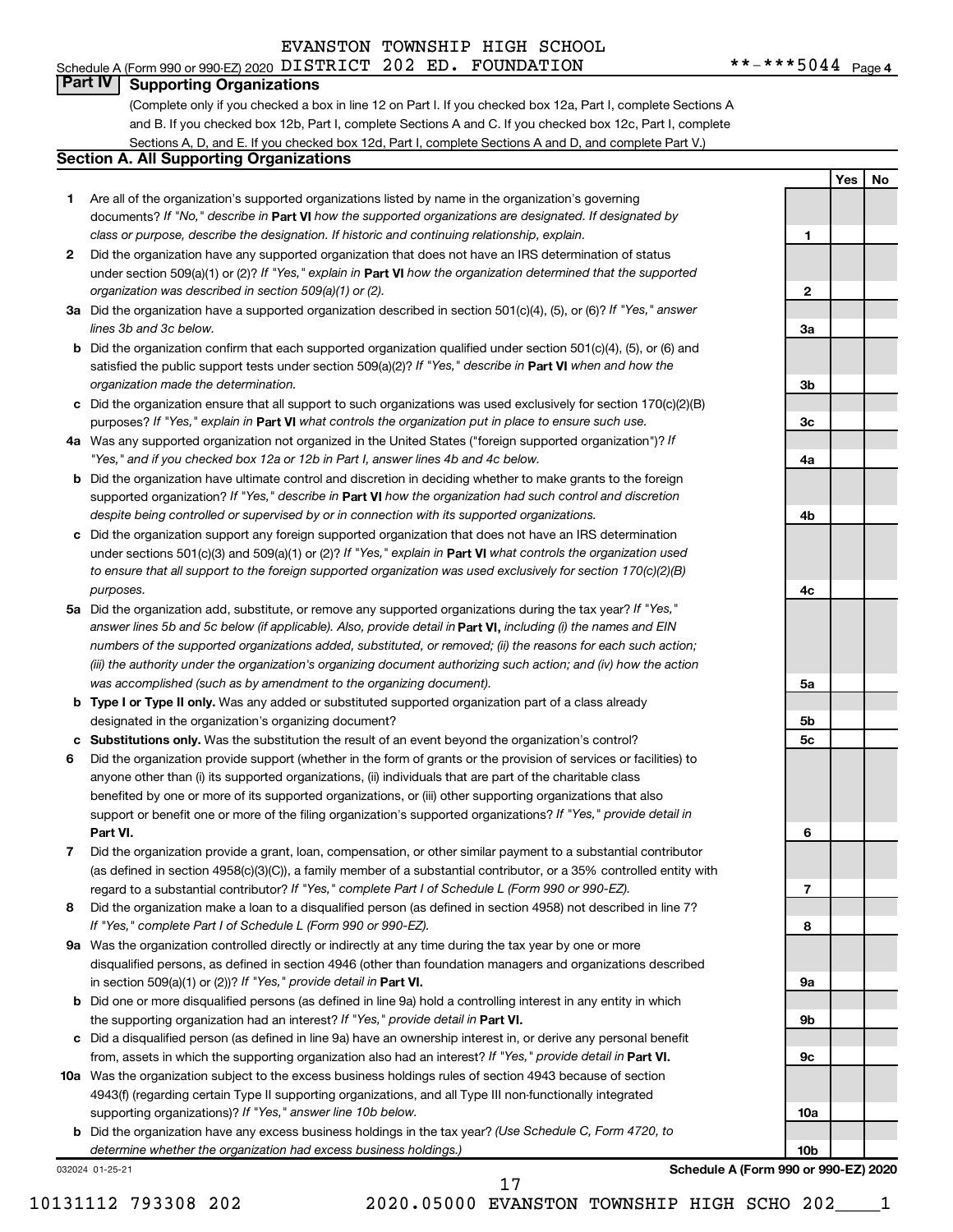# Schedule A (Form 990 or 990-EZ) 2020  $\,$  <code>DISTRICT 202 ED. FOUNDATION</code>  $\,$  \*\*-\*\*\*5044 <code>Page</code> **Part IV Supporting Organizations** *(continued)*

|    |                                                                                                                                   |              | Yes        | No |
|----|-----------------------------------------------------------------------------------------------------------------------------------|--------------|------------|----|
| 11 | Has the organization accepted a gift or contribution from any of the following persons?                                           |              |            |    |
|    | a A person who directly or indirectly controls, either alone or together with persons described in lines 11b and                  |              |            |    |
|    | 11c below, the governing body of a supported organization?                                                                        | 11a          |            |    |
|    | <b>b</b> A family member of a person described in line 11a above?                                                                 | 11b          |            |    |
|    | c A 35% controlled entity of a person described in line 11a or 11b above? If "Yes" to line 11a, 11b, or 11c, provide              |              |            |    |
|    | detail in Part VI.                                                                                                                | 11c          |            |    |
|    | <b>Section B. Type I Supporting Organizations</b>                                                                                 |              |            |    |
|    |                                                                                                                                   |              | <b>Yes</b> | No |
| 1  | Did the governing body, members of the governing body, officers acting in their official capacity, or membership of one or        |              |            |    |
|    | more supported organizations have the power to regularly appoint or elect at least a majority of the organization's officers,     |              |            |    |
|    | directors, or trustees at all times during the tax year? If "No," describe in Part VI how the supported organization(s)           |              |            |    |
|    | effectively operated, supervised, or controlled the organization's activities. If the organization had more than one supported    |              |            |    |
|    | organization, describe how the powers to appoint and/or remove officers, directors, or trustees were allocated among the          |              |            |    |
|    | supported organizations and what conditions or restrictions, if any, applied to such powers during the tax year.                  | 1            |            |    |
| 2  | Did the organization operate for the benefit of any supported organization other than the supported                               |              |            |    |
|    | organization(s) that operated, supervised, or controlled the supporting organization? If "Yes," explain in                        |              |            |    |
|    | Part VI how providing such benefit carried out the purposes of the supported organization(s) that operated,                       |              |            |    |
|    | supervised, or controlled the supporting organization.                                                                            | $\mathbf{2}$ |            |    |
|    | <b>Section C. Type II Supporting Organizations</b>                                                                                |              |            |    |
|    |                                                                                                                                   |              | <b>Yes</b> | No |
| 1. | Were a majority of the organization's directors or trustees during the tax year also a majority of the directors                  |              |            |    |
|    | or trustees of each of the organization's supported organization(s)? If "No," describe in Part VI how control                     |              |            |    |
|    | or management of the supporting organization was vested in the same persons that controlled or managed                            |              |            |    |
|    | the supported organization(s).                                                                                                    | 1            |            |    |
|    | <b>Section D. All Type III Supporting Organizations</b>                                                                           |              |            |    |
|    |                                                                                                                                   |              | <b>Yes</b> | No |
| 1  | Did the organization provide to each of its supported organizations, by the last day of the fifth month of the                    |              |            |    |
|    | organization's tax year, (i) a written notice describing the type and amount of support provided during the prior tax             |              |            |    |
|    | year, (ii) a copy of the Form 990 that was most recently filed as of the date of notification, and (iii) copies of the            |              |            |    |
|    | organization's governing documents in effect on the date of notification, to the extent not previously provided?                  | 1            |            |    |
| 2  | Were any of the organization's officers, directors, or trustees either (i) appointed or elected by the supported                  |              |            |    |
|    | organization(s) or (ii) serving on the governing body of a supported organization? If "No," explain in Part VI how                |              |            |    |
|    | the organization maintained a close and continuous working relationship with the supported organization(s).                       | $\mathbf{2}$ |            |    |
| 3  | By reason of the relationship described in line 2, above, did the organization's supported organizations have a                   |              |            |    |
|    | significant voice in the organization's investment policies and in directing the use of the organization's                        |              |            |    |
|    | income or assets at all times during the tax year? If "Yes," describe in Part VI the role the organization's                      |              |            |    |
|    | supported organizations played in this regard.                                                                                    | 3            |            |    |
|    | Section E. Type III Functionally Integrated Supporting Organizations                                                              |              |            |    |
|    | Check the box next to the method that the organization used to satisfy the Integral Part Test during the yealsee instructions).   |              |            |    |
| 1  |                                                                                                                                   |              |            |    |
| а  | The organization satisfied the Activities Test. Complete line 2 below.                                                            |              |            |    |
| b  | The organization is the parent of each of its supported organizations. Complete line 3 below.                                     |              |            |    |
| c  | The organization supported a governmental entity. Describe in Part VI how you supported a governmental entity (see instructions). |              |            |    |
| 2  | Activities Test. Answer lines 2a and 2b below.                                                                                    |              | Yes        | No |
| а  | Did substantially all of the organization's activities during the tax year directly further the exempt purposes of                |              |            |    |
|    | the supported organization(s) to which the organization was responsive? If "Yes," then in Part VI identify                        |              |            |    |
|    | those supported organizations and explain how these activities directly furthered their exempt purposes,                          |              |            |    |
|    | how the organization was responsive to those supported organizations, and how the organization determined                         |              |            |    |
|    | that these activities constituted substantially all of its activities.                                                            | 2a           |            |    |
| b  | Did the activities described in line 2a, above, constitute activities that, but for the organization's involvement,               |              |            |    |
|    | one or more of the organization's supported organization(s) would have been engaged in? If "Yes," explain in                      |              |            |    |
|    | Part VI the reasons for the organization's position that its supported organization(s) would have engaged in                      |              |            |    |
|    | these activities but for the organization's involvement.                                                                          | 2b           |            |    |
| 3  | Parent of Supported Organizations. Answer lines 3a and 3b below.                                                                  |              |            |    |
| а  | Did the organization have the power to regularly appoint or elect a majority of the officers, directors, or                       |              |            |    |
|    | trustees of each of the supported organizations? If "Yes" or "No" provide details in Part VI.                                     | За           |            |    |
| b  | Did the organization exercise a substantial degree of direction over the policies, programs, and activities of each               |              |            |    |
|    | of its supported organizations? If "Yes," describe in Part VI the role played by the organization in this regard.                 | Зb           |            |    |
|    | Schedule A (Form 990 or 990-EZ) 2020<br>032025 01-25-21                                                                           |              |            |    |
|    | 18                                                                                                                                |              |            |    |

10131112 793308 202 2020.05000 EVANSTON TOWNSHIP HIGH SCHO 202\_\_\_\_1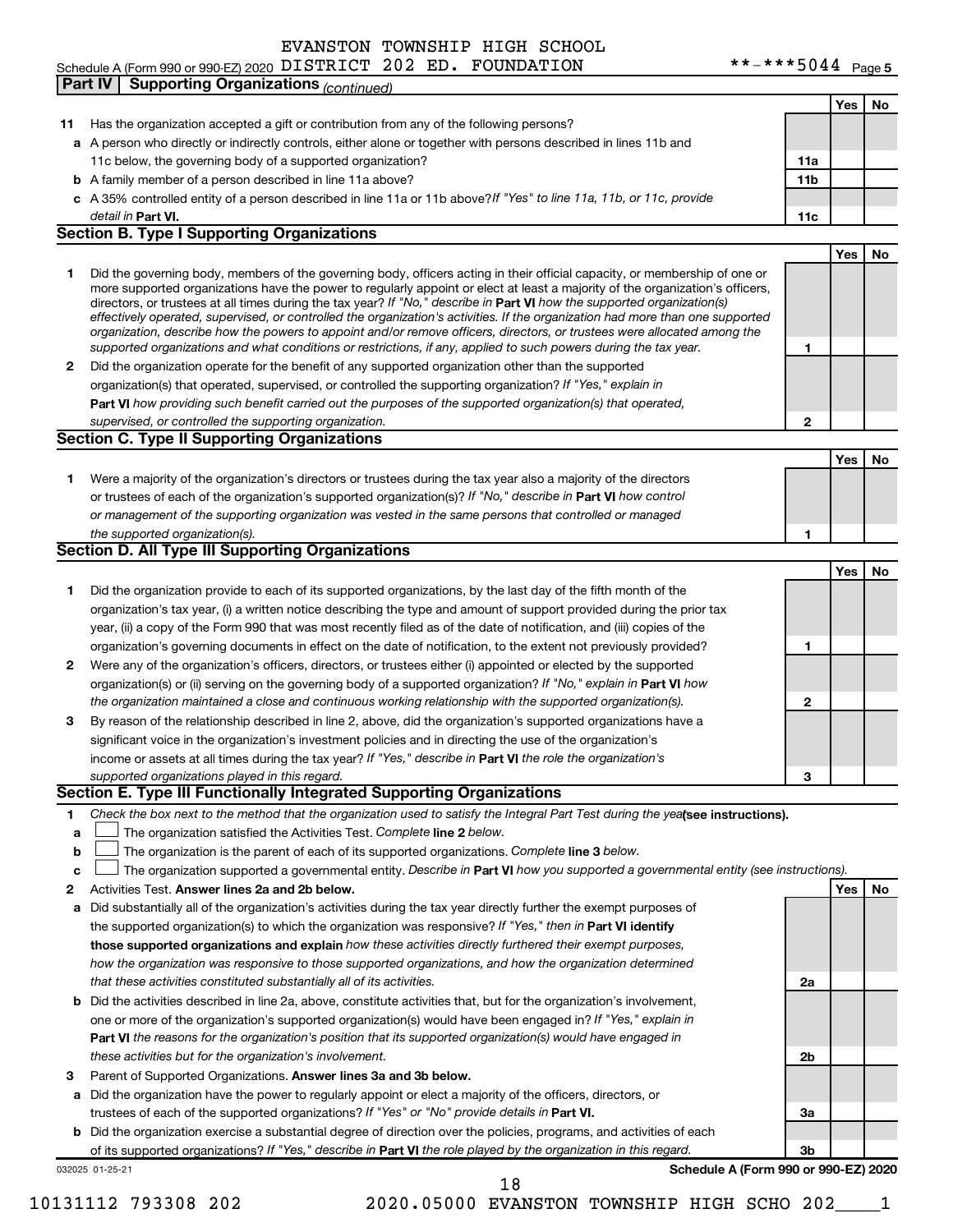#### **Part V Type III Non-Functionally Integrated 509(a)(3) Supporting Organizations**

1 **Letter See instructions.** Check here if the organization satisfied the Integral Part Test as a qualifying trust on Nov. 20, 1970 (*explain in* Part **VI**). See instructions. All other Type III non-functionally integrated supporting organizations must complete Sections A through E.

|              | Section A - Adjusted Net Income                                             |                | (A) Prior Year | (B) Current Year<br>(optional) |
|--------------|-----------------------------------------------------------------------------|----------------|----------------|--------------------------------|
| 1            | Net short-term capital gain                                                 | 1              |                |                                |
| 2            | Recoveries of prior-year distributions                                      | $\overline{2}$ |                |                                |
| 3            | Other gross income (see instructions)                                       | 3              |                |                                |
| 4            | Add lines 1 through 3.                                                      | 4              |                |                                |
| 5            | Depreciation and depletion                                                  | 5              |                |                                |
| 6            | Portion of operating expenses paid or incurred for production or            |                |                |                                |
|              | collection of gross income or for management, conservation, or              |                |                |                                |
|              | maintenance of property held for production of income (see instructions)    | 6              |                |                                |
| 7            | Other expenses (see instructions)                                           | $\overline{7}$ |                |                                |
| 8            | <b>Adjusted Net Income</b> (subtract lines 5, 6, and 7 from line 4)         | 8              |                |                                |
|              | <b>Section B - Minimum Asset Amount</b>                                     |                | (A) Prior Year | (B) Current Year<br>(optional) |
| 1.           | Aggregate fair market value of all non-exempt-use assets (see               |                |                |                                |
|              | instructions for short tax year or assets held for part of year):           |                |                |                                |
|              | a Average monthly value of securities                                       | 1a             |                |                                |
|              | <b>b</b> Average monthly cash balances                                      | 1 <sub>b</sub> |                |                                |
|              | c Fair market value of other non-exempt-use assets                          | 1c             |                |                                |
|              | <b>d</b> Total (add lines 1a, 1b, and 1c)                                   | 1 <sub>d</sub> |                |                                |
|              | e Discount claimed for blockage or other factors                            |                |                |                                |
|              | (explain in detail in Part VI):                                             |                |                |                                |
| 2            | Acquisition indebtedness applicable to non-exempt-use assets                | $\mathbf{2}$   |                |                                |
| 3            | Subtract line 2 from line 1d.                                               | 3              |                |                                |
| 4            | Cash deemed held for exempt use. Enter 0.015 of line 3 (for greater amount, |                |                |                                |
|              | see instructions).                                                          | 4              |                |                                |
| 5            | Net value of non-exempt-use assets (subtract line 4 from line 3)            | 5              |                |                                |
| 6            | Multiply line 5 by 0.035.                                                   | 6              |                |                                |
| 7            | Recoveries of prior-year distributions                                      | $\overline{7}$ |                |                                |
| 8            | Minimum Asset Amount (add line 7 to line 6)                                 | 8              |                |                                |
|              | <b>Section C - Distributable Amount</b>                                     |                |                | <b>Current Year</b>            |
| 1            | Adjusted net income for prior year (from Section A, line 8, column A)       | 1              |                |                                |
| $\mathbf{2}$ | Enter 0.85 of line 1.                                                       | $\overline{2}$ |                |                                |
| З            | Minimum asset amount for prior year (from Section B, line 8, column A)      | 3              |                |                                |
| 4            | Enter greater of line 2 or line 3.                                          | 4              |                |                                |
| 5            | Income tax imposed in prior year                                            | 5              |                |                                |
| 6            | Distributable Amount. Subtract line 5 from line 4, unless subject to        |                |                |                                |
|              | emergency temporary reduction (see instructions).                           | 6              |                |                                |
|              |                                                                             |                |                |                                |

**7** Check here if the current year is the organization's first as a non-functionally integrated Type III supporting organization (see † instructions).

**Schedule A (Form 990 or 990-EZ) 2020**

032026 01-25-21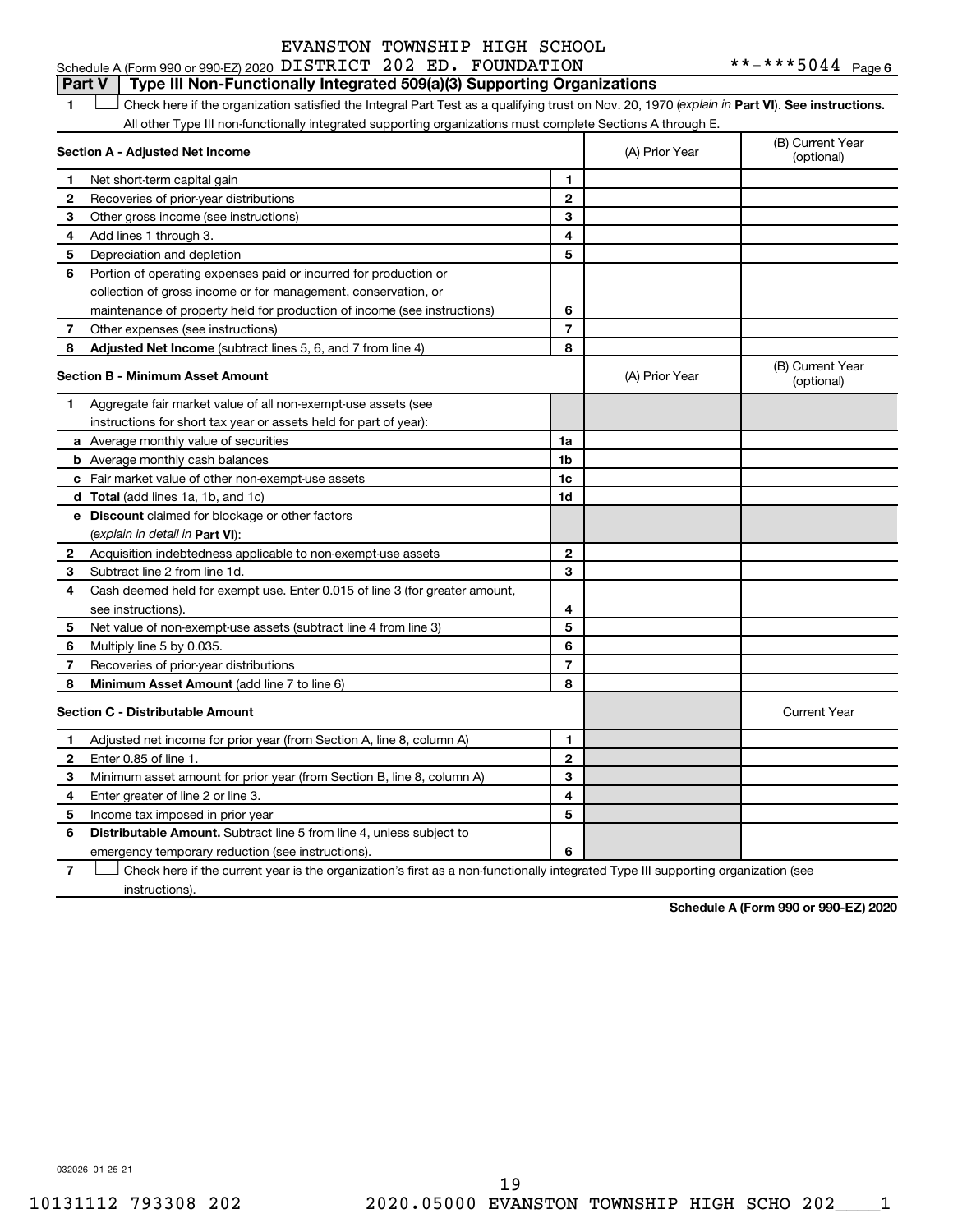|               | Schedule A (Form 990 or 990-EZ) 2020 DISTRICT 202 ED. FOUNDATION                           |                                    |                                               |    |                                                  |
|---------------|--------------------------------------------------------------------------------------------|------------------------------------|-----------------------------------------------|----|--------------------------------------------------|
| <b>Part V</b> | Type III Non-Functionally Integrated 509(a)(3) Supporting Organizations (continued)        |                                    |                                               |    |                                                  |
|               | <b>Section D - Distributions</b>                                                           |                                    |                                               |    | <b>Current Year</b>                              |
| 1             | Amounts paid to supported organizations to accomplish exempt purposes                      |                                    |                                               | 1  |                                                  |
| 2             | Amounts paid to perform activity that directly furthers exempt purposes of supported       |                                    |                                               |    |                                                  |
|               | organizations, in excess of income from activity                                           |                                    |                                               | 2  |                                                  |
| 3             | Administrative expenses paid to accomplish exempt purposes of supported organizations      |                                    | 3                                             |    |                                                  |
| 4             | Amounts paid to acquire exempt-use assets                                                  |                                    |                                               | 4  |                                                  |
| 5             | Qualified set-aside amounts (prior IRS approval required - provide details in Part VI)     |                                    |                                               | 5  |                                                  |
| 6             | Other distributions (describe in Part VI). See instructions.                               |                                    |                                               | 6  |                                                  |
| 7             | Total annual distributions. Add lines 1 through 6.                                         |                                    |                                               | 7  |                                                  |
| 8             | Distributions to attentive supported organizations to which the organization is responsive |                                    |                                               |    |                                                  |
|               | (provide details in Part VI). See instructions.                                            |                                    |                                               | 8  |                                                  |
| 9             | Distributable amount for 2020 from Section C, line 6                                       |                                    |                                               | 9  |                                                  |
| 10            | Line 8 amount divided by line 9 amount                                                     |                                    |                                               | 10 |                                                  |
|               | <b>Section E - Distribution Allocations (see instructions)</b>                             | (i)<br><b>Excess Distributions</b> | (ii)<br><b>Underdistributions</b><br>Pre-2020 |    | (iii)<br><b>Distributable</b><br>Amount for 2020 |
| 1             | Distributable amount for 2020 from Section C, line 6                                       |                                    |                                               |    |                                                  |
| 2             | Underdistributions, if any, for years prior to 2020 (reason-                               |                                    |                                               |    |                                                  |
|               | able cause required - explain in Part VI). See instructions.                               |                                    |                                               |    |                                                  |
| 3             | Excess distributions carryover, if any, to 2020                                            |                                    |                                               |    |                                                  |
|               | a From 2015                                                                                |                                    |                                               |    |                                                  |
|               | <b>b</b> From 2016                                                                         |                                    |                                               |    |                                                  |
|               | c From 2017                                                                                |                                    |                                               |    |                                                  |
|               | d From 2018                                                                                |                                    |                                               |    |                                                  |
|               | e From 2019                                                                                |                                    |                                               |    |                                                  |
|               | f Total of lines 3a through 3e                                                             |                                    |                                               |    |                                                  |
|               | g Applied to underdistributions of prior years                                             |                                    |                                               |    |                                                  |
|               | h Applied to 2020 distributable amount                                                     |                                    |                                               |    |                                                  |
| Ť.            | Carryover from 2015 not applied (see instructions)                                         |                                    |                                               |    |                                                  |
|               | Remainder. Subtract lines 3g, 3h, and 3i from line 3f.                                     |                                    |                                               |    |                                                  |
| 4             | Distributions for 2020 from Section D,                                                     |                                    |                                               |    |                                                  |
|               | line $7:$                                                                                  |                                    |                                               |    |                                                  |
|               | a Applied to underdistributions of prior years                                             |                                    |                                               |    |                                                  |
|               | <b>b</b> Applied to 2020 distributable amount                                              |                                    |                                               |    |                                                  |
|               | c Remainder. Subtract lines 4a and 4b from line 4.                                         |                                    |                                               |    |                                                  |
|               | 5 Remaining underdistributions for years prior to 2020, if                                 |                                    |                                               |    |                                                  |
|               | any. Subtract lines 3g and 4a from line 2. For result greater                              |                                    |                                               |    |                                                  |
|               | than zero, explain in Part VI. See instructions.                                           |                                    |                                               |    |                                                  |
| 6             | Remaining underdistributions for 2020. Subtract lines 3h                                   |                                    |                                               |    |                                                  |
|               | and 4b from line 1. For result greater than zero, explain in                               |                                    |                                               |    |                                                  |
|               | <b>Part VI.</b> See instructions.                                                          |                                    |                                               |    |                                                  |
|               |                                                                                            |                                    |                                               |    |                                                  |
| 7             | Excess distributions carryover to 2021. Add lines 3j                                       |                                    |                                               |    |                                                  |
|               | and 4c.                                                                                    |                                    |                                               |    |                                                  |
| 8             | Breakdown of line 7:                                                                       |                                    |                                               |    |                                                  |
|               | a Excess from 2016                                                                         |                                    |                                               |    |                                                  |
|               | <b>b</b> Excess from 2017                                                                  |                                    |                                               |    |                                                  |
|               | c Excess from 2018                                                                         |                                    |                                               |    |                                                  |
|               | d Excess from 2019                                                                         |                                    |                                               |    |                                                  |
|               | e Excess from 2020                                                                         |                                    |                                               |    |                                                  |

**Schedule A (Form 990 or 990-EZ) 2020**

032027 01-25-21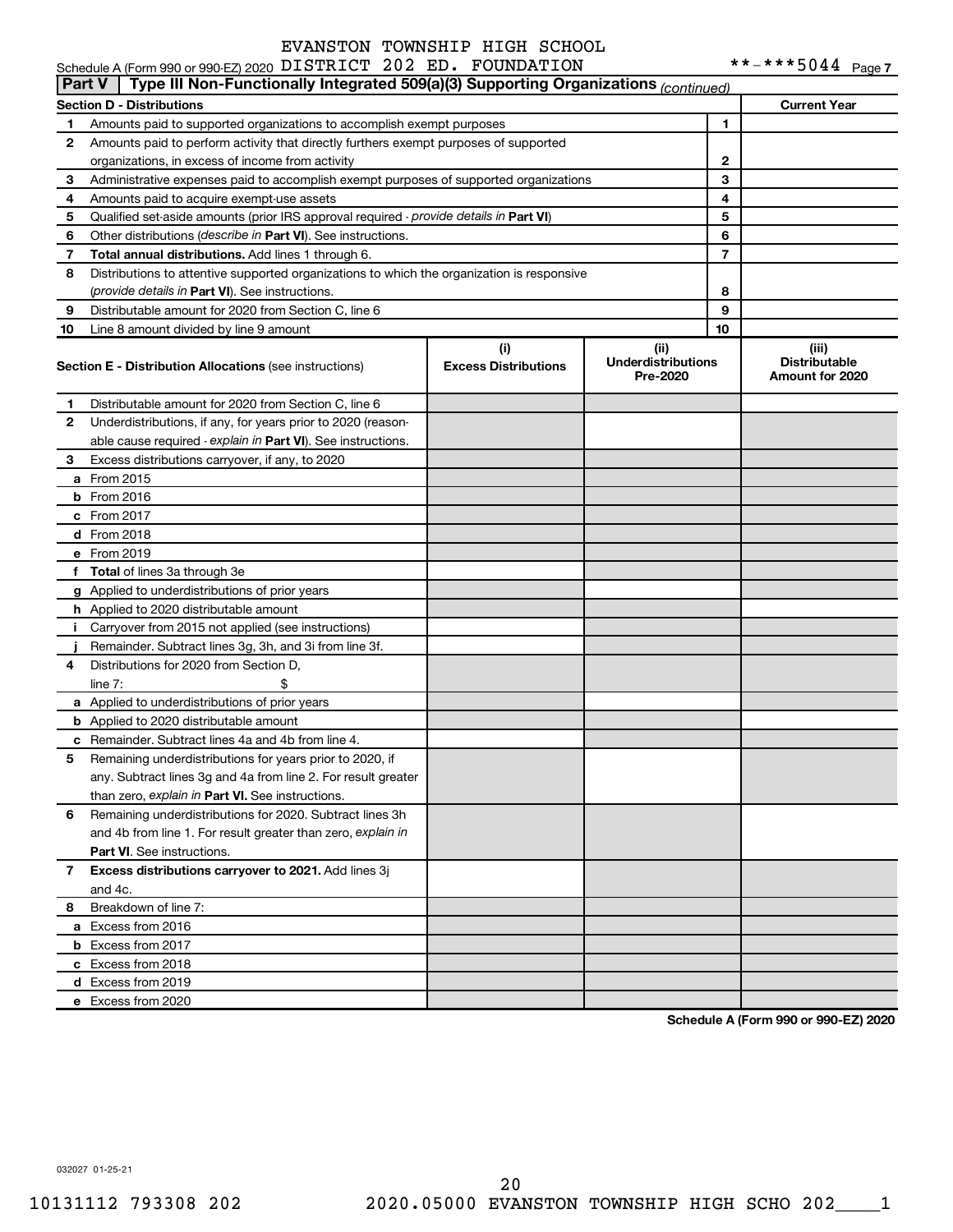|                 | Schedule A (Form 990 or 990-EZ) 2020 DISTRICT 202 ED. FOUNDATION                                                                                       | EVANSTON TOWNSHIP HIGH SCHOOL |  |    |  | **-***5044 $_{\text{Page 8}}$                                                                                                                                                                                                                                                                                                                                                                                                     |
|-----------------|--------------------------------------------------------------------------------------------------------------------------------------------------------|-------------------------------|--|----|--|-----------------------------------------------------------------------------------------------------------------------------------------------------------------------------------------------------------------------------------------------------------------------------------------------------------------------------------------------------------------------------------------------------------------------------------|
| Part VI         | Section D, lines 5, 6, and 8; and Part V, Section E, lines 2, 5, and 6. Also complete this part for any additional information.<br>(See instructions.) |                               |  |    |  | Supplemental Information. Provide the explanations required by Part II, line 10; Part II, line 17a or 17b; Part III, line 12;<br>Part IV, Section A, lines 1, 2, 3b, 3c, 4b, 4c, 5a, 6, 9a, 9b, 9c, 11a, 11b, and 11c; Part IV, Section B, lines 1 and 2; Part IV, Section C,<br>line 1; Part IV, Section D, lines 2 and 3; Part IV, Section E, lines 1c, 2a, 2b, 3a, and 3b; Part V, line 1; Part V, Section B, line 1e; Part V, |
|                 |                                                                                                                                                        |                               |  |    |  |                                                                                                                                                                                                                                                                                                                                                                                                                                   |
|                 |                                                                                                                                                        |                               |  |    |  |                                                                                                                                                                                                                                                                                                                                                                                                                                   |
|                 |                                                                                                                                                        |                               |  |    |  |                                                                                                                                                                                                                                                                                                                                                                                                                                   |
|                 |                                                                                                                                                        |                               |  |    |  |                                                                                                                                                                                                                                                                                                                                                                                                                                   |
|                 |                                                                                                                                                        |                               |  |    |  |                                                                                                                                                                                                                                                                                                                                                                                                                                   |
|                 |                                                                                                                                                        |                               |  |    |  |                                                                                                                                                                                                                                                                                                                                                                                                                                   |
|                 |                                                                                                                                                        |                               |  |    |  |                                                                                                                                                                                                                                                                                                                                                                                                                                   |
|                 |                                                                                                                                                        |                               |  |    |  |                                                                                                                                                                                                                                                                                                                                                                                                                                   |
|                 |                                                                                                                                                        |                               |  |    |  |                                                                                                                                                                                                                                                                                                                                                                                                                                   |
|                 |                                                                                                                                                        |                               |  |    |  |                                                                                                                                                                                                                                                                                                                                                                                                                                   |
|                 |                                                                                                                                                        |                               |  |    |  |                                                                                                                                                                                                                                                                                                                                                                                                                                   |
|                 |                                                                                                                                                        |                               |  |    |  |                                                                                                                                                                                                                                                                                                                                                                                                                                   |
|                 |                                                                                                                                                        |                               |  |    |  |                                                                                                                                                                                                                                                                                                                                                                                                                                   |
|                 |                                                                                                                                                        |                               |  |    |  |                                                                                                                                                                                                                                                                                                                                                                                                                                   |
|                 |                                                                                                                                                        |                               |  |    |  |                                                                                                                                                                                                                                                                                                                                                                                                                                   |
|                 |                                                                                                                                                        |                               |  |    |  |                                                                                                                                                                                                                                                                                                                                                                                                                                   |
|                 |                                                                                                                                                        |                               |  |    |  |                                                                                                                                                                                                                                                                                                                                                                                                                                   |
|                 |                                                                                                                                                        |                               |  |    |  |                                                                                                                                                                                                                                                                                                                                                                                                                                   |
|                 |                                                                                                                                                        |                               |  |    |  |                                                                                                                                                                                                                                                                                                                                                                                                                                   |
|                 |                                                                                                                                                        |                               |  |    |  |                                                                                                                                                                                                                                                                                                                                                                                                                                   |
|                 |                                                                                                                                                        |                               |  |    |  |                                                                                                                                                                                                                                                                                                                                                                                                                                   |
|                 |                                                                                                                                                        |                               |  |    |  |                                                                                                                                                                                                                                                                                                                                                                                                                                   |
|                 |                                                                                                                                                        |                               |  |    |  |                                                                                                                                                                                                                                                                                                                                                                                                                                   |
|                 |                                                                                                                                                        |                               |  |    |  |                                                                                                                                                                                                                                                                                                                                                                                                                                   |
|                 |                                                                                                                                                        |                               |  |    |  |                                                                                                                                                                                                                                                                                                                                                                                                                                   |
|                 |                                                                                                                                                        |                               |  |    |  | Schedule A (Form 990 or 990-EZ) 2020                                                                                                                                                                                                                                                                                                                                                                                              |
| 032028 01-25-21 | 10131112 793308 202                                                                                                                                    |                               |  | 21 |  | 2020.05000 EVANSTON TOWNSHIP HIGH SCHO 202                                                                                                                                                                                                                                                                                                                                                                                        |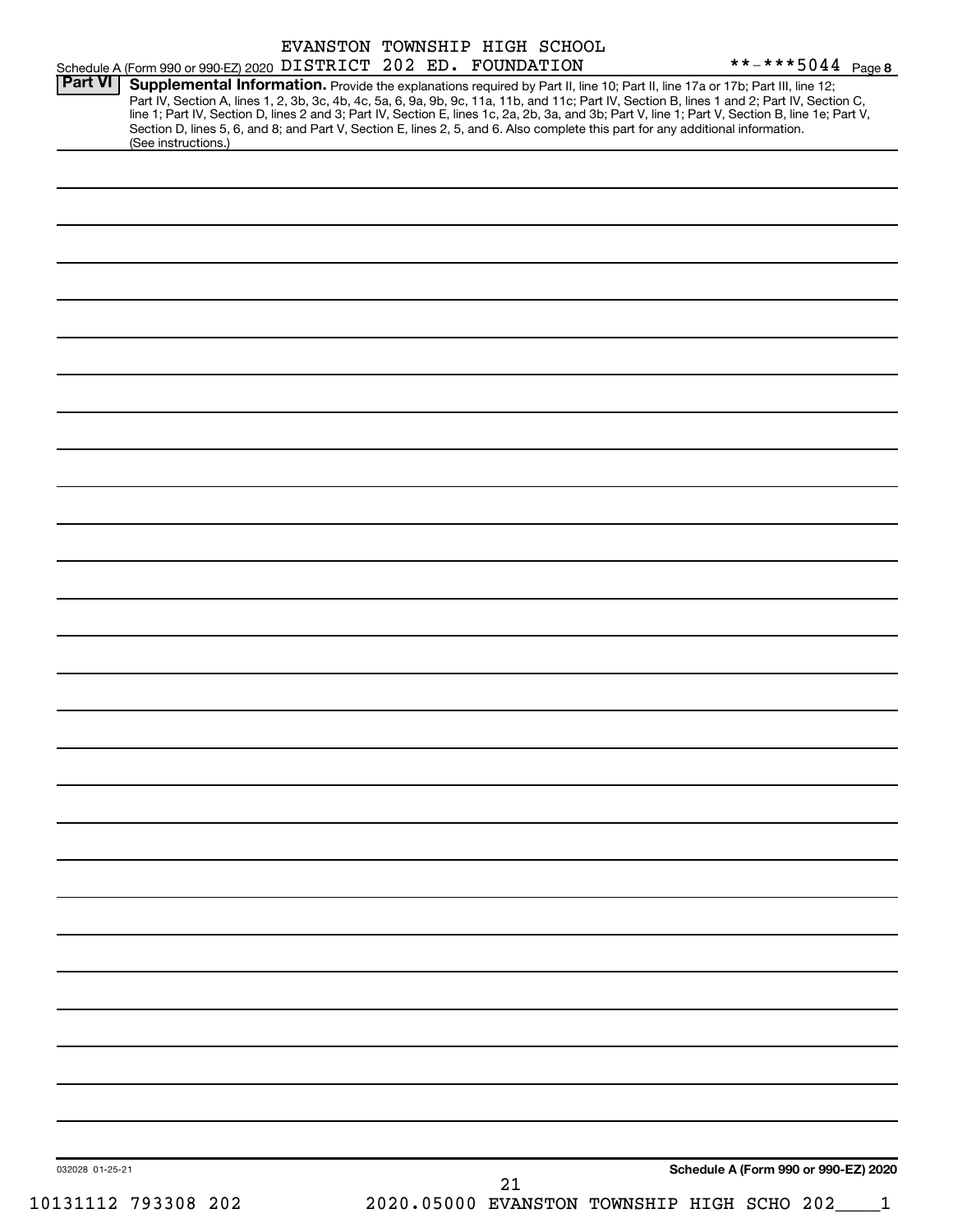Department of the Treasury Internal Revenue Service **(Form 990, 990-EZ,**

Name of the organization

# **Schedule B Schedule of Contributors**

**or 990-PF) | Attach to Form 990, Form 990-EZ, or Form 990-PF. | Go to www.irs.gov/Form990 for the latest information.** OMB No. 1545-0047

**2020**

**Employer identification number**

|  | **-***5044 |  |  |  |  |
|--|------------|--|--|--|--|
|  |            |  |  |  |  |

| EVANSTON TOWNSHIP HIGH SCHOOL |  |  |
|-------------------------------|--|--|
| DISTRICT 202 ED. FOUNDATION   |  |  |

| <b>Organization type (check one):</b> |                                                                             |  |  |  |  |  |  |
|---------------------------------------|-----------------------------------------------------------------------------|--|--|--|--|--|--|
| Filers of:                            | Section:                                                                    |  |  |  |  |  |  |
| Form 990 or 990-EZ                    | $\lfloor x \rfloor$ 501(c)( 3) (enter number) organization                  |  |  |  |  |  |  |
|                                       | $4947(a)(1)$ nonexempt charitable trust not treated as a private foundation |  |  |  |  |  |  |
|                                       | 527 political organization                                                  |  |  |  |  |  |  |
| Form 990-PF                           | 501(c)(3) exempt private foundation                                         |  |  |  |  |  |  |
|                                       | 4947(a)(1) nonexempt charitable trust treated as a private foundation       |  |  |  |  |  |  |
|                                       | 501(c)(3) taxable private foundation                                        |  |  |  |  |  |  |

Check if your organization is covered by the General Rule or a Special Rule.

**Note:**  Only a section 501(c)(7), (8), or (10) organization can check boxes for both the General Rule and a Special Rule. See instructions.

#### **General Rule**

 $\Box$ 

 $\Box$ 

For an organization filing Form 990, 990-EZ, or 990-PF that received, during the year, contributions totaling \$5,000 or more (in money or property) from any one contributor. Complete Parts I and II. See instructions for determining a contributor's total contributions.

#### **Special Rules**

- any one contributor, during the year, total contributions of the greater of (1) \$5,000; or (2) 2% of the amount on (i) Form 990, Part VIII, line 1h;  $\boxed{\text{X}}$  For an organization described in section 501(c)(3) filing Form 990 or 990-EZ that met the 33 1/3% support test of the regulations under sections 509(a)(1) and 170(b)(1)(A)(vi), that checked Schedule A (Form 990 or 990-EZ), Part II, line 13, 16a, or 16b, and that received from or (ii) Form 990-EZ, line 1. Complete Parts I and II.
- For an organization described in section 501(c)(7), (8), or (10) filing Form 990 or 990-EZ that received from any one contributor, during the year, total contributions of more than \$1,000 exclusively for religious, charitable, scientific, literary, or educational purposes, or for the prevention of cruelty to children or animals. Complete Parts I (entering "N/A" in column (b) instead of the contributor name and address), II, and III.  $\Box$

purpose. Don't complete any of the parts unless the General Rule applies to this organization because it received nonexclusively year, contributions exclusively for religious, charitable, etc., purposes, but no such contributions totaled more than \$1,000. If this box is checked, enter here the total contributions that were received during the year for an exclusively religious, charitable, etc., For an organization described in section 501(c)(7), (8), or (10) filing Form 990 or 990-EZ that received from any one contributor, during the religious, charitable, etc., contributions totaling \$5,000 or more during the year  $~\ldots\ldots\ldots\ldots\ldots\ldots\ldots\ldots\blacktriangleright~$ \$

**Caution:**  An organization that isn't covered by the General Rule and/or the Special Rules doesn't file Schedule B (Form 990, 990-EZ, or 990-PF),  **must** but it answer "No" on Part IV, line 2, of its Form 990; or check the box on line H of its Form 990-EZ or on its Form 990-PF, Part I, line 2, to certify that it doesn't meet the filing requirements of Schedule B (Form 990, 990-EZ, or 990-PF).

**For Paperwork Reduction Act Notice, see the instructions for Form 990, 990-EZ, or 990-PF. Schedule B (Form 990, 990-EZ, or 990-PF) (2020)** LHA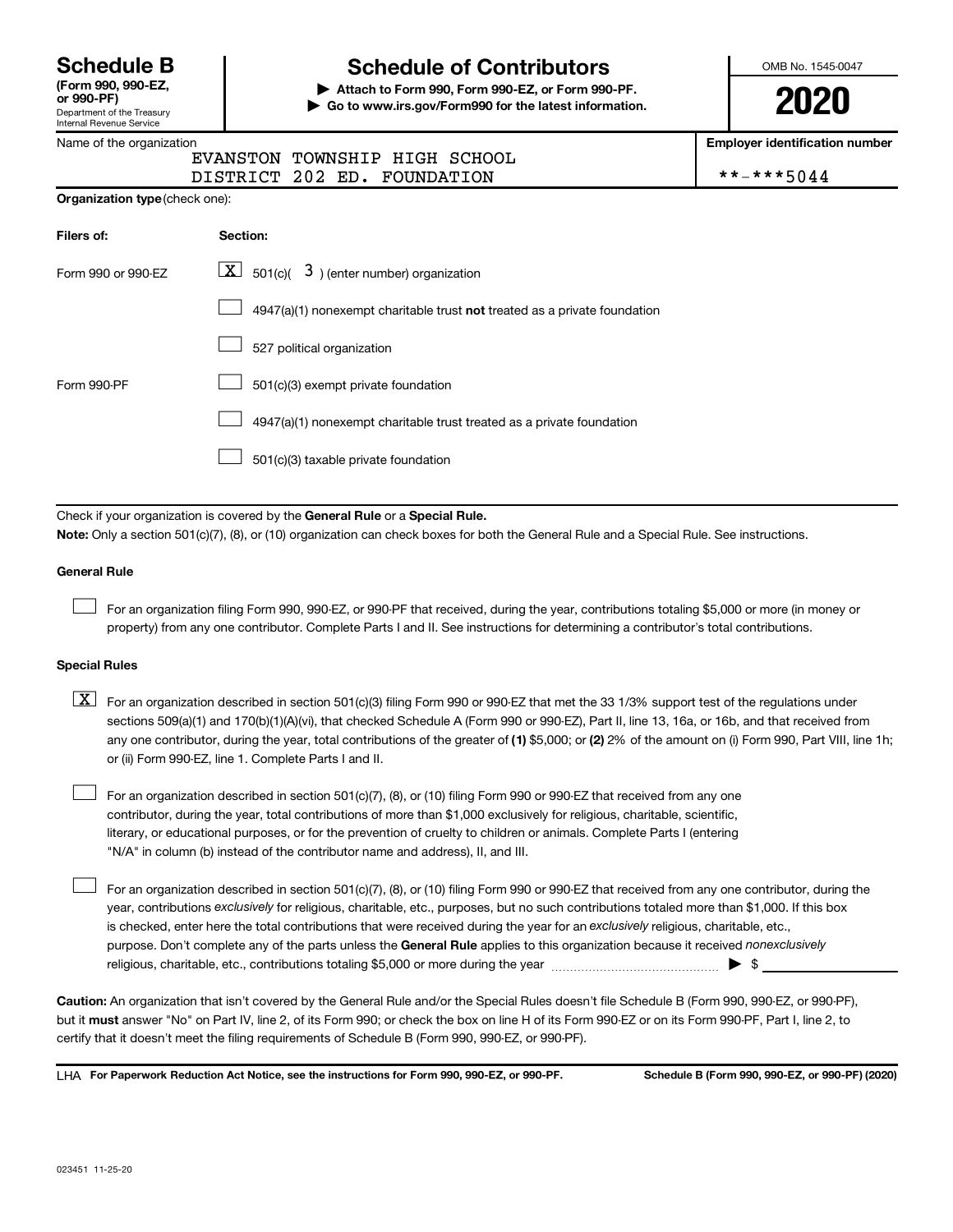|                              | Name of organization<br>EVANSTON TOWNSHIP HIGH SCHOOL                                               |                                                 | <b>Employer identification number</b> |
|------------------------------|-----------------------------------------------------------------------------------------------------|-------------------------------------------------|---------------------------------------|
|                              | DISTRICT 202 ED. FOUNDATION                                                                         |                                                 | **-***5044                            |
| Part II                      | Noncash Property (see instructions). Use duplicate copies of Part II if additional space is needed. |                                                 |                                       |
| (a)<br>No.<br>from<br>Part I | (b)<br>Description of noncash property given                                                        | (c)<br>FMV (or estimate)<br>(See instructions.) | (d)<br>Date received                  |
|                              |                                                                                                     | $\mathfrak{S}$                                  |                                       |
|                              |                                                                                                     |                                                 |                                       |
| (a)<br>No.<br>from<br>Part I | (b)<br>Description of noncash property given                                                        | (c)<br>FMV (or estimate)<br>(See instructions.) | (d)<br>Date received                  |
|                              |                                                                                                     |                                                 |                                       |
|                              |                                                                                                     |                                                 |                                       |
|                              |                                                                                                     | \$                                              |                                       |
| (a)<br>No.<br>from<br>Part I | (b)<br>Description of noncash property given                                                        | (c)<br>FMV (or estimate)<br>(See instructions.) | (d)<br>Date received                  |
|                              |                                                                                                     |                                                 |                                       |
|                              |                                                                                                     |                                                 |                                       |
|                              |                                                                                                     | $\$\$                                           |                                       |
| (a)<br>No.<br>from<br>Part I | (b)<br>Description of noncash property given                                                        | (c)<br>FMV (or estimate)<br>(See instructions.) | (d)<br>Date received                  |
|                              |                                                                                                     |                                                 |                                       |
|                              |                                                                                                     |                                                 |                                       |
|                              |                                                                                                     | \$                                              |                                       |
| (a)<br>No.<br>from<br>Part I | (b)<br>Description of noncash property given                                                        | (c)<br>FMV (or estimate)<br>(See instructions.) | (d)<br>Date received                  |
|                              |                                                                                                     |                                                 |                                       |
|                              |                                                                                                     |                                                 |                                       |
|                              |                                                                                                     | \$                                              |                                       |
| (a)<br>No.<br>from<br>Part I | (b)<br>Description of noncash property given                                                        | (c)<br>FMV (or estimate)<br>(See instructions.) | (d)<br>Date received                  |
|                              |                                                                                                     |                                                 |                                       |
|                              |                                                                                                     |                                                 |                                       |
|                              |                                                                                                     |                                                 |                                       |

**3**

10131112 793308 202 2020.05000 EVANSTON TOWNSHIP HIGH SCHO 202\_\_\_\_1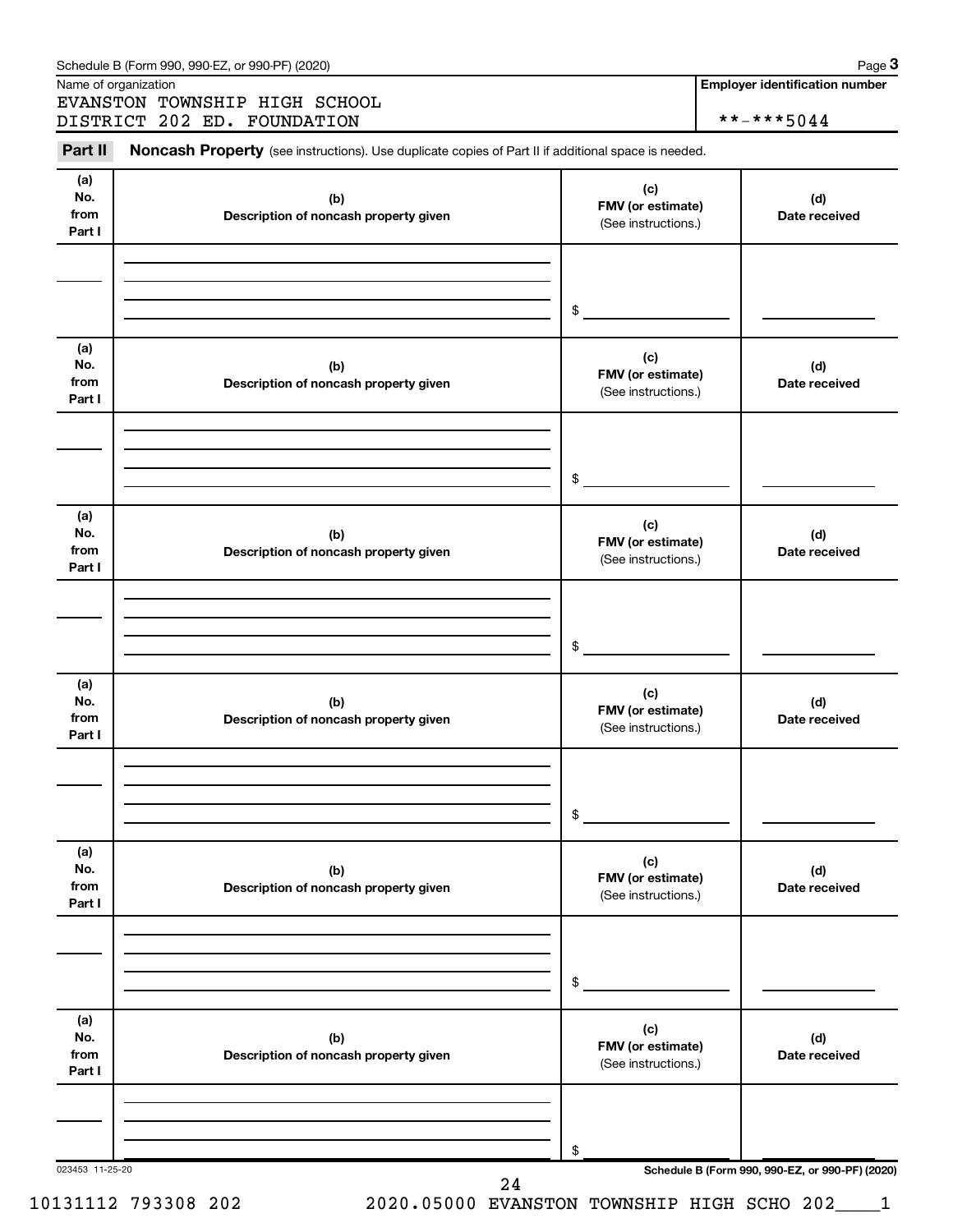|                 | Schedule B (Form 990, 990-EZ, or 990-PF) (2020)                                                                                                                                                                             |                                          | Page 4                                          |
|-----------------|-----------------------------------------------------------------------------------------------------------------------------------------------------------------------------------------------------------------------------|------------------------------------------|-------------------------------------------------|
|                 | Name of organization                                                                                                                                                                                                        |                                          | <b>Employer identification number</b>           |
|                 | EVANSTON TOWNSHIP HIGH SCHOOL                                                                                                                                                                                               |                                          |                                                 |
| Part III        | DISTRICT 202 ED. FOUNDATION<br>Exclusively religious, charitable, etc., contributions to organizations described in section 501(c)(7), (8), or (10) that total more than \$1,000 for the year                               |                                          | **-***5044                                      |
|                 | from any one contributor. Complete columns (a) through (e) and the following line entry. For organizations                                                                                                                  |                                          |                                                 |
|                 | completing Part III, enter the total of exclusively religious, charitable, etc., contributions of \$1,000 or less for the year. (Enter this info. once.)<br>Use duplicate copies of Part III if additional space is needed. |                                          |                                                 |
| (a) No.         |                                                                                                                                                                                                                             |                                          |                                                 |
| from<br>Part I  | (b) Purpose of gift                                                                                                                                                                                                         | (c) Use of gift                          | (d) Description of how gift is held             |
|                 |                                                                                                                                                                                                                             |                                          |                                                 |
|                 |                                                                                                                                                                                                                             |                                          |                                                 |
|                 |                                                                                                                                                                                                                             |                                          |                                                 |
|                 |                                                                                                                                                                                                                             | (e) Transfer of gift                     |                                                 |
|                 |                                                                                                                                                                                                                             |                                          |                                                 |
|                 | Transferee's name, address, and ZIP + 4                                                                                                                                                                                     |                                          | Relationship of transferor to transferee        |
|                 |                                                                                                                                                                                                                             |                                          |                                                 |
|                 |                                                                                                                                                                                                                             |                                          |                                                 |
|                 |                                                                                                                                                                                                                             |                                          |                                                 |
| (a) No.         |                                                                                                                                                                                                                             |                                          |                                                 |
| from<br>Part I  | (b) Purpose of gift                                                                                                                                                                                                         | (c) Use of gift                          | (d) Description of how gift is held             |
|                 |                                                                                                                                                                                                                             |                                          |                                                 |
|                 |                                                                                                                                                                                                                             |                                          |                                                 |
|                 |                                                                                                                                                                                                                             |                                          |                                                 |
|                 |                                                                                                                                                                                                                             | (e) Transfer of gift                     |                                                 |
|                 |                                                                                                                                                                                                                             |                                          |                                                 |
|                 | Transferee's name, address, and ZIP + 4                                                                                                                                                                                     | Relationship of transferor to transferee |                                                 |
|                 |                                                                                                                                                                                                                             |                                          |                                                 |
|                 |                                                                                                                                                                                                                             |                                          |                                                 |
|                 |                                                                                                                                                                                                                             |                                          |                                                 |
| (a) No.<br>from |                                                                                                                                                                                                                             |                                          |                                                 |
| Part I          | (b) Purpose of gift                                                                                                                                                                                                         | (c) Use of gift                          | (d) Description of how gift is held             |
|                 |                                                                                                                                                                                                                             |                                          |                                                 |
|                 |                                                                                                                                                                                                                             |                                          |                                                 |
|                 |                                                                                                                                                                                                                             |                                          |                                                 |
|                 |                                                                                                                                                                                                                             | (e) Transfer of gift                     |                                                 |
|                 |                                                                                                                                                                                                                             |                                          |                                                 |
|                 | Transferee's name, address, and ZIP + 4                                                                                                                                                                                     |                                          | Relationship of transferor to transferee        |
|                 |                                                                                                                                                                                                                             |                                          |                                                 |
|                 |                                                                                                                                                                                                                             |                                          |                                                 |
|                 |                                                                                                                                                                                                                             |                                          |                                                 |
| (a) No.<br>from | (b) Purpose of gift                                                                                                                                                                                                         | (c) Use of gift                          | (d) Description of how gift is held             |
| Part I          |                                                                                                                                                                                                                             |                                          |                                                 |
|                 |                                                                                                                                                                                                                             |                                          |                                                 |
|                 |                                                                                                                                                                                                                             |                                          |                                                 |
|                 |                                                                                                                                                                                                                             |                                          |                                                 |
|                 |                                                                                                                                                                                                                             | (e) Transfer of gift                     |                                                 |
|                 |                                                                                                                                                                                                                             |                                          |                                                 |
|                 | Transferee's name, address, and ZIP + 4                                                                                                                                                                                     |                                          | Relationship of transferor to transferee        |
|                 |                                                                                                                                                                                                                             |                                          |                                                 |
|                 |                                                                                                                                                                                                                             |                                          |                                                 |
|                 |                                                                                                                                                                                                                             |                                          |                                                 |
| 023454 11-25-20 |                                                                                                                                                                                                                             | 25                                       | Schedule B (Form 990, 990-EZ, or 990-PF) (2020) |
|                 |                                                                                                                                                                                                                             |                                          |                                                 |

10131112 793308 202 2020.05000 EVANSTON TOWNSHIP HIGH SCHO 202\_\_\_\_1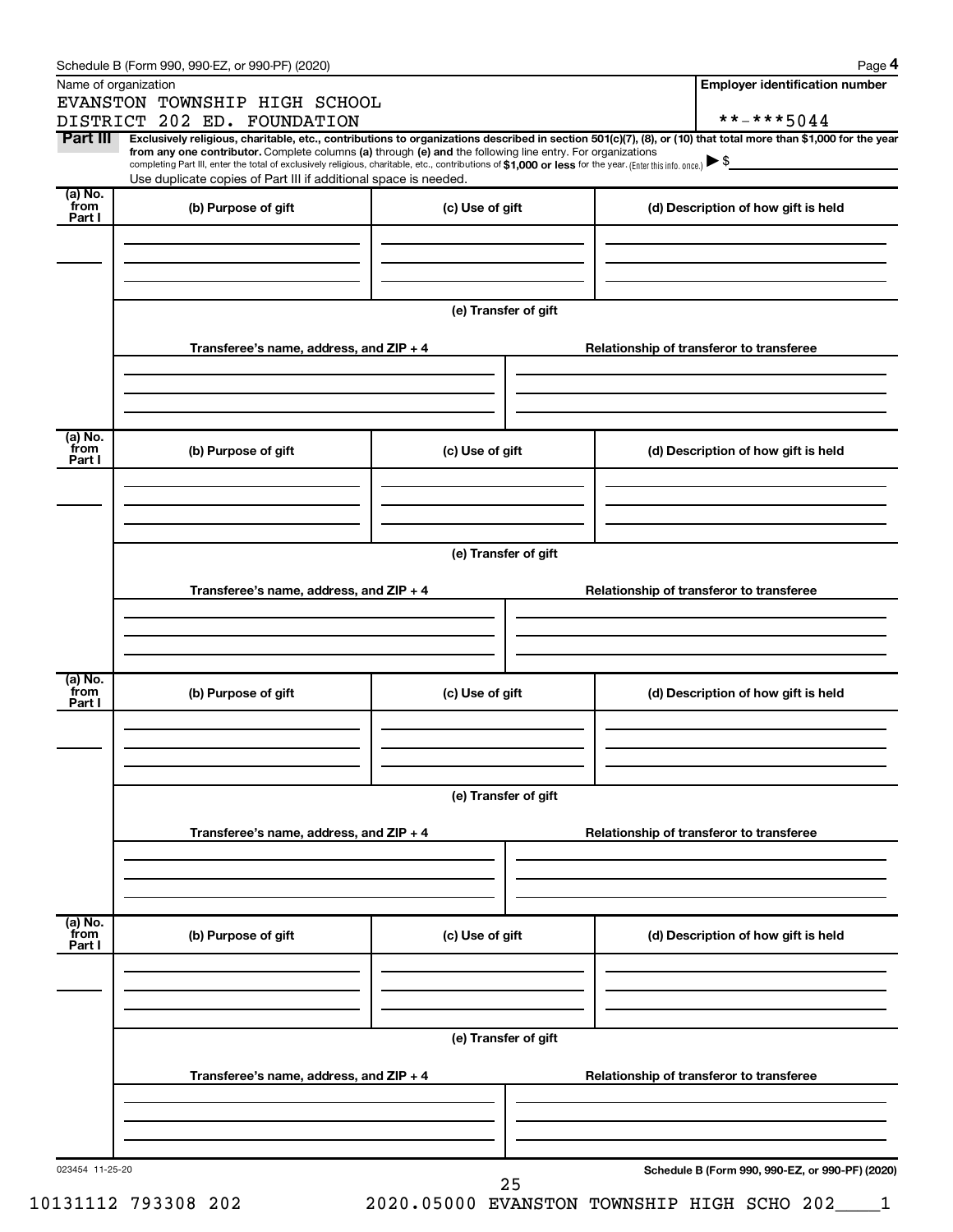|         | <b>SCHEDULE D</b>                                                                                  |                                                                                                   |  | Supplemental Financial Statements                                                                                                                                                                                                                        |                                                                                                      |                                       |                              | OMB No. 1545-0047               |                |           |
|---------|----------------------------------------------------------------------------------------------------|---------------------------------------------------------------------------------------------------|--|----------------------------------------------------------------------------------------------------------------------------------------------------------------------------------------------------------------------------------------------------------|------------------------------------------------------------------------------------------------------|---------------------------------------|------------------------------|---------------------------------|----------------|-----------|
|         | (Form 990)                                                                                         |                                                                                                   |  | Complete if the organization answered "Yes" on Form 990,                                                                                                                                                                                                 |                                                                                                      |                                       |                              |                                 |                |           |
|         | Department of the Treasury                                                                         |                                                                                                   |  | Part IV, line 6, 7, 8, 9, 10, 11a, 11b, 11c, 11d, 11e, 11f, 12a, or 12b.<br>Attach to Form 990.                                                                                                                                                          |                                                                                                      |                                       |                              |                                 | Open to Public |           |
|         | Go to www.irs.gov/Form990 for instructions and the latest information.<br>Internal Revenue Service |                                                                                                   |  |                                                                                                                                                                                                                                                          |                                                                                                      |                                       | <b>Inspection</b>            |                                 |                |           |
|         | EVANSTON TOWNSHIP HIGH SCHOOL<br>Name of the organization<br>DISTRICT 202 ED. FOUNDATION           |                                                                                                   |  |                                                                                                                                                                                                                                                          |                                                                                                      | <b>Employer identification number</b> | **-***5044                   |                                 |                |           |
| Part I  |                                                                                                    |                                                                                                   |  | Organizations Maintaining Donor Advised Funds or Other Similar Funds or Accounts. Complete if the                                                                                                                                                        |                                                                                                      |                                       |                              |                                 |                |           |
|         |                                                                                                    | organization answered "Yes" on Form 990, Part IV, line 6.                                         |  |                                                                                                                                                                                                                                                          |                                                                                                      |                                       |                              |                                 |                |           |
|         |                                                                                                    |                                                                                                   |  | (a) Donor advised funds                                                                                                                                                                                                                                  |                                                                                                      |                                       | (b) Funds and other accounts |                                 |                |           |
| 1       |                                                                                                    |                                                                                                   |  |                                                                                                                                                                                                                                                          |                                                                                                      |                                       |                              |                                 |                |           |
| 2       |                                                                                                    | Aggregate value of contributions to (during year)                                                 |  |                                                                                                                                                                                                                                                          |                                                                                                      |                                       |                              |                                 |                |           |
| з       |                                                                                                    |                                                                                                   |  |                                                                                                                                                                                                                                                          |                                                                                                      |                                       |                              |                                 |                |           |
| 4       |                                                                                                    |                                                                                                   |  |                                                                                                                                                                                                                                                          |                                                                                                      |                                       |                              |                                 |                |           |
| 5       |                                                                                                    |                                                                                                   |  | Did the organization inform all donors and donor advisors in writing that the assets held in donor advised funds                                                                                                                                         |                                                                                                      |                                       |                              |                                 |                |           |
|         |                                                                                                    |                                                                                                   |  |                                                                                                                                                                                                                                                          |                                                                                                      |                                       |                              | Yes                             |                | No        |
| 6       |                                                                                                    |                                                                                                   |  | Did the organization inform all grantees, donors, and donor advisors in writing that grant funds can be used only                                                                                                                                        |                                                                                                      |                                       |                              |                                 |                |           |
|         |                                                                                                    |                                                                                                   |  | for charitable purposes and not for the benefit of the donor or donor advisor, or for any other purpose conferring                                                                                                                                       |                                                                                                      |                                       |                              |                                 |                |           |
|         | impermissible private benefit?                                                                     |                                                                                                   |  |                                                                                                                                                                                                                                                          |                                                                                                      |                                       |                              | Yes                             |                | No.       |
| Part II |                                                                                                    |                                                                                                   |  | Conservation Easements. Complete if the organization answered "Yes" on Form 990, Part IV, line 7.                                                                                                                                                        |                                                                                                      |                                       |                              |                                 |                |           |
| 1.      |                                                                                                    |                                                                                                   |  | Purpose(s) of conservation easements held by the organization (check all that apply).                                                                                                                                                                    |                                                                                                      |                                       |                              |                                 |                |           |
|         |                                                                                                    | Preservation of land for public use (for example, recreation or education)                        |  |                                                                                                                                                                                                                                                          | Preservation of a historically important land area<br>Preservation of a certified historic structure |                                       |                              |                                 |                |           |
|         |                                                                                                    | Protection of natural habitat<br>Preservation of open space                                       |  |                                                                                                                                                                                                                                                          |                                                                                                      |                                       |                              |                                 |                |           |
| 2       |                                                                                                    |                                                                                                   |  | Complete lines 2a through 2d if the organization held a qualified conservation contribution in the form of a conservation easement on the last                                                                                                           |                                                                                                      |                                       |                              |                                 |                |           |
|         | day of the tax year.                                                                               |                                                                                                   |  |                                                                                                                                                                                                                                                          |                                                                                                      |                                       |                              | Held at the End of the Tax Year |                |           |
| а       |                                                                                                    |                                                                                                   |  |                                                                                                                                                                                                                                                          |                                                                                                      |                                       | 2a                           |                                 |                |           |
|         |                                                                                                    |                                                                                                   |  | Total acreage restricted by conservation easements [11] matter contracts and acreage restricted by conservation easements [11] matter contracts and acreage restricted by conservation easements [11] matter contracts and acr                           |                                                                                                      |                                       | 2 <sub>b</sub>               |                                 |                |           |
|         |                                                                                                    |                                                                                                   |  | Number of conservation easements on a certified historic structure included in (a) manufacture included in (a)                                                                                                                                           |                                                                                                      |                                       | 2c                           |                                 |                |           |
| d       |                                                                                                    |                                                                                                   |  | Number of conservation easements included in (c) acquired after 7/25/06, and not on a historic structure                                                                                                                                                 |                                                                                                      |                                       |                              |                                 |                |           |
|         |                                                                                                    |                                                                                                   |  | listed in the National Register [111] Marshall Register [11] Marshall Register [11] Marshall Register [11] Marshall Register [11] Marshall Register [11] Marshall Register [11] Marshall Register [11] Marshall Register [11]                            |                                                                                                      |                                       | 2d                           |                                 |                |           |
| З       |                                                                                                    |                                                                                                   |  | Number of conservation easements modified, transferred, released, extinguished, or terminated by the organization during the tax                                                                                                                         |                                                                                                      |                                       |                              |                                 |                |           |
|         | $\vee$ ear $\blacktriangleright$                                                                   |                                                                                                   |  |                                                                                                                                                                                                                                                          |                                                                                                      |                                       |                              |                                 |                |           |
| 4       |                                                                                                    | Number of states where property subject to conservation easement is located $\blacktriangleright$ |  |                                                                                                                                                                                                                                                          |                                                                                                      |                                       |                              |                                 |                |           |
| 5       |                                                                                                    |                                                                                                   |  | Does the organization have a written policy regarding the periodic monitoring, inspection, handling of                                                                                                                                                   |                                                                                                      |                                       |                              |                                 |                |           |
|         |                                                                                                    | violations, and enforcement of the conservation easements it holds?                               |  |                                                                                                                                                                                                                                                          |                                                                                                      |                                       |                              | Yes                             |                | No        |
| 6       |                                                                                                    |                                                                                                   |  | Staff and volunteer hours devoted to monitoring, inspecting, handling of violations, and enforcing conservation easements during the year                                                                                                                |                                                                                                      |                                       |                              |                                 |                |           |
|         |                                                                                                    |                                                                                                   |  |                                                                                                                                                                                                                                                          |                                                                                                      |                                       |                              |                                 |                |           |
| 7       |                                                                                                    |                                                                                                   |  | Amount of expenses incurred in monitoring, inspecting, handling of violations, and enforcing conservation easements during the year                                                                                                                      |                                                                                                      |                                       |                              |                                 |                |           |
|         | $\blacktriangleright$ \$                                                                           |                                                                                                   |  |                                                                                                                                                                                                                                                          |                                                                                                      |                                       |                              |                                 |                |           |
| 8       |                                                                                                    |                                                                                                   |  | Does each conservation easement reported on line 2(d) above satisfy the requirements of section 170(h)(4)(B)(i)                                                                                                                                          |                                                                                                      |                                       |                              |                                 |                |           |
|         |                                                                                                    |                                                                                                   |  |                                                                                                                                                                                                                                                          |                                                                                                      |                                       |                              | Yes                             |                | <b>No</b> |
| 9       |                                                                                                    |                                                                                                   |  | In Part XIII, describe how the organization reports conservation easements in its revenue and expense statement and<br>balance sheet, and include, if applicable, the text of the footnote to the organization's financial statements that describes the |                                                                                                      |                                       |                              |                                 |                |           |
|         |                                                                                                    | organization's accounting for conservation easements.                                             |  |                                                                                                                                                                                                                                                          |                                                                                                      |                                       |                              |                                 |                |           |
|         | <b>Part III</b>                                                                                    |                                                                                                   |  | Organizations Maintaining Collections of Art, Historical Treasures, or Other Similar Assets.                                                                                                                                                             |                                                                                                      |                                       |                              |                                 |                |           |
|         |                                                                                                    | Complete if the organization answered "Yes" on Form 990, Part IV, line 8.                         |  |                                                                                                                                                                                                                                                          |                                                                                                      |                                       |                              |                                 |                |           |
|         |                                                                                                    |                                                                                                   |  | 1a If the organization elected, as permitted under FASB ASC 958, not to report in its revenue statement and balance sheet works                                                                                                                          |                                                                                                      |                                       |                              |                                 |                |           |
|         |                                                                                                    |                                                                                                   |  | of art, historical treasures, or other similar assets held for public exhibition, education, or research in furtherance of public                                                                                                                        |                                                                                                      |                                       |                              |                                 |                |           |
|         |                                                                                                    |                                                                                                   |  | service, provide in Part XIII the text of the footnote to its financial statements that describes these items.                                                                                                                                           |                                                                                                      |                                       |                              |                                 |                |           |
|         |                                                                                                    |                                                                                                   |  | <b>b</b> If the organization elected, as permitted under FASB ASC 958, to report in its revenue statement and balance sheet works of                                                                                                                     |                                                                                                      |                                       |                              |                                 |                |           |
|         |                                                                                                    |                                                                                                   |  | art, historical treasures, or other similar assets held for public exhibition, education, or research in furtherance of public service,                                                                                                                  |                                                                                                      |                                       |                              |                                 |                |           |
|         | provide the following amounts relating to these items:                                             |                                                                                                   |  |                                                                                                                                                                                                                                                          |                                                                                                      |                                       |                              |                                 |                |           |
|         |                                                                                                    |                                                                                                   |  |                                                                                                                                                                                                                                                          |                                                                                                      |                                       |                              |                                 |                |           |
|         |                                                                                                    | (ii) Assets included in Form 990, Part X                                                          |  |                                                                                                                                                                                                                                                          |                                                                                                      |                                       |                              |                                 |                |           |
| 2       |                                                                                                    |                                                                                                   |  | If the organization received or held works of art, historical treasures, or other similar assets for financial gain, provide                                                                                                                             |                                                                                                      |                                       |                              |                                 |                |           |
|         | the following amounts required to be reported under FASB ASC 958 relating to these items:          |                                                                                                   |  |                                                                                                                                                                                                                                                          |                                                                                                      |                                       |                              |                                 |                |           |
| а       |                                                                                                    |                                                                                                   |  |                                                                                                                                                                                                                                                          |                                                                                                      |                                       | \$<br>▶                      |                                 |                |           |
|         |                                                                                                    |                                                                                                   |  |                                                                                                                                                                                                                                                          |                                                                                                      |                                       | $\blacktriangleright$ s      |                                 |                |           |
|         |                                                                                                    | LHA For Paperwork Reduction Act Notice, see the Instructions for Form 990.                        |  |                                                                                                                                                                                                                                                          |                                                                                                      |                                       |                              | Schedule D (Form 990) 2020      |                |           |
|         | 032051 12-01-20                                                                                    |                                                                                                   |  | 26                                                                                                                                                                                                                                                       |                                                                                                      |                                       |                              |                                 |                |           |
|         |                                                                                                    |                                                                                                   |  |                                                                                                                                                                                                                                                          |                                                                                                      |                                       |                              |                                 |                |           |

10131112 793308 202 2020.05000 EVANSTON TOWNSHIP HIGH SCHO 202\_\_\_\_1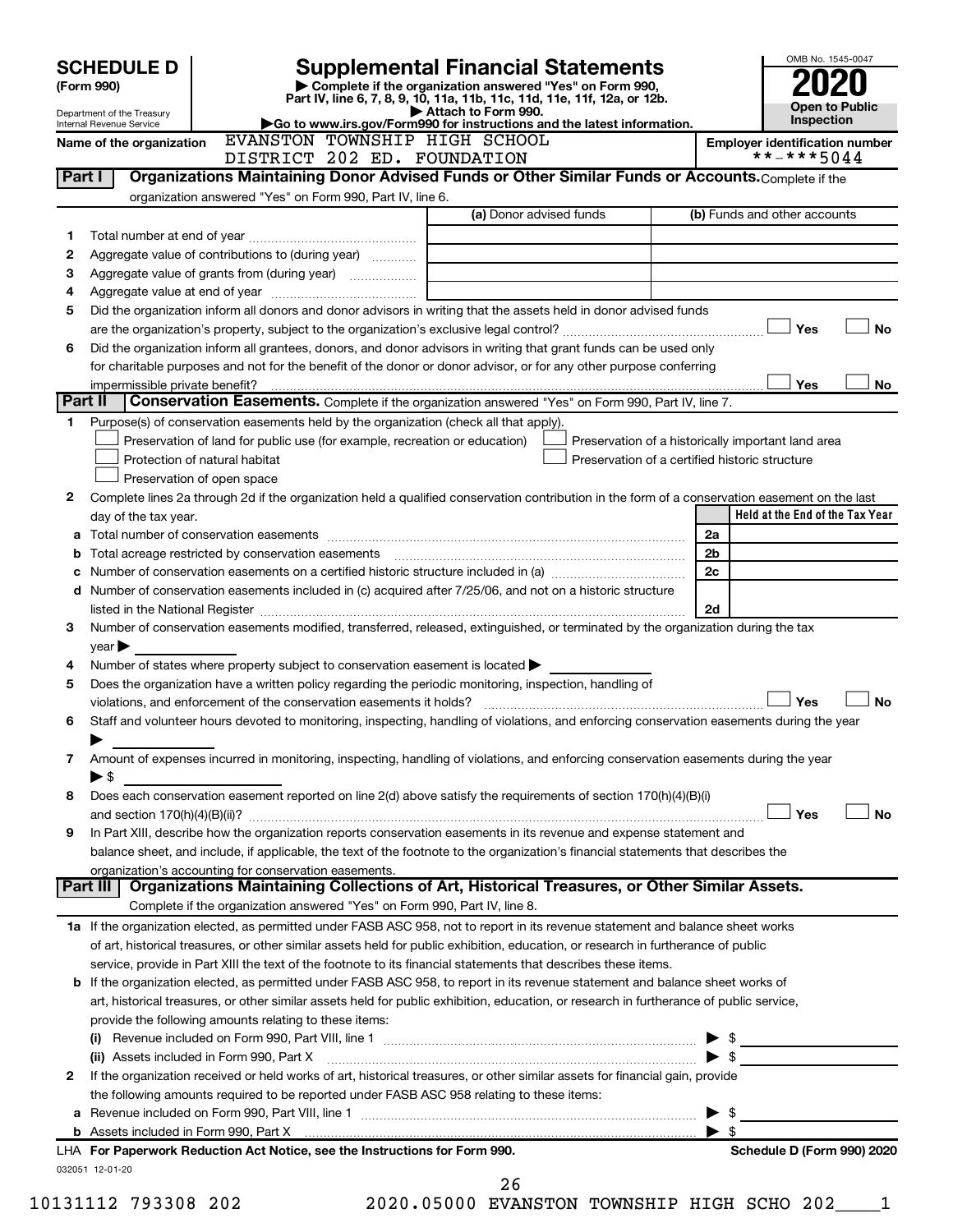|          |                                                                                                                                                                                                                                | EVANSTON TOWNSHIP HIGH SCHOOL |   |                   |                                                                                                                                                                                                                               |                 |              |                                            |                         |              |
|----------|--------------------------------------------------------------------------------------------------------------------------------------------------------------------------------------------------------------------------------|-------------------------------|---|-------------------|-------------------------------------------------------------------------------------------------------------------------------------------------------------------------------------------------------------------------------|-----------------|--------------|--------------------------------------------|-------------------------|--------------|
|          | Schedule D (Form 990) 2020                                                                                                                                                                                                     | DISTRICT 202 ED. FOUNDATION   |   |                   |                                                                                                                                                                                                                               |                 |              | **-***5044 Page 2                          |                         |              |
| Part III | Organizations Maintaining Collections of Art, Historical Treasures, or Other Similar Assets (continued)                                                                                                                        |                               |   |                   |                                                                                                                                                                                                                               |                 |              |                                            |                         |              |
| 3        | Using the organization's acquisition, accession, and other records, check any of the following that make significant use of its                                                                                                |                               |   |                   |                                                                                                                                                                                                                               |                 |              |                                            |                         |              |
|          | collection items (check all that apply):                                                                                                                                                                                       |                               |   |                   |                                                                                                                                                                                                                               |                 |              |                                            |                         |              |
| a        | Public exhibition                                                                                                                                                                                                              | d                             |   |                   | Loan or exchange program                                                                                                                                                                                                      |                 |              |                                            |                         |              |
| b        | Scholarly research                                                                                                                                                                                                             | е                             |   |                   | Other and the contract of the contract of the contract of the contract of the contract of the contract of the contract of the contract of the contract of the contract of the contract of the contract of the contract of the |                 |              |                                            |                         |              |
| c        | Preservation for future generations                                                                                                                                                                                            |                               |   |                   |                                                                                                                                                                                                                               |                 |              |                                            |                         |              |
| 4        | Provide a description of the organization's collections and explain how they further the organization's exempt purpose in Part XIII.                                                                                           |                               |   |                   |                                                                                                                                                                                                                               |                 |              |                                            |                         |              |
| 5        | During the year, did the organization solicit or receive donations of art, historical treasures, or other similar assets                                                                                                       |                               |   |                   |                                                                                                                                                                                                                               |                 |              |                                            |                         |              |
|          |                                                                                                                                                                                                                                |                               |   |                   |                                                                                                                                                                                                                               |                 |              | Yes                                        |                         | No           |
|          | Part IV<br>Escrow and Custodial Arrangements. Complete if the organization answered "Yes" on Form 990, Part IV, line 9, or                                                                                                     |                               |   |                   |                                                                                                                                                                                                                               |                 |              |                                            |                         |              |
|          | reported an amount on Form 990, Part X, line 21.                                                                                                                                                                               |                               |   |                   |                                                                                                                                                                                                                               |                 |              |                                            |                         |              |
|          | 1a Is the organization an agent, trustee, custodian or other intermediary for contributions or other assets not included                                                                                                       |                               |   |                   |                                                                                                                                                                                                                               |                 |              |                                            |                         |              |
|          |                                                                                                                                                                                                                                |                               |   |                   |                                                                                                                                                                                                                               |                 |              | Yes                                        |                         | <b>No</b>    |
|          | b If "Yes," explain the arrangement in Part XIII and complete the following table:                                                                                                                                             |                               |   |                   |                                                                                                                                                                                                                               |                 |              |                                            |                         |              |
|          |                                                                                                                                                                                                                                |                               |   |                   |                                                                                                                                                                                                                               |                 |              | Amount                                     |                         |              |
|          |                                                                                                                                                                                                                                |                               |   |                   |                                                                                                                                                                                                                               | 1c              |              |                                            |                         |              |
|          | d Additions during the year manufactured and an account of the year manufactured and account of the year manufactured and account of the year manufactured and account of the year manufactured and account of the year manufa |                               |   |                   |                                                                                                                                                                                                                               | 1d              |              |                                            |                         |              |
|          | e Distributions during the year manufactured and an account of the year manufactured and account of the year manufactured and account of the USA of the Distributions during the year                                          |                               |   |                   |                                                                                                                                                                                                                               | 1e              |              |                                            |                         |              |
|          |                                                                                                                                                                                                                                |                               |   |                   |                                                                                                                                                                                                                               | 1f              |              |                                            |                         |              |
|          | 2a Did the organization include an amount on Form 990, Part X, line 21, for escrow or custodial account liability?                                                                                                             |                               |   |                   |                                                                                                                                                                                                                               |                 |              | Yes                                        |                         | No           |
|          | <b>b</b> If "Yes," explain the arrangement in Part XIII. Check here if the explanation has been provided on Part XIII                                                                                                          |                               |   |                   |                                                                                                                                                                                                                               |                 |              |                                            |                         |              |
| Part V   | <b>Endowment Funds.</b> Complete if the organization answered "Yes" on Form 990, Part IV, line 10.                                                                                                                             |                               |   |                   |                                                                                                                                                                                                                               |                 |              |                                            |                         |              |
|          |                                                                                                                                                                                                                                | (a) Current year              |   | (b) Prior year    | (c) Two years back                                                                                                                                                                                                            |                 |              | (d) Three years back   (e) Four years back |                         |              |
|          | 1a Beginning of year balance                                                                                                                                                                                                   | 3, 191, 183.                  |   | 3, 191, 183       | 3, 191, 183                                                                                                                                                                                                                   |                 | 3, 414, 533. |                                            |                         | 3, 414, 333. |
|          |                                                                                                                                                                                                                                |                               |   |                   |                                                                                                                                                                                                                               |                 | 30,972.      |                                            |                         | 200.         |
|          | Net investment earnings, gains, and losses                                                                                                                                                                                     |                               |   |                   |                                                                                                                                                                                                                               |                 |              |                                            |                         |              |
|          |                                                                                                                                                                                                                                |                               |   |                   |                                                                                                                                                                                                                               |                 |              |                                            |                         |              |
|          | e Other expenditures for facilities                                                                                                                                                                                            |                               |   |                   |                                                                                                                                                                                                                               |                 |              |                                            |                         |              |
|          | and programs                                                                                                                                                                                                                   |                               |   |                   |                                                                                                                                                                                                                               |                 | 254,322.     |                                            |                         |              |
| f.       |                                                                                                                                                                                                                                |                               |   |                   |                                                                                                                                                                                                                               |                 |              |                                            |                         |              |
| g        | End of year balance                                                                                                                                                                                                            | 3, 191, 183.                  |   | 3, 191, 183.      | 3, 191, 183.                                                                                                                                                                                                                  |                 | 3, 191, 183. |                                            |                         | 3, 414, 533. |
| 2        | Provide the estimated percentage of the current year end balance (line 1g, column (a)) held as:                                                                                                                                |                               |   |                   |                                                                                                                                                                                                                               |                 |              |                                            |                         |              |
| а        | Board designated or quasi-endowment >                                                                                                                                                                                          |                               | % |                   |                                                                                                                                                                                                                               |                 |              |                                            |                         |              |
| b        | Permanent endowment                                                                                                                                                                                                            | %                             |   |                   |                                                                                                                                                                                                                               |                 |              |                                            |                         |              |
|          | <b>c</b> Term endowment $\blacktriangleright$                                                                                                                                                                                  | %                             |   |                   |                                                                                                                                                                                                                               |                 |              |                                            |                         |              |
|          | The percentages on lines 2a, 2b, and 2c should equal 100%.                                                                                                                                                                     |                               |   |                   |                                                                                                                                                                                                                               |                 |              |                                            |                         |              |
|          | 3a Are there endowment funds not in the possession of the organization that are held and administered for the organization                                                                                                     |                               |   |                   |                                                                                                                                                                                                                               |                 |              |                                            |                         |              |
|          | by:                                                                                                                                                                                                                            |                               |   |                   |                                                                                                                                                                                                                               |                 |              |                                            | Yes                     | No           |
|          | (i)                                                                                                                                                                                                                            |                               |   |                   |                                                                                                                                                                                                                               |                 |              | 3a(i)                                      | $\overline{\textbf{x}}$ |              |
|          |                                                                                                                                                                                                                                |                               |   |                   |                                                                                                                                                                                                                               |                 |              | 3a(ii)                                     |                         | X            |
|          |                                                                                                                                                                                                                                |                               |   |                   |                                                                                                                                                                                                                               |                 |              | 3b                                         |                         |              |
| 4        | Describe in Part XIII the intended uses of the organization's endowment funds.                                                                                                                                                 |                               |   |                   |                                                                                                                                                                                                                               |                 |              |                                            |                         |              |
|          | <b>Part VI</b><br>Land, Buildings, and Equipment.                                                                                                                                                                              |                               |   |                   |                                                                                                                                                                                                                               |                 |              |                                            |                         |              |
|          | Complete if the organization answered "Yes" on Form 990, Part IV, line 11a. See Form 990, Part X, line 10.                                                                                                                     |                               |   |                   |                                                                                                                                                                                                                               |                 |              |                                            |                         |              |
|          | Description of property                                                                                                                                                                                                        | (a) Cost or other             |   | (b) Cost or other |                                                                                                                                                                                                                               | (c) Accumulated |              | (d) Book value                             |                         |              |
|          |                                                                                                                                                                                                                                | basis (investment)            |   | basis (other)     |                                                                                                                                                                                                                               | depreciation    |              |                                            |                         |              |
|          |                                                                                                                                                                                                                                |                               |   |                   |                                                                                                                                                                                                                               |                 |              |                                            |                         |              |
|          |                                                                                                                                                                                                                                |                               |   |                   |                                                                                                                                                                                                                               |                 |              |                                            |                         |              |
|          |                                                                                                                                                                                                                                |                               |   |                   |                                                                                                                                                                                                                               |                 |              |                                            |                         |              |
|          |                                                                                                                                                                                                                                |                               |   |                   |                                                                                                                                                                                                                               |                 |              |                                            |                         |              |
|          |                                                                                                                                                                                                                                |                               |   |                   |                                                                                                                                                                                                                               |                 |              |                                            |                         |              |
|          | Total. Add lines 1a through 1e. (Column (d) must equal Form 990, Part X, column (B), line 10c.)                                                                                                                                |                               |   |                   |                                                                                                                                                                                                                               |                 |              |                                            |                         | 0.           |
|          |                                                                                                                                                                                                                                |                               |   |                   |                                                                                                                                                                                                                               |                 |              | Schedule D (Form 990) 2020                 |                         |              |
|          |                                                                                                                                                                                                                                |                               |   |                   |                                                                                                                                                                                                                               |                 |              |                                            |                         |              |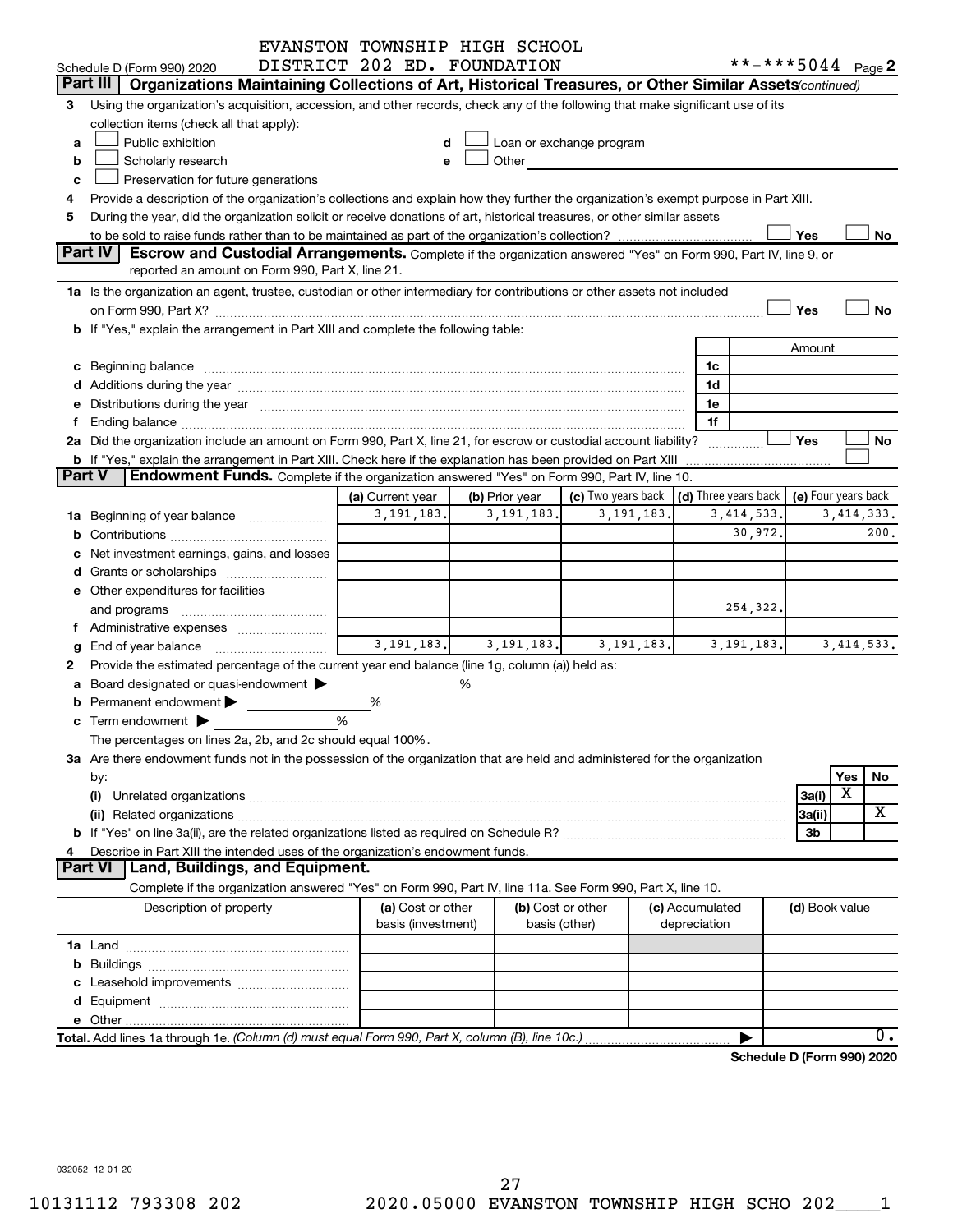| EVANSTON TOWNSHIP HIGH SCHOOL |           |  |
|-------------------------------|-----------|--|
| חה מחמ חמדחחמדת               | ™∩™™™™™™™ |  |

|                | <b>Part VII</b> Investments - Other Securities.                                                                                                      |                 |                                                           |                |
|----------------|------------------------------------------------------------------------------------------------------------------------------------------------------|-----------------|-----------------------------------------------------------|----------------|
|                | Complete if the organization answered "Yes" on Form 990, Part IV, line 11b. See Form 990, Part X, line 12.                                           |                 |                                                           |                |
|                | (a) Description of security or category (including name of security)                                                                                 | (b) Book value  | (c) Method of valuation: Cost or end-of-year market value |                |
|                | (1) Financial derivatives                                                                                                                            |                 |                                                           |                |
|                |                                                                                                                                                      |                 |                                                           |                |
| (3) Other      |                                                                                                                                                      |                 |                                                           |                |
| (A)            | INVESTMENT IN EVANSTON                                                                                                                               |                 |                                                           |                |
| (B)            | COMMUNITY FOUNDATION                                                                                                                                 | 3,709,165.      | END-OF-YEAR MARKET VALUE                                  |                |
| (C)            | MUTUAL FUNDS-SHORT FIXED                                                                                                                             |                 |                                                           |                |
| (D)            | INCOME FUND                                                                                                                                          | 778,322.        | END-OF-YEAR MARKET VALUE                                  |                |
| (E)            | MUTUAL FUNDS-EQUITY                                                                                                                                  | 626, 262.       | END-OF-YEAR MARKET VALUE                                  |                |
| (F)            | MONEY MARKET FUND                                                                                                                                    | 99,661.         | END-OF-YEAR MARKET VALUE                                  |                |
| (G)            | CERTIFICATES OF DEPOSIT                                                                                                                              | 909,746.        | END-OF-YEAR MARKET VALUE                                  |                |
| (H)            | REAL ESTATE MUTUAL FUNDS                                                                                                                             | 127,666.        | END-OF-YEAR MARKET VALUE                                  |                |
|                | Total. (Col. (b) must equal Form 990, Part X, col. (B) line 12.) $\blacktriangleright$                                                               | 6, 250, 822.    |                                                           |                |
|                | Part VIII Investments - Program Related.                                                                                                             |                 |                                                           |                |
|                | Complete if the organization answered "Yes" on Form 990, Part IV, line 11c. See Form 990, Part X, line 13.<br>(a) Description of investment          | (b) Book value  | (c) Method of valuation: Cost or end-of-year market value |                |
|                |                                                                                                                                                      |                 |                                                           |                |
| (1)            |                                                                                                                                                      |                 |                                                           |                |
| (2)            |                                                                                                                                                      |                 |                                                           |                |
| (3)<br>(4)     |                                                                                                                                                      |                 |                                                           |                |
| (5)            |                                                                                                                                                      |                 |                                                           |                |
| (6)            |                                                                                                                                                      |                 |                                                           |                |
| (7)            |                                                                                                                                                      |                 |                                                           |                |
| (8)            |                                                                                                                                                      |                 |                                                           |                |
| (9)            |                                                                                                                                                      |                 |                                                           |                |
|                | Total. (Col. (b) must equal Form 990, Part X, col. (B) line 13.) $\blacktriangleright$                                                               |                 |                                                           |                |
| <b>Part IX</b> | <b>Other Assets.</b>                                                                                                                                 |                 |                                                           |                |
|                | Complete if the organization answered "Yes" on Form 990, Part IV, line 11d. See Form 990, Part X, line 15.                                           |                 |                                                           |                |
|                |                                                                                                                                                      | (a) Description |                                                           | (b) Book value |
| (1)            |                                                                                                                                                      |                 |                                                           |                |
| (2)            |                                                                                                                                                      |                 |                                                           |                |
| (3)            |                                                                                                                                                      |                 |                                                           |                |
| (4)            |                                                                                                                                                      |                 |                                                           |                |
| (5)            |                                                                                                                                                      |                 |                                                           |                |
| (6)            |                                                                                                                                                      |                 |                                                           |                |
| (7)            |                                                                                                                                                      |                 |                                                           |                |
| (8)<br>(9)     |                                                                                                                                                      |                 |                                                           |                |
|                |                                                                                                                                                      |                 |                                                           |                |
| <b>Part X</b>  | <b>Other Liabilities.</b>                                                                                                                            |                 |                                                           |                |
|                | Complete if the organization answered "Yes" on Form 990, Part IV, line 11e or 11f. See Form 990, Part X, line 25.                                    |                 |                                                           |                |
| 1.             | (a) Description of liability                                                                                                                         |                 |                                                           | (b) Book value |
| (1)            | Federal income taxes                                                                                                                                 |                 |                                                           |                |
| (2)            |                                                                                                                                                      |                 |                                                           |                |
| (3)            |                                                                                                                                                      |                 |                                                           |                |
| (4)            |                                                                                                                                                      |                 |                                                           |                |
| (5)            |                                                                                                                                                      |                 |                                                           |                |
| (6)            |                                                                                                                                                      |                 |                                                           |                |
| (7)            |                                                                                                                                                      |                 |                                                           |                |
| (8)            |                                                                                                                                                      |                 |                                                           |                |
| (9)            |                                                                                                                                                      |                 |                                                           |                |
|                |                                                                                                                                                      |                 |                                                           |                |
|                | 2. Liability for uncertain tax positions. In Part XIII, provide the text of the footnote to the organization's financial statements that reports the |                 |                                                           |                |

organization's liability for uncertain tax positions under FASB ASC 740. Check here if the text of the footnote has been provided in Part XIII...

**Schedule D (Form 990) 2020**

032053 12-01-20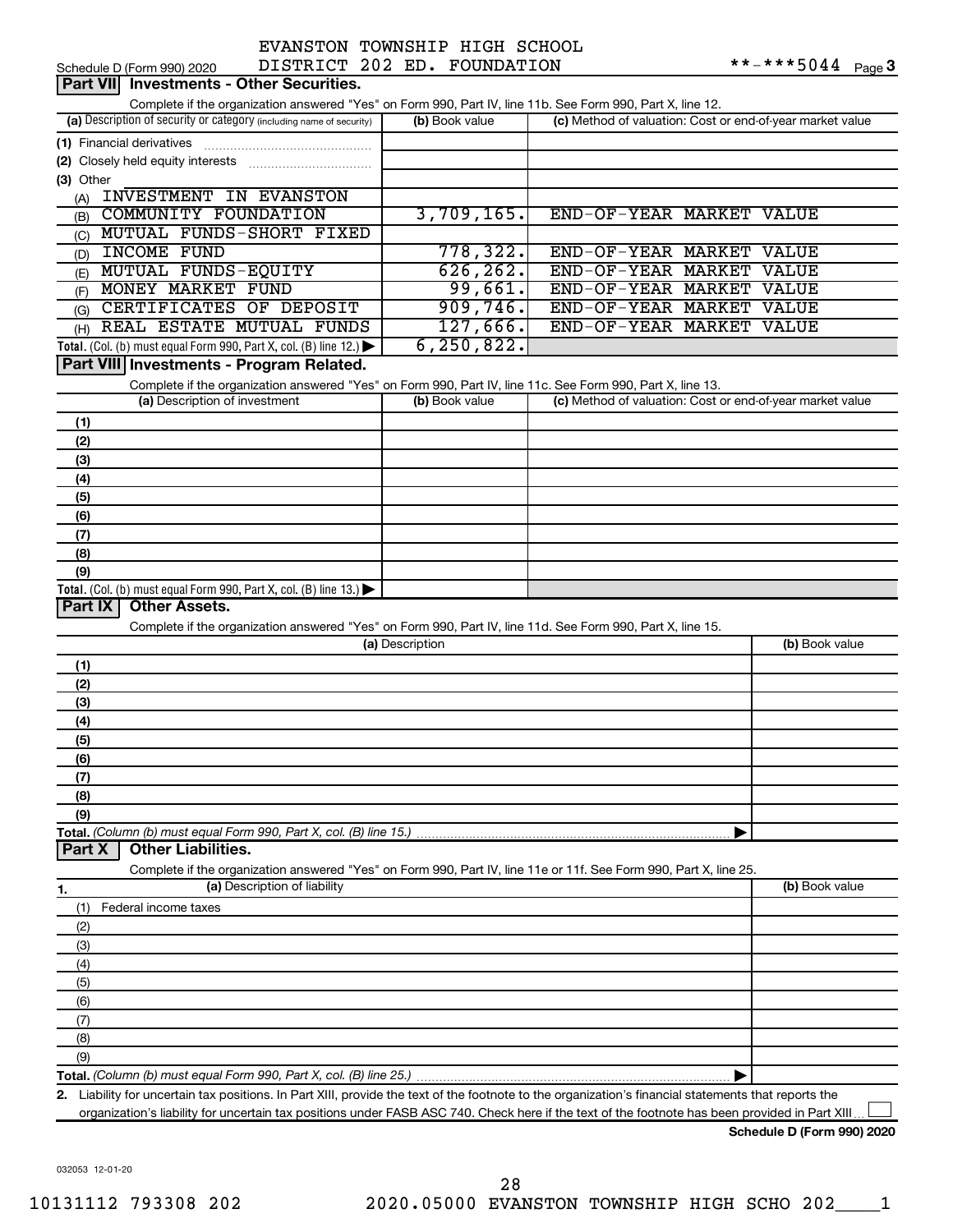|    | EVANSTON TOWNSHIP HIGH SCHOOL                                                                                                                                                                                                  |                |                   |                |                             |  |  |  |
|----|--------------------------------------------------------------------------------------------------------------------------------------------------------------------------------------------------------------------------------|----------------|-------------------|----------------|-----------------------------|--|--|--|
|    | DISTRICT 202 ED. FOUNDATION<br>Schedule D (Form 990) 2020                                                                                                                                                                      |                | **-***5044 Page 4 |                |                             |  |  |  |
|    | Reconciliation of Revenue per Audited Financial Statements With Revenue per Return.<br><b>Part XI</b>                                                                                                                          |                |                   |                |                             |  |  |  |
|    | Complete if the organization answered "Yes" on Form 990, Part IV, line 12a.                                                                                                                                                    |                |                   |                |                             |  |  |  |
| 1  | Total revenue, gains, and other support per audited financial statements [111] [11] Total revenue, gains, and other support per audited financial statements [11] [11] Total revenue of the support of the support of the supp |                |                   | $\blacksquare$ | 4,358,210.                  |  |  |  |
| 2  | Amounts included on line 1 but not on Form 990, Part VIII, line 12:                                                                                                                                                            |                |                   |                |                             |  |  |  |
| a  |                                                                                                                                                                                                                                | 2a             | 957,358.          |                |                             |  |  |  |
| b  |                                                                                                                                                                                                                                | 2 <sub>b</sub> | 186, 300.         |                |                             |  |  |  |
|    |                                                                                                                                                                                                                                | 2c             |                   |                |                             |  |  |  |
| d  |                                                                                                                                                                                                                                | 2d             | 4,861.            |                |                             |  |  |  |
| е  | Add lines 2a through 2d                                                                                                                                                                                                        |                |                   | 2e             | 1, 148, 519.                |  |  |  |
| з  |                                                                                                                                                                                                                                |                |                   | $\mathbf{a}$   | 3, 209, 691.                |  |  |  |
| 4  | Amounts included on Form 990, Part VIII, line 12, but not on line 1:                                                                                                                                                           |                |                   |                |                             |  |  |  |
| a  |                                                                                                                                                                                                                                |                | 28,949.           |                |                             |  |  |  |
| b  |                                                                                                                                                                                                                                | 4 <sub>h</sub> |                   |                |                             |  |  |  |
|    | Add lines 4a and 4b                                                                                                                                                                                                            |                |                   | 4с             | 28,949.                     |  |  |  |
|    |                                                                                                                                                                                                                                |                |                   | 5              | 3,238,640.                  |  |  |  |
|    | Part XII   Reconciliation of Expenses per Audited Financial Statements With Expenses per Return.                                                                                                                               |                |                   |                |                             |  |  |  |
|    | Complete if the organization answered "Yes" on Form 990, Part IV, line 12a.                                                                                                                                                    |                |                   |                |                             |  |  |  |
| 1  |                                                                                                                                                                                                                                |                |                   | $\blacksquare$ | 1,942,495.                  |  |  |  |
| 2  | Amounts included on line 1 but not on Form 990, Part IX, line 25:                                                                                                                                                              |                |                   |                |                             |  |  |  |
| a  |                                                                                                                                                                                                                                | 2a             | 186,300.          |                |                             |  |  |  |
| b  |                                                                                                                                                                                                                                | 2 <sub>b</sub> |                   |                |                             |  |  |  |
| c  |                                                                                                                                                                                                                                | 2 <sub>c</sub> |                   |                |                             |  |  |  |
| d  |                                                                                                                                                                                                                                | 2d             | 4,861.            |                |                             |  |  |  |
| е  | Add lines 2a through 2d                                                                                                                                                                                                        |                |                   | 2e             | $\frac{191,161}{1,751,334}$ |  |  |  |
| 3  |                                                                                                                                                                                                                                |                |                   | $\mathbf{a}$   |                             |  |  |  |
| 4  | Amounts included on Form 990, Part IX, line 25, but not on line 1:                                                                                                                                                             |                |                   |                |                             |  |  |  |
| a  |                                                                                                                                                                                                                                | 4a             | 28,949.           |                |                             |  |  |  |
| b  | Other (Describe in Part XIII.)                                                                                                                                                                                                 | 4 <sub>h</sub> |                   |                |                             |  |  |  |
| c  | Add lines 4a and 4b                                                                                                                                                                                                            |                |                   | 4c             | 28,949.                     |  |  |  |
| 5. |                                                                                                                                                                                                                                |                |                   | 5              | 1,780,283.                  |  |  |  |
|    | Part XIII Supplemental Information.                                                                                                                                                                                            |                |                   |                |                             |  |  |  |
|    | Droughla the descriptions required for Dart II, lines 2, E. and O: Dart III, lines 1e and 4: Dart IV, lines 1b and Ob: Dart V, line 4: Dart V, line 2: Dart VI                                                                 |                |                   |                |                             |  |  |  |

Provide the descriptions required for Part II, lines 3, 5, and 9; Part III, lines 1a and 4; Part IV, lines 1b and 2b; Part V, line 4; Part X, line 2; Part XI, lines 2d and 4b; and Part XII, lines 2d and 4b. Also complete this part to provide any additional information.

# PART XI, LINE 2D - OTHER ADJUSTMENTS:

FUNDRAISING EXPENSES 4,861.

PART XII, LINE 2D - OTHER ADJUSTMENTS:

# FUNDRAISING EXPENSES 4,861.

032054 12-01-20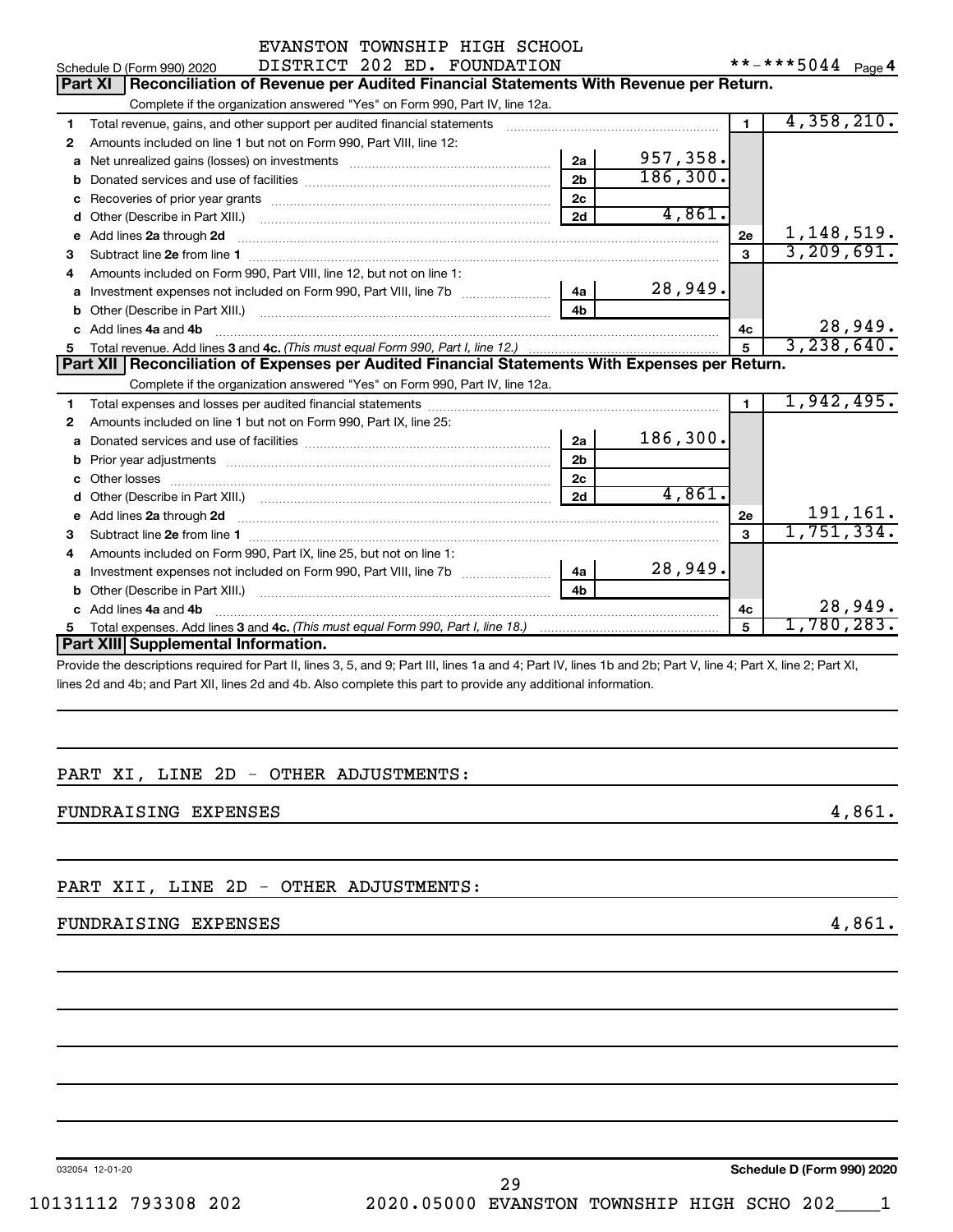| <b>SCHEDULE G</b>                                                                                                                               | <b>Supplemental Information Regarding Fundraising or Gaming Activities</b>                                                                                          |                                 |    |                                       |                                   |     | OMB No. 1545-0047     |
|-------------------------------------------------------------------------------------------------------------------------------------------------|---------------------------------------------------------------------------------------------------------------------------------------------------------------------|---------------------------------|----|---------------------------------------|-----------------------------------|-----|-----------------------|
| (Form 990 or 990-EZ)                                                                                                                            | Complete if the organization answered "Yes" on Form 990, Part IV, line 17, 18, or 19, or if the<br>organization entered more than \$15,000 on Form 990-EZ, line 6a. |                                 |    |                                       |                                   |     |                       |
| Department of the Treasury                                                                                                                      | Attach to Form 990 or Form 990-EZ.                                                                                                                                  |                                 |    |                                       |                                   |     | <b>Open to Public</b> |
| Internal Revenue Service                                                                                                                        | Go to www.irs.gov/Form990 for instructions and the latest information.                                                                                              |                                 |    |                                       |                                   |     | Inspection            |
| EVANSTON TOWNSHIP HIGH SCHOOL<br>Name of the organization<br><b>Employer identification number</b><br>**-***5044<br>DISTRICT 202 ED. FOUNDATION |                                                                                                                                                                     |                                 |    |                                       |                                   |     |                       |
| Part I                                                                                                                                          | Fundraising Activities. Complete if the organization answered "Yes" on Form 990, Part IV, line 17. Form 990-EZ filers are not                                       |                                 |    |                                       |                                   |     |                       |
| required to complete this part.                                                                                                                 |                                                                                                                                                                     |                                 |    |                                       |                                   |     |                       |
| 1.                                                                                                                                              | Indicate whether the organization raised funds through any of the following activities. Check all that apply.                                                       |                                 |    |                                       |                                   |     |                       |
| Mail solicitations<br>a                                                                                                                         | е                                                                                                                                                                   |                                 |    | Solicitation of non-government grants |                                   |     |                       |
| Internet and email solicitations<br>b<br>Phone solicitations                                                                                    | f                                                                                                                                                                   | Special fundraising events      |    | Solicitation of government grants     |                                   |     |                       |
| с<br>In-person solicitations<br>d                                                                                                               | g                                                                                                                                                                   |                                 |    |                                       |                                   |     |                       |
|                                                                                                                                                 | 2 a Did the organization have a written or oral agreement with any individual (including officers, directors, trustees, or                                          |                                 |    |                                       |                                   |     |                       |
|                                                                                                                                                 | key employees listed in Form 990, Part VII) or entity in connection with professional fundraising services?                                                         |                                 |    |                                       |                                   | Yes | <b>No</b>             |
|                                                                                                                                                 | <b>b</b> If "Yes," list the 10 highest paid individuals or entities (fundraisers) pursuant to agreements under which the fundraiser is to be                        |                                 |    |                                       |                                   |     |                       |
| compensated at least \$5,000 by the organization.                                                                                               |                                                                                                                                                                     |                                 |    |                                       |                                   |     |                       |
|                                                                                                                                                 |                                                                                                                                                                     | (iii) Did<br>fundraiser         |    |                                       | (v) Amount paid                   |     | (vi) Amount paid      |
| (i) Name and address of individual                                                                                                              | (ii) Activity                                                                                                                                                       | have custody                    |    | (iv) Gross receipts                   | to (or retained by)<br>fundraiser |     | to (or retained by)   |
| or entity (fundraiser)                                                                                                                          |                                                                                                                                                                     | or control of<br>contributions? |    | from activity                         | listed in col. (i)                |     | organization          |
|                                                                                                                                                 |                                                                                                                                                                     | Yes                             | No |                                       |                                   |     |                       |
|                                                                                                                                                 |                                                                                                                                                                     |                                 |    |                                       |                                   |     |                       |
|                                                                                                                                                 |                                                                                                                                                                     |                                 |    |                                       |                                   |     |                       |
|                                                                                                                                                 |                                                                                                                                                                     |                                 |    |                                       |                                   |     |                       |
|                                                                                                                                                 |                                                                                                                                                                     |                                 |    |                                       |                                   |     |                       |
|                                                                                                                                                 |                                                                                                                                                                     |                                 |    |                                       |                                   |     |                       |
|                                                                                                                                                 |                                                                                                                                                                     |                                 |    |                                       |                                   |     |                       |
|                                                                                                                                                 |                                                                                                                                                                     |                                 |    |                                       |                                   |     |                       |
|                                                                                                                                                 |                                                                                                                                                                     |                                 |    |                                       |                                   |     |                       |
|                                                                                                                                                 |                                                                                                                                                                     |                                 |    |                                       |                                   |     |                       |
|                                                                                                                                                 |                                                                                                                                                                     |                                 |    |                                       |                                   |     |                       |
|                                                                                                                                                 |                                                                                                                                                                     |                                 |    |                                       |                                   |     |                       |
|                                                                                                                                                 |                                                                                                                                                                     |                                 |    |                                       |                                   |     |                       |
| Total                                                                                                                                           |                                                                                                                                                                     |                                 |    |                                       |                                   |     |                       |
| or licensing.                                                                                                                                   | 3 List all states in which the organization is registered or licensed to solicit contributions or has been notified it is exempt from registration                  |                                 |    |                                       |                                   |     |                       |
|                                                                                                                                                 |                                                                                                                                                                     |                                 |    |                                       |                                   |     |                       |
|                                                                                                                                                 |                                                                                                                                                                     |                                 |    |                                       |                                   |     |                       |
|                                                                                                                                                 |                                                                                                                                                                     |                                 |    |                                       |                                   |     |                       |
|                                                                                                                                                 |                                                                                                                                                                     |                                 |    |                                       |                                   |     |                       |
|                                                                                                                                                 |                                                                                                                                                                     |                                 |    |                                       |                                   |     |                       |
|                                                                                                                                                 |                                                                                                                                                                     |                                 |    |                                       |                                   |     |                       |
|                                                                                                                                                 |                                                                                                                                                                     |                                 |    |                                       |                                   |     |                       |

**For Paperwork Reduction Act Notice, see the Instructions for Form 990 or 990-EZ. Schedule G (Form 990 or 990-EZ) 2020** LHA

032081 11-25-20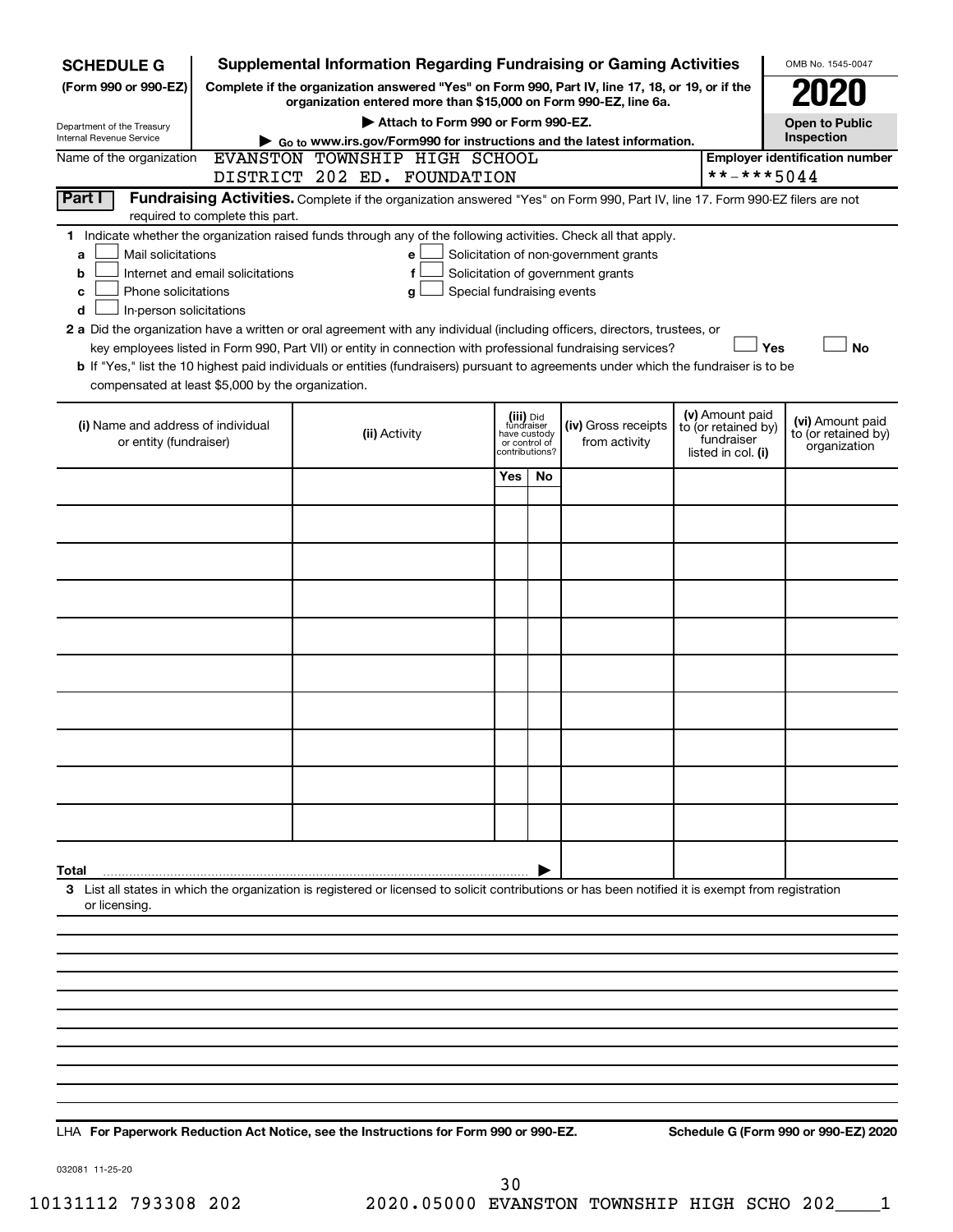| EVANSTON TOWNSHIP HIGH SCHOOL |  |  |
|-------------------------------|--|--|
|                               |  |  |

 $***$   $***$  5044 Page 2

|                 | Part II  | Fundraising Events. Complete if the organization answered "Yes" on Form 990, Part IV, line 18, or reported more than \$15,000             |                                                     |                                                  |                                 |                                                       |
|-----------------|----------|-------------------------------------------------------------------------------------------------------------------------------------------|-----------------------------------------------------|--------------------------------------------------|---------------------------------|-------------------------------------------------------|
|                 |          | of fundraising event contributions and gross income on Form 990-EZ, lines 1 and 6b. List events with gross receipts greater than \$5,000. | (a) Event $#1$<br><b>SHOWCASE</b><br><b>BENEFIT</b> | (b) Event #2                                     | (c) Other events<br><b>NONE</b> | (d) Total events<br>(add col. (a) through<br>col. (c) |
| Revenue         | 1.       |                                                                                                                                           | (event type)<br>120,556.                            | (event type)                                     | (total number)                  | 120,556.                                              |
|                 | 2        |                                                                                                                                           | 120,556.                                            |                                                  |                                 | 120,556.                                              |
|                 | З        | Gross income (line 1 minus line 2)                                                                                                        |                                                     |                                                  |                                 |                                                       |
|                 |          |                                                                                                                                           |                                                     |                                                  |                                 |                                                       |
|                 | 5        |                                                                                                                                           |                                                     |                                                  |                                 |                                                       |
|                 | 6        |                                                                                                                                           |                                                     |                                                  |                                 |                                                       |
| Direct Expenses | 7        |                                                                                                                                           |                                                     |                                                  |                                 |                                                       |
|                 | 8<br>9   |                                                                                                                                           | 4,861.                                              |                                                  |                                 | 4,861.                                                |
|                 | 10       | Direct expense summary. Add lines 4 through 9 in column (d)                                                                               |                                                     |                                                  |                                 | 4,861.                                                |
|                 | 11       |                                                                                                                                           |                                                     |                                                  |                                 | $-4,861.$                                             |
|                 | Part III | Gaming. Complete if the organization answered "Yes" on Form 990, Part IV, line 19, or reported more than                                  |                                                     |                                                  |                                 |                                                       |
|                 |          | \$15,000 on Form 990-EZ, line 6a.                                                                                                         |                                                     |                                                  |                                 |                                                       |
| Revenue         |          |                                                                                                                                           | (a) Bingo                                           | (b) Pull tabs/instant<br>bingo/progressive bingo | (c) Other gaming                | (d) Total gaming (add<br>col. (a) through col. (c))   |
|                 |          |                                                                                                                                           |                                                     |                                                  |                                 |                                                       |
|                 | З        |                                                                                                                                           |                                                     |                                                  |                                 |                                                       |
| Direct Expenses | 4        |                                                                                                                                           |                                                     |                                                  |                                 |                                                       |
|                 | 5.       |                                                                                                                                           |                                                     |                                                  |                                 |                                                       |
|                 |          |                                                                                                                                           | Yes<br>%<br>No                                      | Yes<br>%<br>No                                   | Yes<br>%<br>No                  |                                                       |
|                 | 7        |                                                                                                                                           |                                                     |                                                  |                                 |                                                       |
|                 | 8        |                                                                                                                                           |                                                     |                                                  |                                 |                                                       |
| 9               |          |                                                                                                                                           |                                                     |                                                  |                                 | Yes<br><b>No</b><br>Yes<br>No                         |
|                 |          |                                                                                                                                           |                                                     |                                                  |                                 |                                                       |
|                 |          | 032082 11-25-20                                                                                                                           |                                                     |                                                  |                                 | Schedule G (Form 990 or 990-EZ) 2020                  |

10131112 793308 202 2020.05000 EVANSTON TOWNSHIP HIGH SCHO 202\_\_\_\_1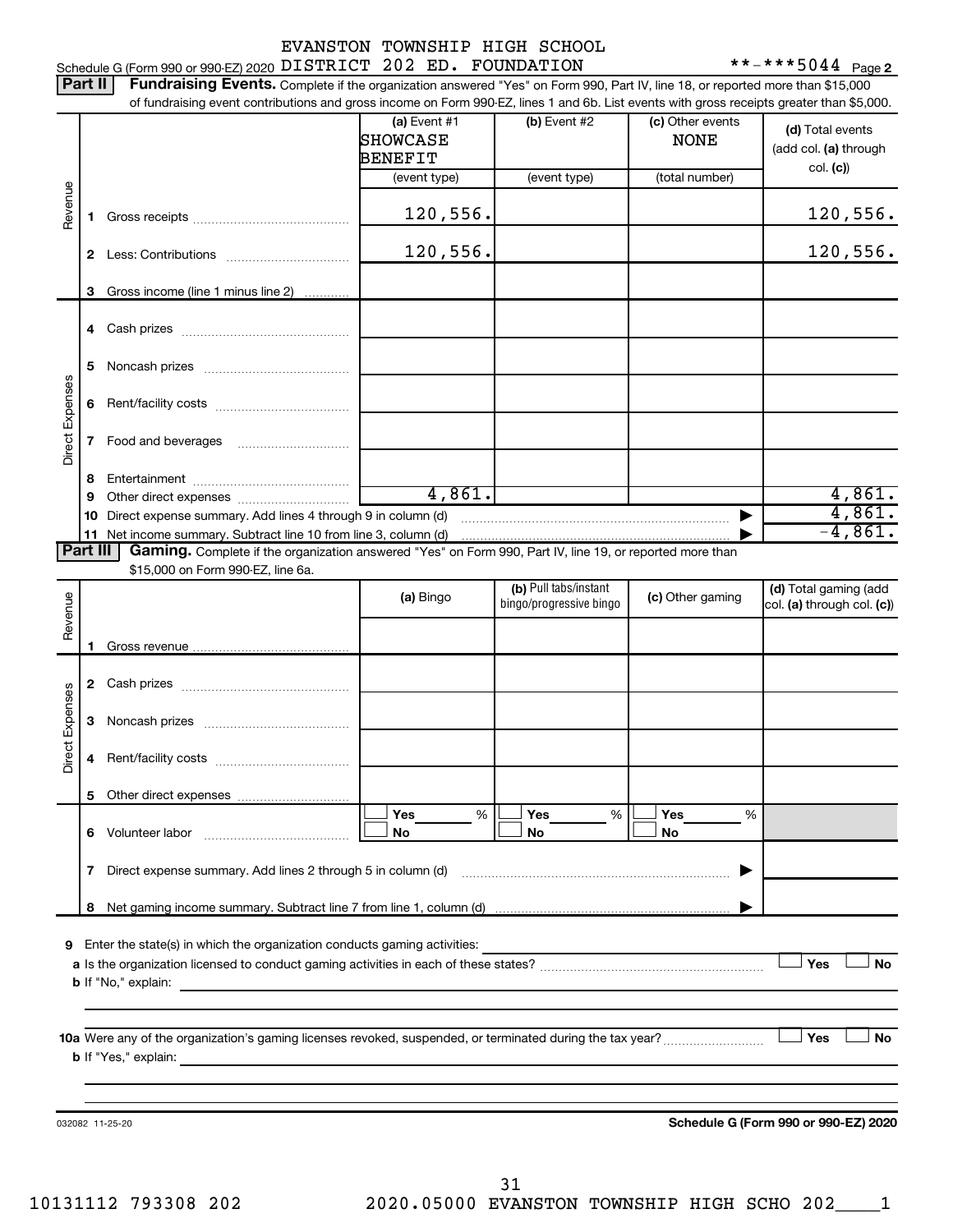| EVANSTON TOWNSHIP HIGH SCHOOL                                                                                                                                                                                                        |                                      |
|--------------------------------------------------------------------------------------------------------------------------------------------------------------------------------------------------------------------------------------|--------------------------------------|
| Schedule G (Form 990 or 990-EZ) 2020 DISTRICT 202 ED. FOUNDATION                                                                                                                                                                     | **-***5044 Page 3                    |
|                                                                                                                                                                                                                                      | Yes<br>No                            |
| 12 Is the organization a grantor, beneficiary or trustee of a trust, or a member of a partnership or other entity formed                                                                                                             |                                      |
| 13 Indicate the percentage of gaming activity conducted in:                                                                                                                                                                          | $\Box$ Yes<br>No                     |
|                                                                                                                                                                                                                                      | 1За<br>%                             |
| b An outside facility www.communications.com/news/communications.com/news/communications.com/news/communication                                                                                                                      | $\%$<br>13b                          |
| 14 Enter the name and address of the person who prepares the organization's gaming/special events books and records:                                                                                                                 |                                      |
|                                                                                                                                                                                                                                      |                                      |
| Name <b>Decision and Contract Contract Contract Contract Contract Contract Contract Contract Contract Contract Contract Contract Contract Contract Contract Contract Contract Contract Contract Contract Contract Contract Contr</b> |                                      |
|                                                                                                                                                                                                                                      |                                      |
|                                                                                                                                                                                                                                      |                                      |
|                                                                                                                                                                                                                                      | <b>No</b><br>Yes                     |
|                                                                                                                                                                                                                                      |                                      |
| of gaming revenue retained by the third party $\triangleright$ \$                                                                                                                                                                    |                                      |
| c If "Yes," enter name and address of the third party:                                                                                                                                                                               |                                      |
|                                                                                                                                                                                                                                      |                                      |
|                                                                                                                                                                                                                                      |                                      |
|                                                                                                                                                                                                                                      |                                      |
| Address $\blacktriangleright$<br><u> 1989 - Andrea Andrew Maria (h. 1989).</u>                                                                                                                                                       |                                      |
| <b>16</b> Gaming manager information:                                                                                                                                                                                                |                                      |
| Name $\blacktriangleright$<br><u> 1980 - Jan Barnett, fransk politik (d. 1980)</u>                                                                                                                                                   |                                      |
|                                                                                                                                                                                                                                      |                                      |
| Gaming manager compensation > \$                                                                                                                                                                                                     |                                      |
|                                                                                                                                                                                                                                      |                                      |
| Description of services provided > example and the contract of the contract of the contract of the contract of                                                                                                                       |                                      |
|                                                                                                                                                                                                                                      |                                      |
|                                                                                                                                                                                                                                      |                                      |
| Director/officer<br>Employee<br>Independent contractor                                                                                                                                                                               |                                      |
|                                                                                                                                                                                                                                      |                                      |
| 17 Mandatory distributions:                                                                                                                                                                                                          |                                      |
| a Is the organization required under state law to make charitable distributions from the gaming proceeds to                                                                                                                          |                                      |
| retain the state gaming license?                                                                                                                                                                                                     | Yes<br>No                            |
| <b>b</b> Enter the amount of distributions required under state law to be distributed to other exempt organizations or spent in the<br>organization's own exempt activities during the tax year $\triangleright$ \$                  |                                      |
| Supplemental Information. Provide the explanations required by Part I, line 2b, columns (iii) and (v); and Part III, lines 9, 9b, 10b,<br><b>IPart IV</b>                                                                            |                                      |
| 15b, 15c, 16, and 17b, as applicable. Also provide any additional information. See instructions.                                                                                                                                     |                                      |
|                                                                                                                                                                                                                                      |                                      |
|                                                                                                                                                                                                                                      |                                      |
|                                                                                                                                                                                                                                      |                                      |
|                                                                                                                                                                                                                                      |                                      |
|                                                                                                                                                                                                                                      |                                      |
|                                                                                                                                                                                                                                      |                                      |
|                                                                                                                                                                                                                                      |                                      |
|                                                                                                                                                                                                                                      |                                      |
|                                                                                                                                                                                                                                      |                                      |
|                                                                                                                                                                                                                                      |                                      |
|                                                                                                                                                                                                                                      |                                      |
|                                                                                                                                                                                                                                      |                                      |
|                                                                                                                                                                                                                                      |                                      |
|                                                                                                                                                                                                                                      |                                      |
|                                                                                                                                                                                                                                      | Schodule C (Form 000 or 000 EZ) 2020 |

032083 11-25-20

**Schedule G (Form 990 or 990-EZ) 2020**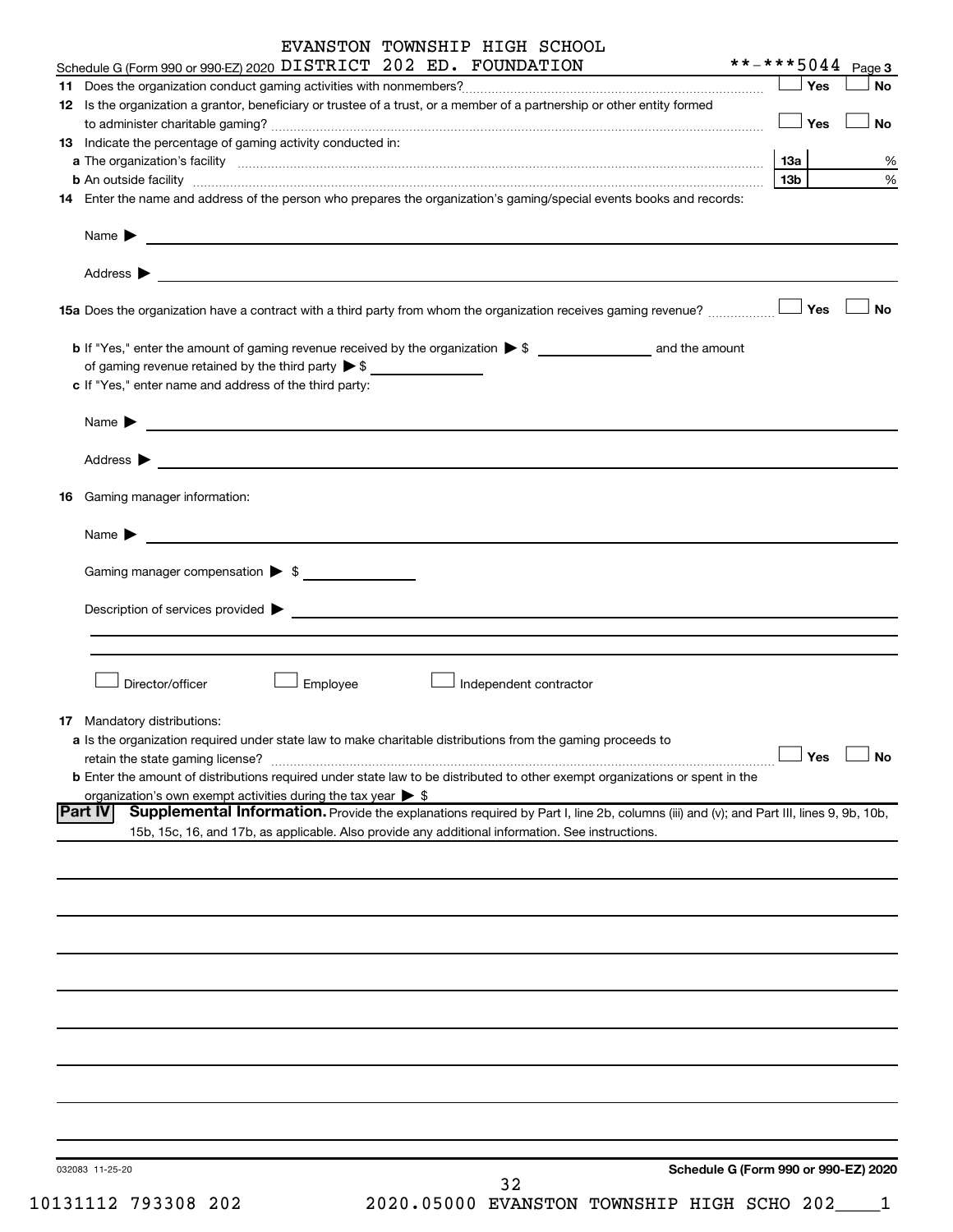| <b>Part IV   Supplemental Information (continued)</b> |                                                  |
|-------------------------------------------------------|--------------------------------------------------|
|                                                       |                                                  |
|                                                       |                                                  |
|                                                       |                                                  |
|                                                       |                                                  |
|                                                       |                                                  |
|                                                       |                                                  |
|                                                       |                                                  |
|                                                       |                                                  |
|                                                       |                                                  |
|                                                       |                                                  |
|                                                       |                                                  |
|                                                       |                                                  |
|                                                       |                                                  |
|                                                       |                                                  |
|                                                       |                                                  |
|                                                       |                                                  |
|                                                       |                                                  |
|                                                       |                                                  |
|                                                       |                                                  |
|                                                       |                                                  |
|                                                       |                                                  |
|                                                       |                                                  |
|                                                       |                                                  |
|                                                       |                                                  |
|                                                       |                                                  |
|                                                       |                                                  |
|                                                       |                                                  |
|                                                       |                                                  |
|                                                       |                                                  |
|                                                       |                                                  |
|                                                       |                                                  |
|                                                       | Schedule G (Form 990 or 990-EZ)                  |
| 032084 04-01-20                                       | 33                                               |
| 10131112 793308 202                                   | 2020.05000 EVANSTON TOWNSHIP HIGH SCHO 202_____1 |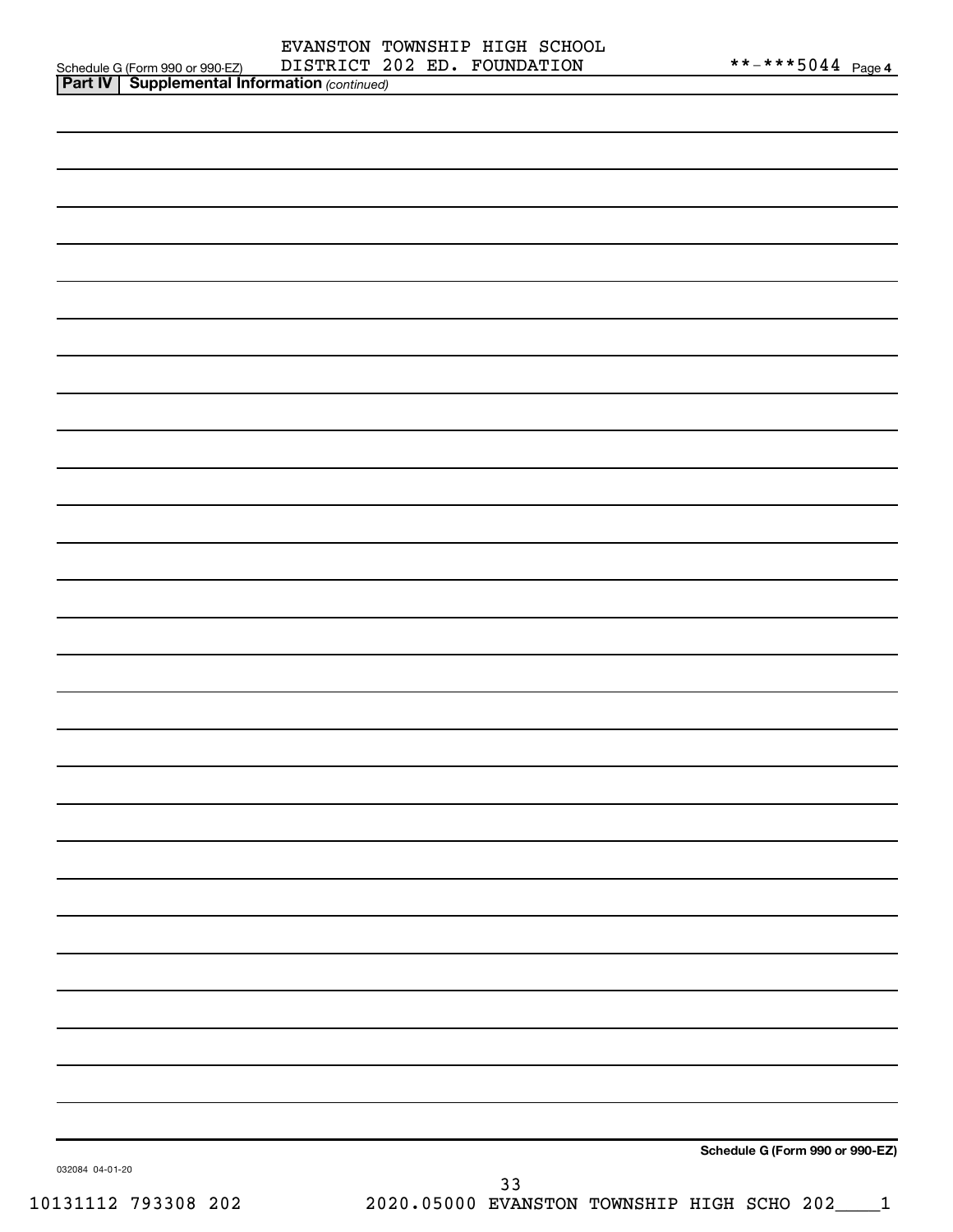| <b>SCHEDULE I</b><br>(Form 990)<br>Department of the Treasury                                                                                                                                                                                                                                                            | <b>Grants and Other Assistance to Organizations,</b><br>Governments, and Individuals in the United States<br>Complete if the organization answered "Yes" on Form 990, Part IV, line 21 or 22.<br>Attach to Form 990. |                                                              |                             |                                         |                                                                |                                          |                                                     |
|--------------------------------------------------------------------------------------------------------------------------------------------------------------------------------------------------------------------------------------------------------------------------------------------------------------------------|----------------------------------------------------------------------------------------------------------------------------------------------------------------------------------------------------------------------|--------------------------------------------------------------|-----------------------------|-----------------------------------------|----------------------------------------------------------------|------------------------------------------|-----------------------------------------------------|
| Internal Revenue Service<br>Go to www.irs.gov/Form990 for the latest information.                                                                                                                                                                                                                                        |                                                                                                                                                                                                                      |                                                              |                             |                                         |                                                                |                                          | <b>Open to Public</b><br>Inspection                 |
| Name of the organization                                                                                                                                                                                                                                                                                                 |                                                                                                                                                                                                                      | EVANSTON TOWNSHIP HIGH SCHOOL<br>DISTRICT 202 ED. FOUNDATION |                             |                                         |                                                                |                                          | <b>Employer identification number</b><br>**-***5044 |
| Part I<br><b>General Information on Grants and Assistance</b>                                                                                                                                                                                                                                                            |                                                                                                                                                                                                                      |                                                              |                             |                                         |                                                                |                                          |                                                     |
| Does the organization maintain records to substantiate the amount of the grants or assistance, the grantees' eligibility for the grants or assistance, and the selection<br>$\mathbf 1$<br>Describe in Part IV the organization's procedures for monitoring the use of grant funds in the United States.<br>$\mathbf{2}$ |                                                                                                                                                                                                                      |                                                              |                             |                                         |                                                                |                                          | $\boxed{\text{X}}$ Yes<br>l No                      |
| Part II<br>Grants and Other Assistance to Domestic Organizations and Domestic Governments. Complete if the organization answered "Yes" on Form 990, Part IV, line 21, for any                                                                                                                                            |                                                                                                                                                                                                                      |                                                              |                             |                                         |                                                                |                                          |                                                     |
| recipient that received more than \$5,000. Part II can be duplicated if additional space is needed.<br>1 (a) Name and address of organization<br>or government                                                                                                                                                           | $(b)$ EIN                                                                                                                                                                                                            | (c) IRC section<br>(if applicable)                           | (d) Amount of<br>cash grant | (e) Amount of<br>non-cash<br>assistance | (f) Method of<br>valuation (book,<br>FMV, appraisal,<br>other) | (g) Description of<br>noncash assistance | (h) Purpose of grant<br>or assistance               |
| EVANSTON TOWNSHIP HIGH SCHOOL<br>1600 DODGE AVE                                                                                                                                                                                                                                                                          | **-***4393                                                                                                                                                                                                           |                                                              |                             |                                         |                                                                |                                          | EDUCATIONAL PROGRAMS.<br>SCHOLARSHIPS AND           |
| EVANSTON, IL 60201                                                                                                                                                                                                                                                                                                       |                                                                                                                                                                                                                      |                                                              | 1,700,209.                  |                                         | $0$ . BOOK                                                     |                                          | FACILITIES IMPROVEMENTS.                            |
|                                                                                                                                                                                                                                                                                                                          |                                                                                                                                                                                                                      |                                                              |                             |                                         |                                                                |                                          |                                                     |
|                                                                                                                                                                                                                                                                                                                          |                                                                                                                                                                                                                      |                                                              |                             |                                         |                                                                |                                          |                                                     |
|                                                                                                                                                                                                                                                                                                                          |                                                                                                                                                                                                                      |                                                              |                             |                                         |                                                                |                                          |                                                     |
|                                                                                                                                                                                                                                                                                                                          |                                                                                                                                                                                                                      |                                                              |                             |                                         |                                                                |                                          |                                                     |
|                                                                                                                                                                                                                                                                                                                          |                                                                                                                                                                                                                      |                                                              |                             |                                         |                                                                |                                          |                                                     |
| $\mathbf{2}$<br>Enter total number of other organizations listed in the line 1 table<br>3                                                                                                                                                                                                                                |                                                                                                                                                                                                                      |                                                              |                             |                                         |                                                                |                                          |                                                     |

**For Paperwork Reduction Act Notice, see the Instructions for Form 990. Schedule I (Form 990) 2020** LHA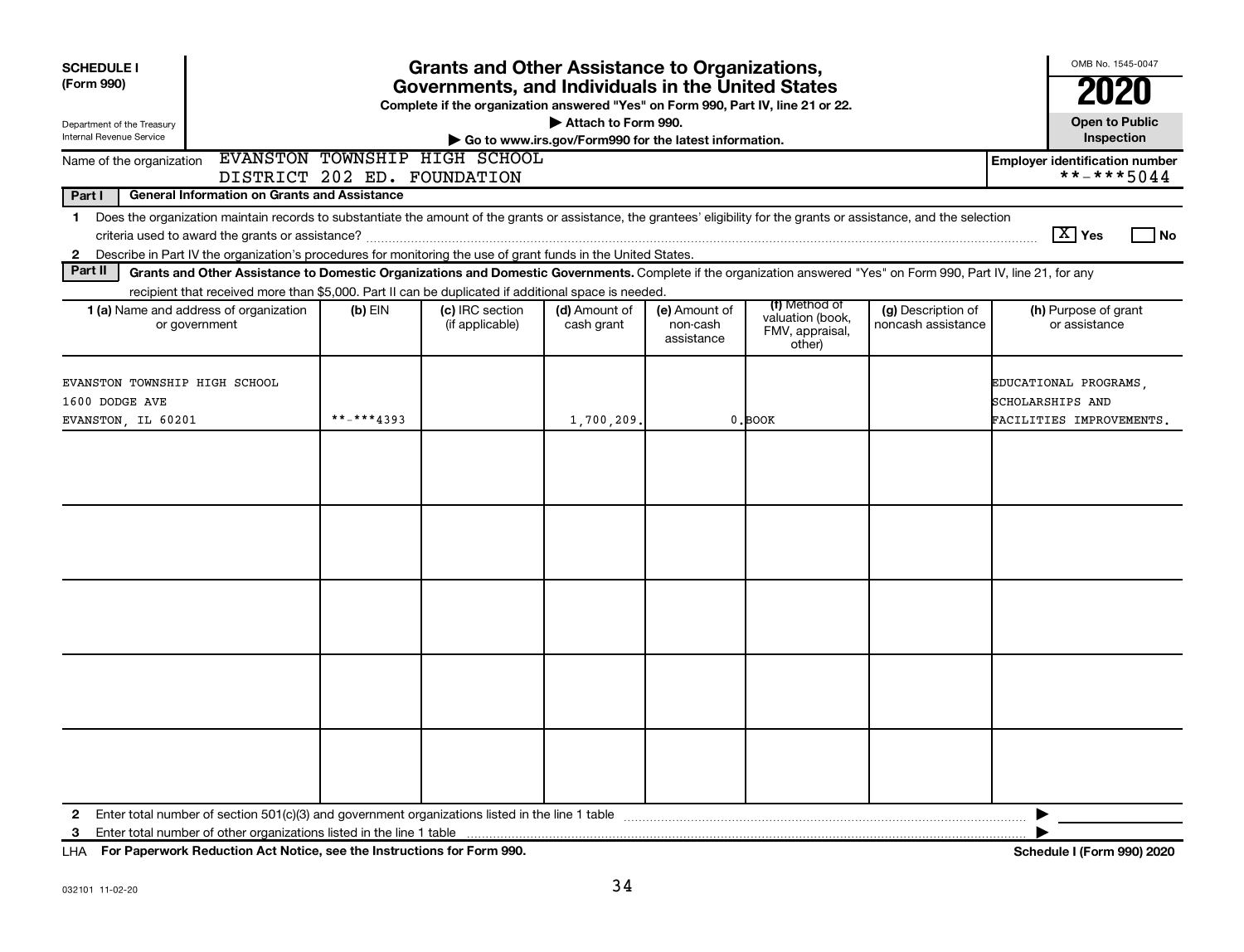Schedule I (Form 990) 2020 DISTRICT 202 ED. FOUNDATION Page

**2**

Part III | Grants and Other Assistance to Domestic Individuals. Complete if the organization answered "Yes" on Form 990, Part IV, line 22. Part III can be duplicated if additional space is needed.

| (a) Type of grant or assistance | (b) Number of<br>recipients | (c) Amount of<br>cash grant | (d) Amount of non-<br>cash assistance | (e) Method of valuation<br>(book, FMV, appraisal, other) | (f) Description of noncash assistance |
|---------------------------------|-----------------------------|-----------------------------|---------------------------------------|----------------------------------------------------------|---------------------------------------|
|                                 |                             |                             |                                       |                                                          |                                       |
|                                 |                             |                             |                                       |                                                          |                                       |
|                                 |                             |                             |                                       |                                                          |                                       |
|                                 |                             |                             |                                       |                                                          |                                       |
|                                 |                             |                             |                                       |                                                          |                                       |
|                                 |                             |                             |                                       |                                                          |                                       |
|                                 |                             |                             |                                       |                                                          |                                       |
|                                 |                             |                             |                                       |                                                          |                                       |
|                                 |                             |                             |                                       |                                                          |                                       |
|                                 |                             |                             |                                       |                                                          |                                       |

Part IV | Supplemental Information. Provide the information required in Part I, line 2; Part III, column (b); and any other additional information.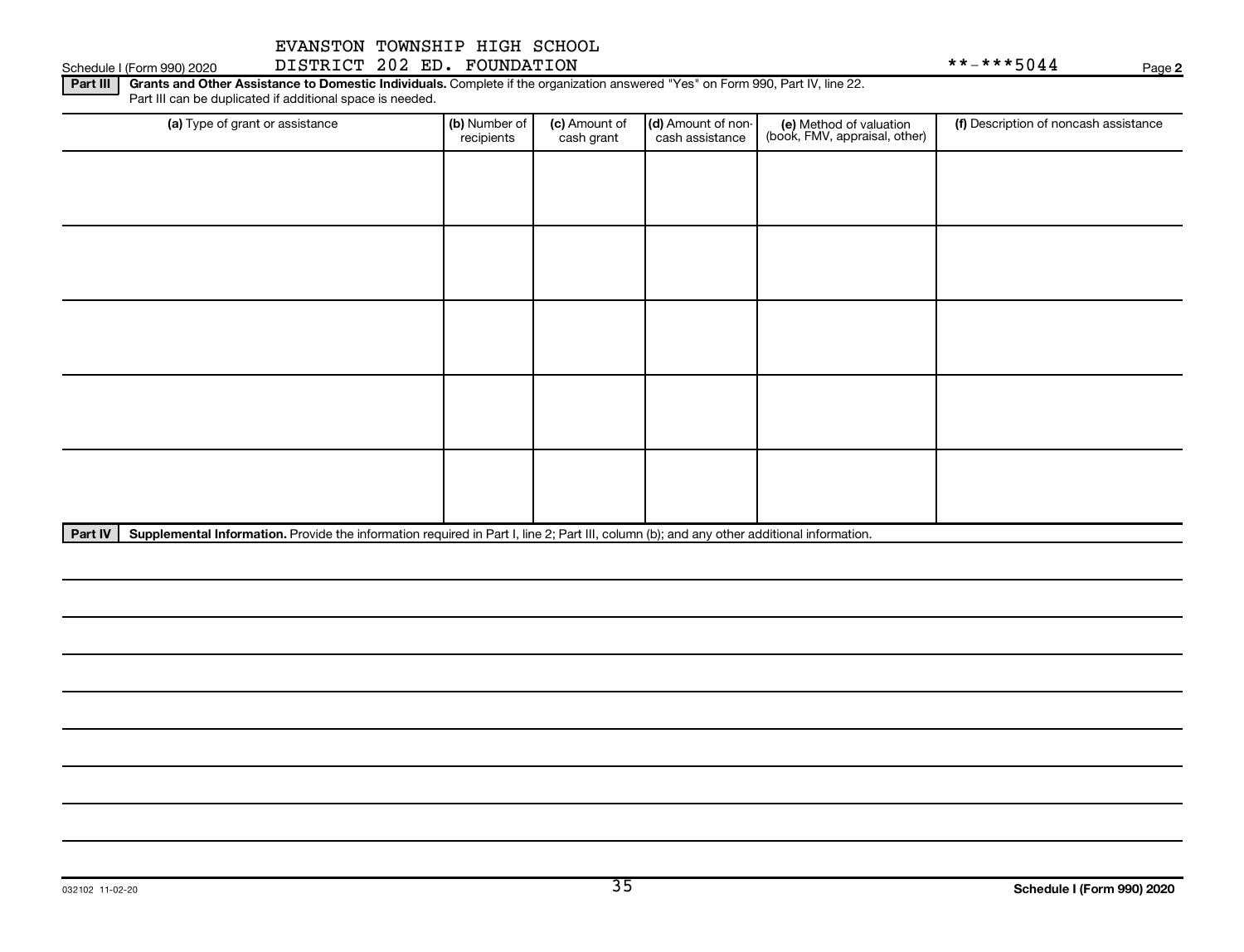Internal Revenue Service

Department of the Treasury **(Form 990 or 990-EZ)**

Name of the organization

**Complete to provide information for responses to specific questions on Form 990 or 990-EZ or to provide any additional information. | Attach to Form 990 or 990-EZ.**

**| Go to www.irs.gov/Form990 for the latest information.** EVANSTON TOWNSHIP HIGH SCHOOL DISTRICT 202 ED. FOUNDATION

OMB No. 1545-0047 **Open to Public Inspection SCHEDULE O Supplemental Information to Form 990 or 990-EZ 2020**<br>(Form 990 or 990-EZ) **2020** 

**Employer identification number**<br>\* \* - \* \* \* 5 0 4 4

# FORM 990, PART VI, SECTION B, LINE 11B:

THE EXECUTIVE DIRECTOR AND REPRESENTATIVES OF THE BOARD OF DIRECTORS REVIEW

IN DETAIL THE FORM 990 PRIOR TO FILING. ALL DIRECTORS HAVE ACCESS TO REVIEW

THE FORM 990.

FORM 990, PART VI, SECTION B, LINE 12C:

THE FOUNDATION REQUIRES THAT EACH NEW BOARD MEMBER COMPLETE A CONFLICT OF

INTEREST STATEMENT WHICH IS REVIEWED TO DETERMINE BUSINESS AND CHARITABLE

ORGANIZATION RELATIONSHIPS.

FORM 990, PART VI, SECTION C, LINE 18:

FORM 990 IS AVAILABLE FOR INSPECTION UPON REQUEST AT THE FOUNDATION OFFICE.

FORM 990, PART VI, SECTION C, LINE 19:

ETHS EDUCATIONAL FOUNDATION MAKES ITS GOVERNING DOCUMENTS, CONFLICT OF

INTEREST AND FINANCIAL STATEMENTS AVAILABLE TO THE PUBLIC THROUGH REQUEST

AT THE FOUNDATION OFFICE.

032211 11-20-20 **For Paperwork Reduction Act Notice, see the Instructions for Form 990 or 990-EZ. Schedule O (Form 990 or 990-EZ) 2020** LHA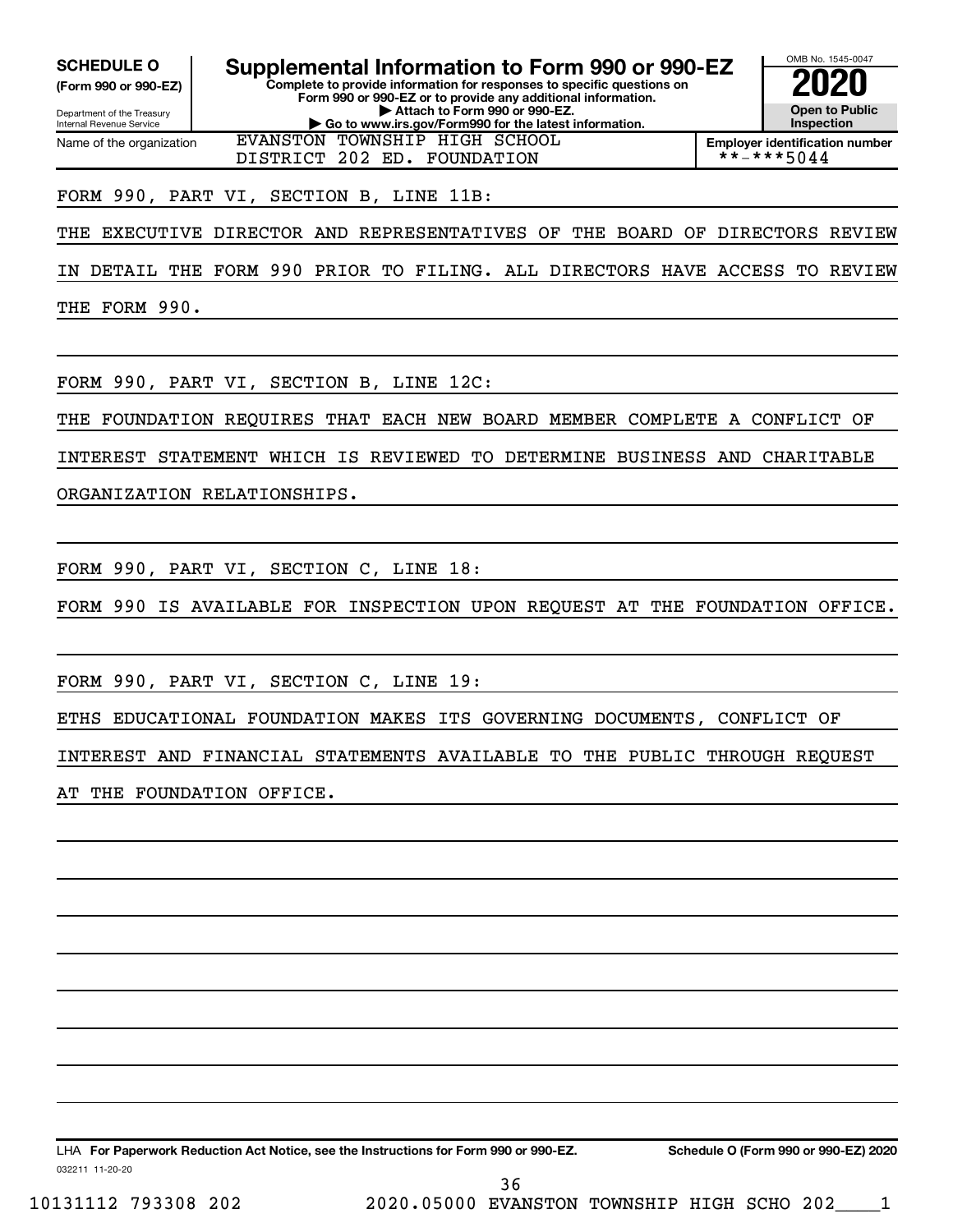|                 | <b>ILLINOIS CHARITABLE ORGANIZATION ANNUAL REPORT</b><br>For Office Use Only                                    | Form AG990-IL<br>Revised 1/19                                                                |
|-----------------|-----------------------------------------------------------------------------------------------------------------|----------------------------------------------------------------------------------------------|
| PMT#            | <b>Attorney General KWAME RAOUL State of Illinois</b>                                                           |                                                                                              |
|                 | Charitable Trust Bureau, 100 West Randolph<br>11th Floor, Chicago, Illinois 60601                               | $CO# 01-054447$                                                                              |
|                 |                                                                                                                 | Check all items attached:                                                                    |
| AMT             | <b>Report for the Fiscal Period:</b>                                                                            | $\boxed{\mathbf{X}}$ Copy of IRS Return<br>$\boxed{\mathbf{X}}$ Audited Financial Statements |
|                 | <b>Make Checks</b><br>Beginning 07/01/2020<br>Payable to                                                        | Copy of Form IFC                                                                             |
| <b>INIT</b>     | the Illinois                                                                                                    | $\overline{\mathbf{X}}$ \$15.00 Annual Report Filing Fee                                     |
|                 | Charity<br>& Ending<br>06/30/2021<br><b>Bureau Fund</b>                                                         | \$100.00 Late Report Filing Fee                                                              |
|                 | MO<br><b>DAY</b><br>$\overline{YR}$<br>Federal ID $#$ * * - * * * 5044                                          | DAY<br><b>MO</b><br><b>YR</b>                                                                |
|                 | $X$ Yes<br><b>No</b><br>Are contributions to the organization tax deductible?<br>Date Organization was created: | 07/01/2006                                                                                   |
|                 | LEGAL EVANSTON TOWNSHIP HIGH SCHOOL<br>Year-end                                                                 |                                                                                              |
|                 | NAME DISTRICT 202 ED. FOUNDATION<br>amounts                                                                     |                                                                                              |
|                 | A) ASSETS<br><b>MAIL</b>                                                                                        | 7, 264, 358.<br>$A)$ \$                                                                      |
|                 | ADDRESS 1600 DODGE AVENUE, NO. W127<br><b>B) LIABILITIES</b>                                                    | $B)$ \$<br>0.1                                                                               |
|                 | CITY, STATE EVANSTON, IL<br>C) NET ASSETS                                                                       | 7, 264, 358.<br>$C)$ \$                                                                      |
|                 | ZIP CODE 60201<br>PERCENTAGE<br>SUMMARY OF ALL REVENUE ITEMS DURING THE YEAR:                                   | <b>AMOUNT</b>                                                                                |
| L.              | 96.441%<br>D) PUBLIC SUPPORT, CONTRIBUTIONS & PROGRAM SERVICE REV. (GROSS AMTS.)                                | 3, 123, 380.<br>$D)$ \$                                                                      |
|                 | GOVERNMENT GRANTS & MEMBERSHIP DUES<br>$\%$<br>E)                                                               | $E)$ \$                                                                                      |
|                 | 3.559%<br>OTHER REVENUES<br>F)                                                                                  | 115, 260.<br>$F)$ \$                                                                         |
|                 |                                                                                                                 |                                                                                              |
|                 | G) TOTAL REVENUE, INCOME AND CONTRIBUTIONS RECEIVED (ADD D, E, & F)<br>100%                                     | $G)$ \$<br>3, 238, 640.                                                                      |
| II. .           | SUMMARY OF ALL EXPENDITURES DURING THE YEAR:                                                                    |                                                                                              |
|                 | H) OPERATING CHARITABLE PROGRAM EXPENSE<br>$\frac{0}{0}$                                                        | $H)$ \$                                                                                      |
|                 |                                                                                                                 |                                                                                              |
|                 | $\frac{0}{0}$<br>EDUCATION PROGRAM SERVICE EXPENSE<br>$\mathsf{I}$                                              | $1)$ \$                                                                                      |
|                 |                                                                                                                 | 0.                                                                                           |
|                 | TOTAL CHARITABLE PROGRAM SERVICE EXPENSE (ADD H & I)<br>$\frac{0}{0}$<br>J)                                     | $J)$ \$                                                                                      |
|                 | J1) JOINT COSTS ALLOCATED TO PROGRAM SERVICES (INCLUDED IN J):<br>\$                                            |                                                                                              |
|                 |                                                                                                                 |                                                                                              |
|                 | 95.502%<br>GRANTS TO OTHER CHARITABLE ORGANIZATIONS<br>K)                                                       | 1,700,209.<br>$K)$ \$                                                                        |
|                 |                                                                                                                 |                                                                                              |
|                 | 95.502%<br>TOTAL CHARITABLE PROGRAM SERVICE EXPENDITURE (ADD J & K)<br>L)                                       | 1,700,209.<br>$L)$ \$                                                                        |
|                 | 2.666%                                                                                                          | 47,471.                                                                                      |
|                 | M) MANAGEMENT AND GENERAL EXPENSE                                                                               | $M)$ \$                                                                                      |
|                 | 1.831%<br>N) FUNDRAISING EXPENSE                                                                                | 32,603.<br>$N)$ \$                                                                           |
|                 |                                                                                                                 |                                                                                              |
|                 | 0) TOTAL EXPENDITURES THIS PERIOD (ADD L, M, & N)<br>100 %                                                      | 1,780,283.<br>$0)$ \$                                                                        |
|                 | III. SUMMARY OF ALL PAID FUNDRAISER AND CONSULTANT ACTIVITIES:                                                  |                                                                                              |
|                 | (Attach Attorney General Report of Individual Fundraising Campaign-Form IFC. One for each PFR.)                 |                                                                                              |
|                 | PROFESSIONAL FUNDRAISERS:<br>P) TOTAL AMOUNT RAISED BY PAID PROFESSIONAL FUNDRAISERS<br>100 %                   | $P)$ \$<br>0.                                                                                |
|                 |                                                                                                                 |                                                                                              |
|                 | Q) TOTAL FUNDRAISERS FEES AND EXPENSES<br>$\frac{0}{0}$                                                         | $Q$ ) \$                                                                                     |
|                 |                                                                                                                 |                                                                                              |
|                 | R) NET RECEIVED BY THE CHARITY (P MINUS Q=R)<br>$\frac{0}{0}$                                                   | $R)$ \$                                                                                      |
|                 | PROFESSIONAL FUNDRAISING CONSULTANTS:                                                                           |                                                                                              |
|                 | S) TOTAL AMOUNT PAID TO PROFESSIONAL FUNDRAISING CONSULTANTS                                                    | $S)$ \$<br>0.                                                                                |
|                 | IV. COMPENSATION TO THE (3) HIGHEST PAID PERSONS DURING THE YEAR:                                               |                                                                                              |
|                 | T) NAME, TITLE: NONE                                                                                            | $T)$ \$<br>$U)$ \$                                                                           |
|                 | U) NAME, TITLE:                                                                                                 | $V)$ \$                                                                                      |
|                 | V) NAME, TITLE:                                                                                                 |                                                                                              |
| V.              | <b>CHARITABLE PROGRAM DESCRIPTION: CHARITABLE PROGRAM (3 HIGHEST BY \$ EXPENDED)</b>                            | List on back side of instructions<br>CODE                                                    |
| 098091 04-22-20 | W) DESCRIPTION: SUPPORT EVANSTON TOWNSHIP HIGH SCHOOL PROGRAMS                                                  | 002<br>$W)$ #                                                                                |
|                 | DESCRIPTION: AND FACILITIES.<br>X)                                                                              | 002<br>$X)$ #                                                                                |
|                 | DESCRIPTION:<br>Y)                                                                                              | $Y)$ #                                                                                       |